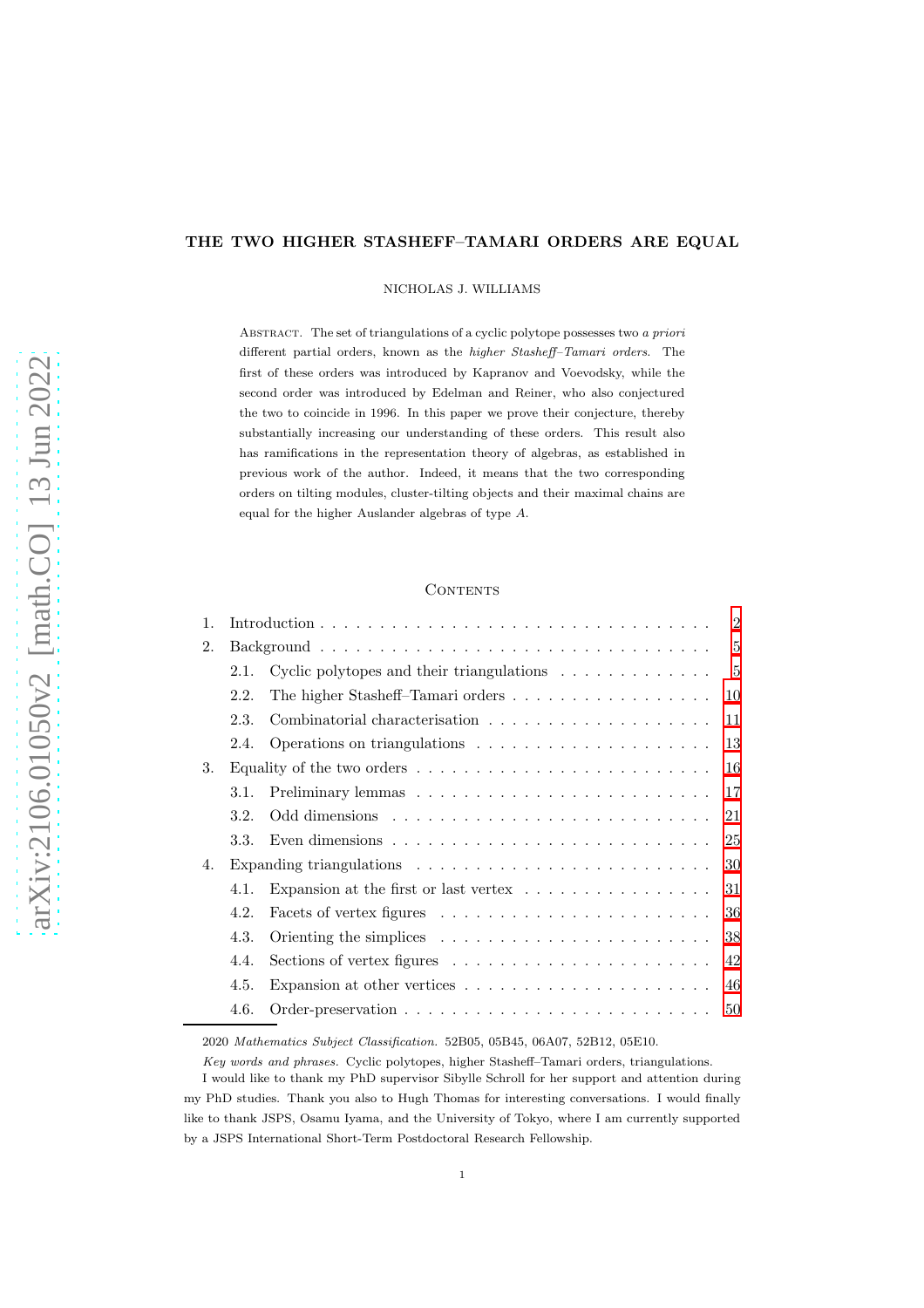### <span id="page-1-0"></span>2 NICHOLAS J. WILLIAMS

## 1. INTRODUCTION

One of the principal reasons to study triangulations is their ability to encode pertinent information combinatorially. One example here is the famous work of Gel′ fand, Kapranov, and Zelevinsky showing how extremal terms of A-discriminants are described by regular triangulations of Newton polytopes [\[GKZ94\]](#page-52-0). Another example is given by the result of Stanley that the linear extensions of a poset correspond to simplices in a triangulation of its order polytope [\[Sta86\]](#page-54-0).

But nowhere is this ability in sharper relief than in the Tamari lattice [\[FT67](#page-51-0); [HT72;](#page-52-1) [Tam51](#page-54-1)], a ubiquitous partial order encoded by triangulations of convex polygons. The Tamari lattice is inescapable when considering weak associativity conditions [\[Tam62](#page-54-2)], where triangulations of convex polygons correspond to the different possibilities for performing a binary operation on a string. Homotopy associativity of H-spaces was studied by Stasheff [\[Sta63\]](#page-54-3) using the associahedron, a polytope whose 1-skeleton is the Tamari lattice [\[Tam51;](#page-54-1) [Sta12\]](#page-54-4). In mathematical physics, weak associativity conditions occur in open string field theory [\[Moo55](#page-53-0); [KK74;](#page-52-2) [Hat+86\]](#page-52-3), and in the Biedenharn–Elliott identities [\[Bie53;](#page-50-0) [Ell53\]](#page-51-1). In algebra, triangulations of convex polygons correspond to clusters in the type A cluster algebra [\[FZ03](#page-51-2)], which is related to incarnations of the Tamari lattice as a partial order on tilting modules [\[BK04\]](#page-50-1) or torsion classes [\[Tho12](#page-55-0)] for the type A path algebra. The sequence counting the number of objects of the Tamari lattice is the Catalan numbers, which is known to enumerate over two hundred different sequences of combinatorial objects [\[Sta15](#page-54-5)]. The extensive reach of the Tamari lattice into different areas of mathematics is exhibited in the Tamari memorial festschrift [\[MPS12\]](#page-53-1).

The first and second higher Stasheff–Tamari orders are two higher-dimensional versions of the Tamari lattice. Their objects are triangulations of cyclic polytopes, which are the higher-dimensional analogues of triangulations of convex polygons. The history of these orders is as follows. In 1991, Kapranov and Voevodsky [\[KV91](#page-52-4)] defined an order on the set of triangulations of a cyclic polytope, called the higher Stasheff order, to give natural examples of strictly ordered n-categories produced by a certain iterative construction. In 1996, Edelman and Reiner built upon this work by introducing the two a priori different higher Stasheff–Tamari orders. Thomas later proved that the first higher Stasheff–Tamari order of Edelman and Reiner coincided with the higher Stasheff order of Kapranov and Voevodsky [\[Tho03\]](#page-54-6). Edelman and Reiner further conjectured the two higher Stasheff–Tamari orders to coincide with each other [\[ER96,](#page-51-3) Conjecture 2.6], a problem that has remained open since, despite several papers on the orders [\[ERR00](#page-51-4); [Tho02;](#page-54-7) [Tho03](#page-54-6); [Ram97;](#page-53-2) [RS00](#page-54-8); [RR12](#page-54-9)].

One especially beautiful facet of the higher-dimensional orders is that triangulations of  $(n + 1)$ -dimensional cyclic polytopes are assembled from maximal chains of triangulations of n-dimensional cyclic polytopes in the first higher Stasheff–Tamari order [\[Ram97\]](#page-53-2). In particular, the objects of the three-dimensional first higher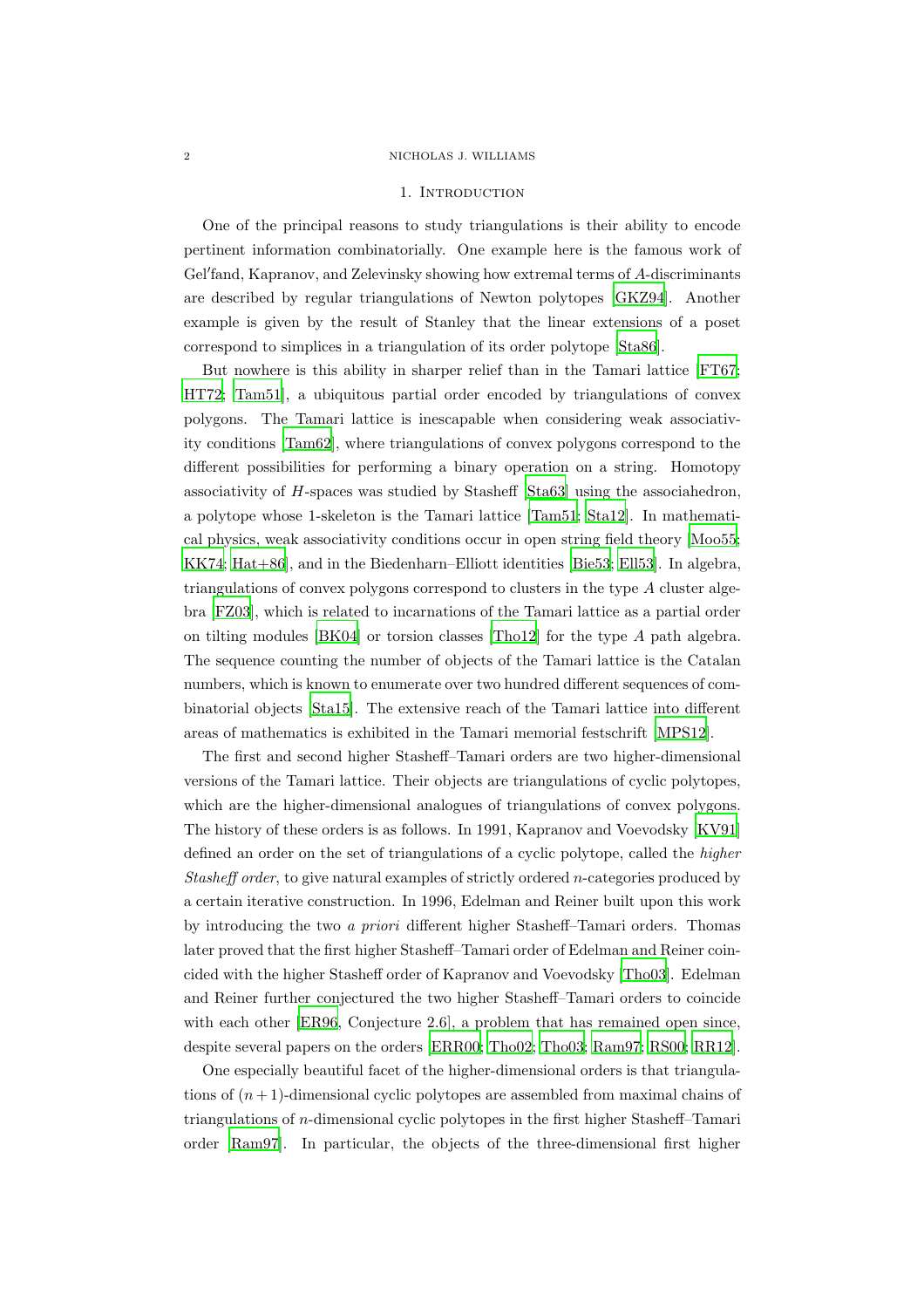Stasheff–Tamari order correspond to equivalence classes of maximal chains in the Tamari lattice, and the objects of the four-dimensional first higher Stasheff–Tamari order correspond to equivalence classes of maximal chains in the three-dimensional order, and so on.

Generalisations of, and variations on, the Tamari lattice is a large subject in itself, and includes Tamari lattices in other Dynkin types [\[Tho06\]](#page-54-10), Cambrian lattices [\[Rea06](#page-53-3)], lattices of torsion classes of cluster-tilted algebras [\[GM19](#page-52-5)], m-Tamari lattices [\[BP12;](#page-50-2) [BFP11\]](#page-50-3),  $\nu$ -Tamari lattices [\[PV17\]](#page-53-4), Dyck lattices [\[Knu11;](#page-52-6) [Dis+12\]](#page-51-5), generalised Tamari orders [\[Ron12](#page-53-5)], and Grassmann–Tamari orders [\[SSW17](#page-54-11)]. However, the higher Stasheff–Tamari orders hold a particularly special position amongst these because, as we have seen, they encode higher-dimensional information hidden in the Tamari lattice itself, rather than being only variations on the Tamari lattice. This furthermore shows the virtues of viewing the Tamari lattice in terms of triangulations of convex polygons: it brings out these latent higher-dimensional structures which are obscured by other combinatorial interpretations.

Just as we have seen for triangulations of convex polygons, triangulations of cyclic polytopes describe phenomena across mathematics. Indeed, triangulations of cyclic polytopes are often used to define higher-dimensional analogues of structures that exist for lower-dimensional triangulations. The example of this par excellence is the application of triangulations of cyclic polytopes to define higher Segal spaces [\[DK19](#page-51-6)], see also [\[Pog17;](#page-53-6) [DJW19\]](#page-51-7). In integrable systems, regular triangulations of cyclic polytopes describe the evolution of a class of solitary waves modelled by the Kadomtsev–Petviashvili equation [\[DM12](#page-51-8); [Wil21b\]](#page-55-1), see also [\[Hua15](#page-52-7); [KK21](#page-52-8); [GPW19](#page-52-9)]. The amplituhedron of Arkani-Hamed and Trnka [\[AT14](#page-50-4)] is a cyclic polytope for particular values of its parameters. Here, repeatedly applying the BCFW recursion [\[Bri+05](#page-50-5)] to compute scattering amplitudes produces a triangulation of this cyclic polytope [\[BT18](#page-50-6)]. In algebra, triangulations of cylic polytopes correspond to tilting modules and equivalence classes of  $(d)$ -)maximal green sequences for the higher Auslander algebras of type A [\[OT12](#page-53-7); [Wil21a\]](#page-55-2). Triangulations of cyclic polytopes have also been shown to be in bijection with other combinatorial objects, such as snug partitions [\[Tho02\]](#page-54-7) and persistent graphs [\[FR21](#page-51-9)].The higher Stasheff–Tamari orders can be interpreted in terms of these combinatorial objects. A cyclic polytope is called an alternating polytope if all of its induced subpolytopes are cyclic; Sturmfels shows that alternating polytopes correspond naturally to totally positive matrices [\[Stu88b\]](#page-54-12), which are of significant interest in both pure mathematics and applications [\[And87](#page-50-7); [Lus98;](#page-53-8) [Pos06\]](#page-53-9).

The two higher Stasheff–Tamari orders are quite different in nature and each has its own advantages. The first order is more combinatorial and is defined by means of its covering relations, which are given by "increasing bistellar flips". The second order is more geometric and was originally defined by comparing the heights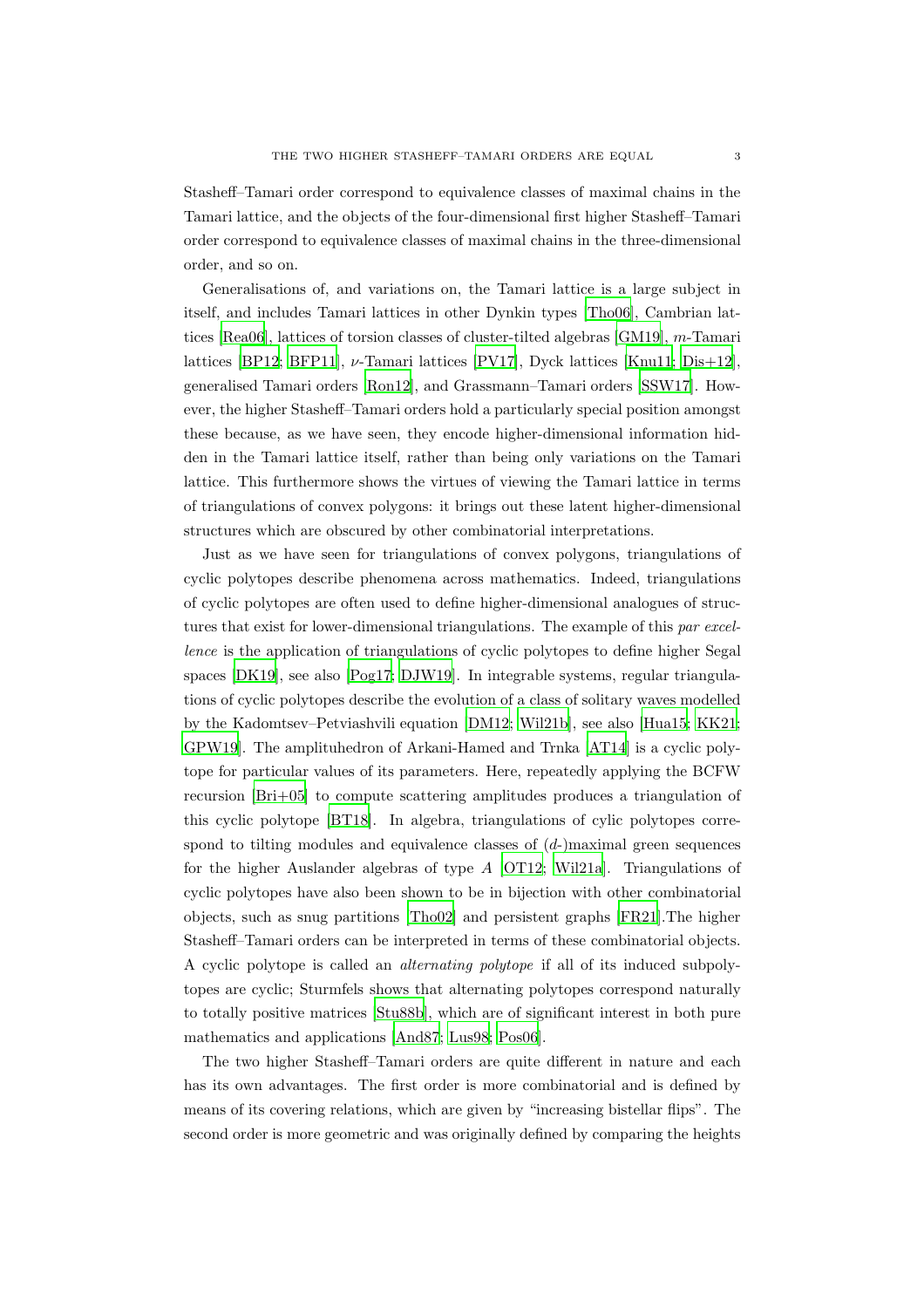### 4 NICHOLAS J. WILLIAMS

of sections induced by triangulations. However, it was shown in [\[Tho02;](#page-54-7) [Wil21a](#page-55-2)] how one may define the second order combinatorially. The second order allows direct comparison between triangulations, whereas comparing triangulations in the first order requires one to find a sequence of increasing bistellar flips. On the other hand, the local structure of the second poset is not clear, because the covering relations are not known. It is also easier to compute the entire first poset than to compute the entire second poset. Computing either poset requires computing all the triangulations of a given cyclic polytope. The most efficient algorithm for doing this is to start at the minimal triangulation and iteratively compute increasing bistellar flips [\[JK18\]](#page-52-10), which is tantamount to computing the first order. To construct the second order then requires additional computations on top of this.

It is clear that whenever the first higher Stasheff–Tamari order holds between a pair of triangulations, then the second order must hold too, as was noted in [\[ER96](#page-51-3)]. This is because if a triangulation  $\mathcal{T}'$  is an increasing bistellar flip of a triangulation  $\mathcal{T}$ , then the section of  $\mathcal{T}'$  certainly lies above the section of  $\mathcal{T}$ . But it is not clear whether the first order should hold whenever the second one does. Indeed, an analogous result for the higher Bruhat orders has been known to be false since 1993 [\[Zie93](#page-55-3)]. A priori it might be possible for there to exist a pair of pathological triangulations  $\mathcal T$  and  $\mathcal T'$  where the section of  $\mathcal T$  lay below the section of  $\mathcal{T}'$ , and yet  $\mathcal{T}'$  could not be reached by a sequence of increasing bistellar flips from  $\mathcal T$ .

In this paper, we prove the Edelman–Reiner conjecture that the first higher Stasheff–Tamari order  $(\leq_1)$  is equal to the second higher Stasheff–Tamari order  $(\leqslant_2)$ .

**Theorem 1.1** (Theorem [3.10](#page-23-0) and Theorem [3.15\)](#page-26-0). Let  $\mathcal{T}$  and  $\mathcal{T}'$  be triangulations of the cyclic polytope  $C(m, n)$ . Then  $\mathcal{T} \leqslant_1 \mathcal{T}'$  if and only if  $\mathcal{T} \leqslant_2 \mathcal{T}'$ .

This reveals the remarkable—and somewhat surprising—fact that in order for a sequence of increasing bistellar flips to exist from a triangulation  $\mathcal T$  to a triangulation  $\mathcal{T}'$ , it suffices for the section of  $\mathcal{T}'$  to lie above the section of  $\mathcal{T}$ . This allows triangulations to be compared directly in the first order, and thus substantially increases the ease of working with this poset. An application of this result is that the orders considered in [\[Wil21a\]](#page-55-2) on tilting modules and their maximal chains, and cluster-tilting objects and  $(d)$ -)maximal green sequences coincide for the higher Auslander algebras of type A. This is an intriguing fact which raises the prospect that this might be true more generally in higher Auslander–Reiten theory. However, there are many obstacles to such a proof, principally, the lack of mutability present in higher Auslander–Reiten theory [\[OT12](#page-53-7)].

Our proof of the conjecture is inductive and combinatorial, drawing upon the results of [\[Wil21a\]](#page-55-2). The main difficulty in proving the conjecture is that as the dimension of the cyclic polytope grows, increasing bistellar flips become scarce. The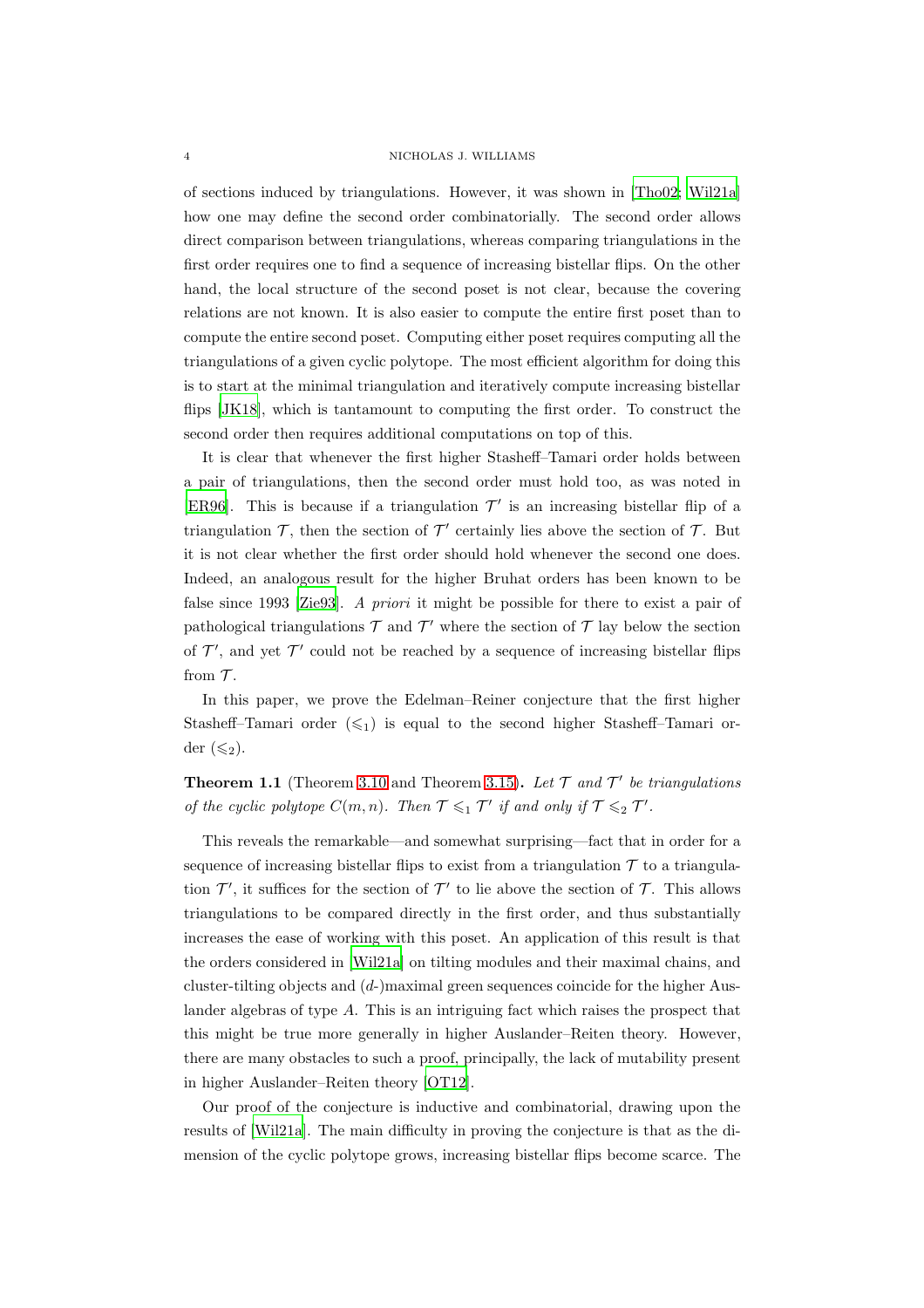key insight of the proof is that one can find increasing bistellar flips inductively by contracting triangulations, because when one reverses the contraction the small polytopes in which the flips occur remain small enough to find a new flip. The difficult step in the proof is then showing that the increasing bistellar flip one has found respects the second order, which allows one to build a chain of flips between the two sections. The details of this step differ between even and odd dimensions, and, accordingly, we deal with the proofs separately for the two different parities. Understanding how subpolytopes of triangulations behave under expansion requires extending the theory of contracting and expanding triangulations from [\[RS00,](#page-54-8) Lemma 4.7(i)] to arbitrary vertices, which is of independent interest. Indeed, this theory is extremely useful in proving new descriptions of triangulations of cyclic polytopes [\[Tho02;](#page-54-7) [OT12;](#page-53-7) [Wil21a\]](#page-55-2).

This paper is structured as follows. In Section [2](#page-4-0) we give background on the higher Stasheff–Tamari orders. In Section [3](#page-15-0) we prove the Edelman–Reiner conjecture. At the beginning of this section we give an outline of our proof that the higher Stasheff– Tamari orders are equal. After proving some preliminary lemmas, we split the proof of the conjecture into two cases, depending upon whether the cyclic polytope is odddimensional or even-dimensional. In Section [4](#page-29-0) we generalise the theory from [\[RS00](#page-54-8), Lemma 4.7(i)] of contracting and expanding triangulations of cyclic polytopes to arbitrary vertices. This allows us to prove technical results which are needed for the proof in Section [3.](#page-15-0)

# 2. BACKGROUND

<span id="page-4-0"></span>We first declare some notation. We use  $[m]$  to denote the set  $\{1, 2, \ldots, m\}$ . Similarly, we write  $[m, n]$  for  $\{i \in \mathbb{N} : m \leq i \leq n\}$  and call subsets of this form intervals. By  $\binom{[m]}{k}$  we mean the set of subsets of  $[m]$  of size k. When we display the elements of a subset of  $[m]$ , we shall always display the elements in order. Hence, if we write  $S = \{a, b, c, \ldots, x, y, z\}$ , we always mean that  $a < b < c < \cdots$  $x < y < z$ . Furthermore, if  $A \in \binom{[m]}{k+1}$ , then, unless indicated otherwise, we shall find it convenient to denote the elements of A by  $A = \{a_0, a_1, \ldots, a_k\}$ . The same applies to other letters of the alphabet: the upper-case letter denotes the subset; the lower-case letter is used for the elements, which are ordered according to their index starting from 0. In an effort to make the notation lighter, we often omit braces around sets, writing  $A \cup x$  for  $A \cup \{x\}$  and  $A \setminus x$  for  $A \setminus \{x\}$ .

<span id="page-4-1"></span>2.1. Cyclic polytopes and their triangulations. Our framework for cyclic polytopes and their triangulations is based on [\[Ram97\]](#page-53-2) and maintains a sharp distinction between the combinatorial and the geometric.

<span id="page-4-2"></span>2.1.1. Convex polytopes. A subset  $\mathfrak{X} \subset \mathbb{R}^n$  is convex if for any  $x, x' \in \mathfrak{X}$ , the line segment connecting x and x' is contained in  $\mathfrak{X}$ . The convex hull conv $(\mathfrak{X})$  of  $\mathfrak{X}$  is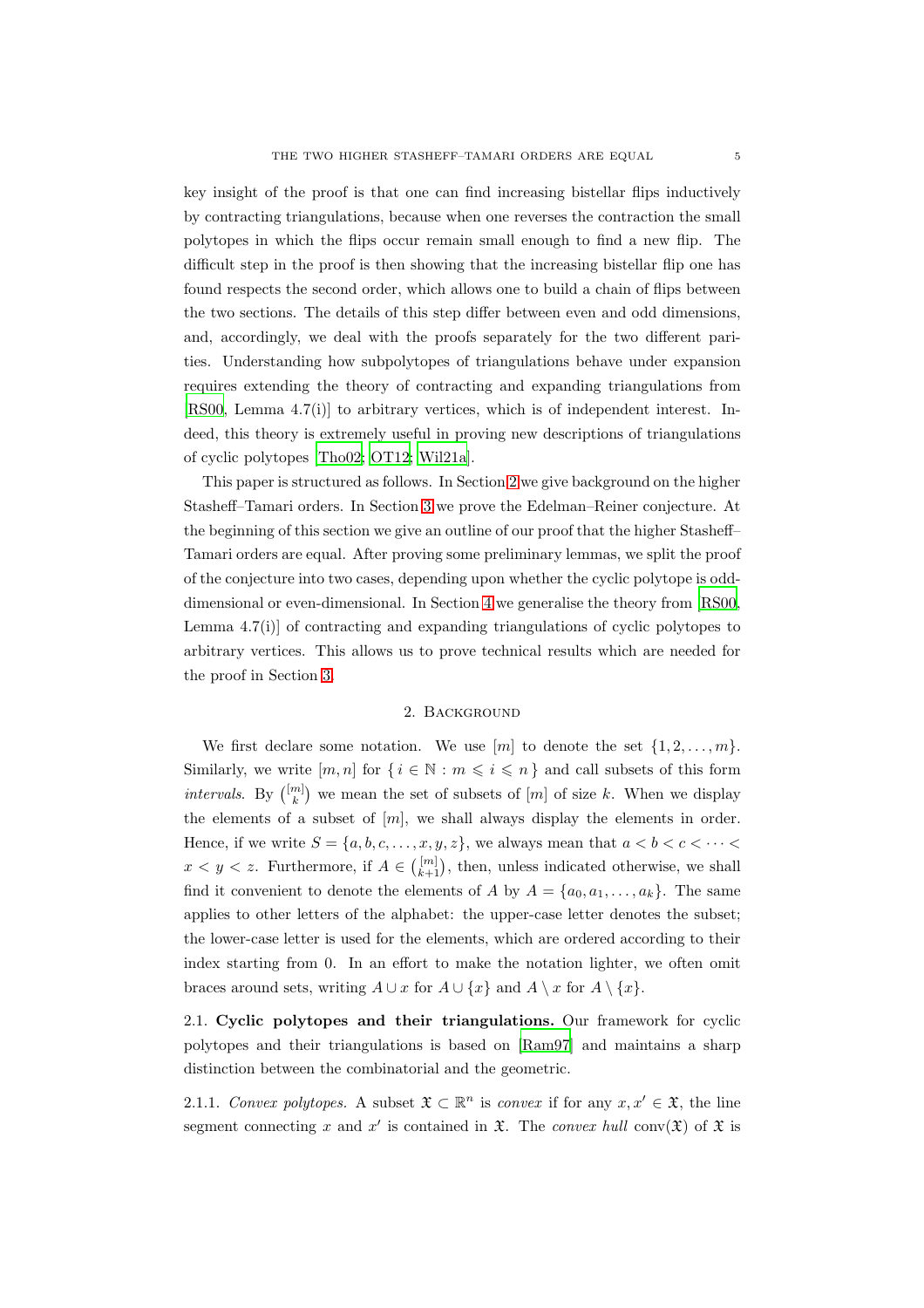the smallest convex set containing  $\mathfrak X$  or, equivalently, the intersection of all convex sets containing X.

Let  $V \subseteq \mathbb{Z}_{\geq 0}$  be a finite set and  $|-|: V \to \mathbb{R}^n$  be an injective function, which we call the *geometric realisation*. We extend the notation to subsets of  $V$  by setting  $|A| = \text{conv}\{|a| : a \in A\}$ . We let  $\mathfrak{P} = |V|$  and suppose that the affine span of  $\mathfrak{P}$ is  $\mathbb{R}^n$ . A subset  $\mathfrak{P} \subseteq \mathbb{R}^n$  of this form is called a *(geometric) convex polytope*. Given  $V' \subseteq V$ , we say that  $|V'|$  is a *subpolytope* of  $|V|$ .

A face of a  $\mathfrak P$  is a subset on which some linear functional is maximised. That is,  $\mathfrak{F} \subseteq \mathfrak{P}$  is a face of  $\mathfrak{P}$  if there is a vector  $\mathbf{a} \in \mathbb{R}^n$  such that

$$
\mathfrak{F} = \{ \mathbf{x} \in \mathfrak{P} : \langle \mathbf{a}, \mathbf{x} \rangle \geqslant \langle \mathbf{a}, \mathbf{y} \rangle, \ \forall \mathbf{y} \in \mathfrak{P} \},
$$

where ' $\langle -,-\rangle$ ' denotes the standard inner product. A (*geometric*) facet of  $\mathfrak{P}$  is a face of codimension one. A (*combinatorial*) facet of  $\mathfrak{P}$  is a subset  $F \subseteq V$  such that |F| is a geometric facet of  $\mathfrak{P}$ . The set of faces of a polytope  $\mathfrak{P}$ , along with the empty set, forms a lattice under inclusion, which is known as the face lattice.

Let  $v \in V$  be such that |v| is the face of  $\mathfrak P$  given by maximising a functional  $\langle \mathbf{a}, - \rangle$ . Further, let  $\epsilon > 0$  be sufficiently small that, for all  $w \in V \setminus v$ , we have that  $\langle \mathbf{a}, |w| \rangle < \langle \mathbf{a}, |v| \rangle - \epsilon$ . The vertex figure of  $\mathfrak{P}$  at v is then the intersection

$$
\mathfrak{P}\backslash v:=\mathfrak{P}\cap\{\,\mathbf{x}\in\mathbb{R}^n:\langle\mathbf{a},\mathbf{x}\rangle=\langle\mathbf{a},|v|\rangle-\epsilon\,\},
$$

that is, the intersection of  $\mathfrak P$  with the hyperplane  $\langle \mathbf{a}, \mathbf{x} \rangle = \langle \mathbf{a}, |v| \rangle - \epsilon$ .

A *circuit* of a polytope  $\mathfrak P$  realised geometrically via  $|-|: V \to \mathbb{R}^n$  is a pair,  $(Z_+, Z_-)$ , of disjoint subsets of V which are inclusion-minimal with the property that  $|Z_+| \cap |Z_-| \neq \emptyset$ . In this case,  $|Z_+|$  and  $|Z_-|$  intersect in a unique point.

The facets and circuits of the polytope  $\mathfrak{P}$  realised geometrically via  $|-|: V \to \mathbb{R}^n$ comprise the combinatorial data that we are interested in. If we let  $\mathcal{F}_{\mathfrak{P}}$  and  $\mathcal{Z}_{\mathfrak{P}}$  be respectively the set of combinatorial facets of  $\mathfrak P$  and the set of combinatorial circuits of  $\mathfrak{P}$ , then we say that the triple  $P = (V, \mathcal{F}_{\mathfrak{P}}, \mathcal{Z}_{\mathfrak{P}})$  is a *combinatorial polytope.* 

Remark 2.1. Note that there might exist  $v \in V$  such that  $|v|$  is not a face of  $\mathfrak{P}$ , since we may have  $|v| \in |V \setminus v|$ . Allowing such elements of V is necessary for considering one-dimensional cyclic polytopes. Hence, strictly, the data we consider comprise a point configuration rather than a polytope.

2.1.2. Cyclic polytopes. Cyclic polytopes are the higher-dimensional analogues of convex polygons. General introductions to this class of polytopes can be found in [\[Zie95](#page-55-4), Lecture 0] and [Grü03, Section 4.7]. Grünbaum writes that the construction of cyclic polytopes in current use is due to Gale [\[Gal63\]](#page-52-12) and Klee [\[Kle63\]](#page-52-13), and that they were introduced and studied in the 1950s by Gale [\[Gal55](#page-52-14)] and Motzkin [\[Mot57\]](#page-53-10). The earlier work of Carathéodory [\[Car07;](#page-50-8) [Car11](#page-51-10)] is related, but the convex bodies studied in these papers are not cyclic polytopes: they are the continuous analogues of even-dimensional cyclic polytopes.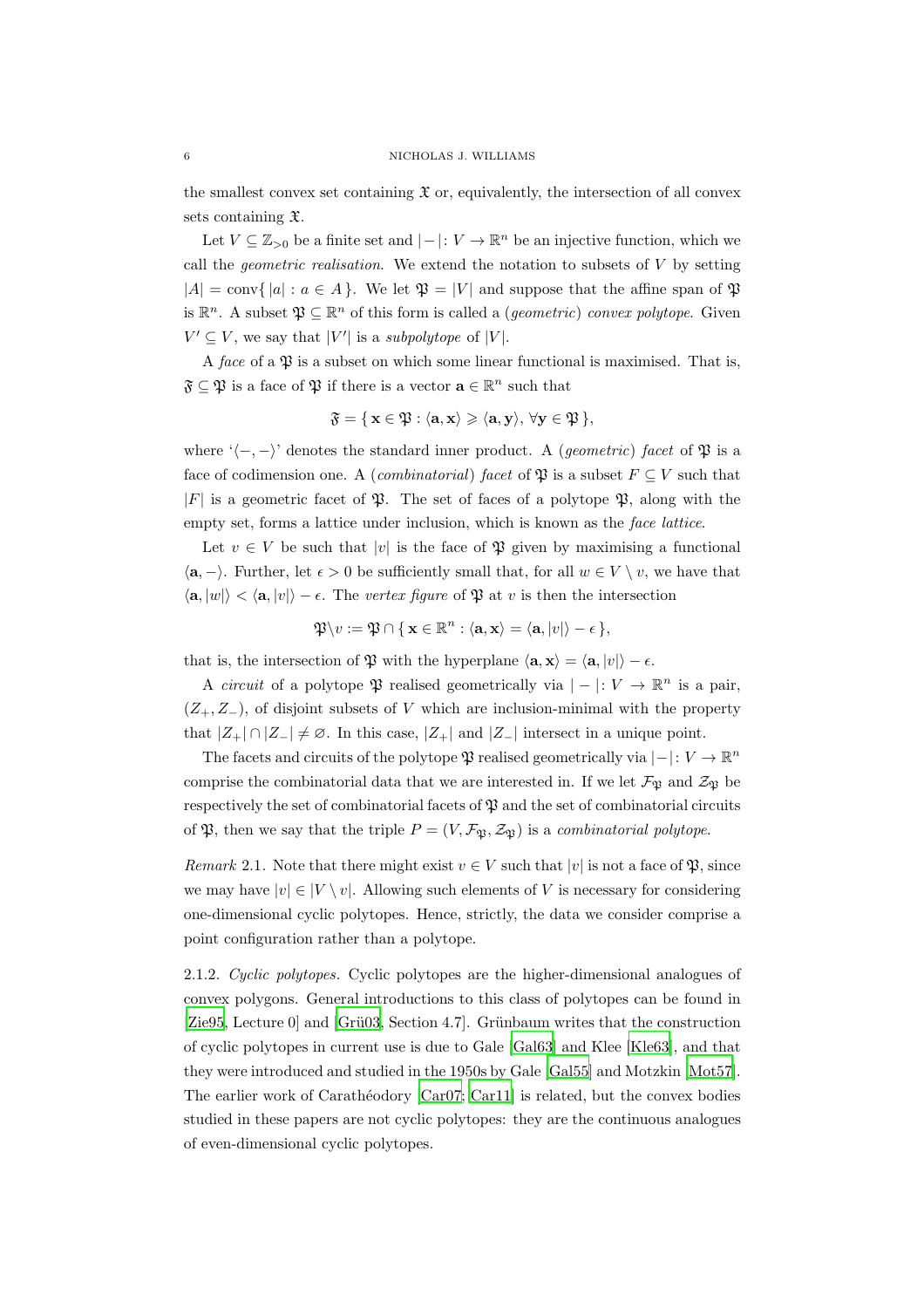

Figure 1. Cyclic polytopes [\[ER96,](#page-51-3) Figure 2]

<span id="page-6-0"></span>**Definition 2.2.** The cyclic polytope  $\mathfrak{C}(V, n)$  is the polytope with geometric realisation

$$
|-|_n: V \to \mathbb{R}^n
$$
  

$$
v \mapsto |v|_n = p_n(t_v) := (t_v, t_v^2, \dots, t_v^n),
$$

where  $\{t_{v_0}, t_{v_1}, \ldots, t_{v_k}\} \subset \mathbb{R}$  and  $k+1 = #V$ . (Recall our convention that  $V =$  $\{v_0, v_1, \ldots, v_k\}$  and that by writing  $\{t_{v_0}, t_{v_1}, \ldots, t_{v_k}\}$ , we indicate that  $t_{v_0} < t_{v_1}$  $\cdots < t_{v_k}$ .)

When the dimension of the geometric realisation is clear from the context, we will drop the subscript and write  $|-|$  instead of  $|-|_n$ . In the case where  $V = [m]$ , we write  $\mathfrak{C}(m,n) := \mathfrak{C}([m],n)$ . The precise values  $t_i$  do not affect the combinatorial properties of the cyclic polytope, so for simplicity we set  $t_i = i$ . The curve defined by  $p_n(t) := (t, t^2, \dots, t^n) \subset \mathbb{R}^n$  is called the moment curve.

The facets of  $\mathfrak{C}(m, n)$  come in two different types.

**Definition 2.3** ([\[ER96](#page-51-3)]). A facet  $\mathfrak{F}$  of  $\mathfrak{C}(m, n)$  is an upper facet if for any  $\mathbf{a} \in \mathbb{R}^n$ such that  $\langle \mathbf{a}, - \rangle$  is maximised on  $\mathfrak{F}$ , we have that  $\mathbf{a}_n > 0$ , where  $\mathbf{a}_n$  is the *n*-th coordinate of **a**. Dually, a facet  $\mathfrak{F}$  of  $\mathfrak{C}(m, n)$  is a *lower facet* if  $\mathbf{a}_n$  is negative for any **a** such that  $\mathfrak{F}$  maximises  $\langle \mathbf{a}, - \rangle$ .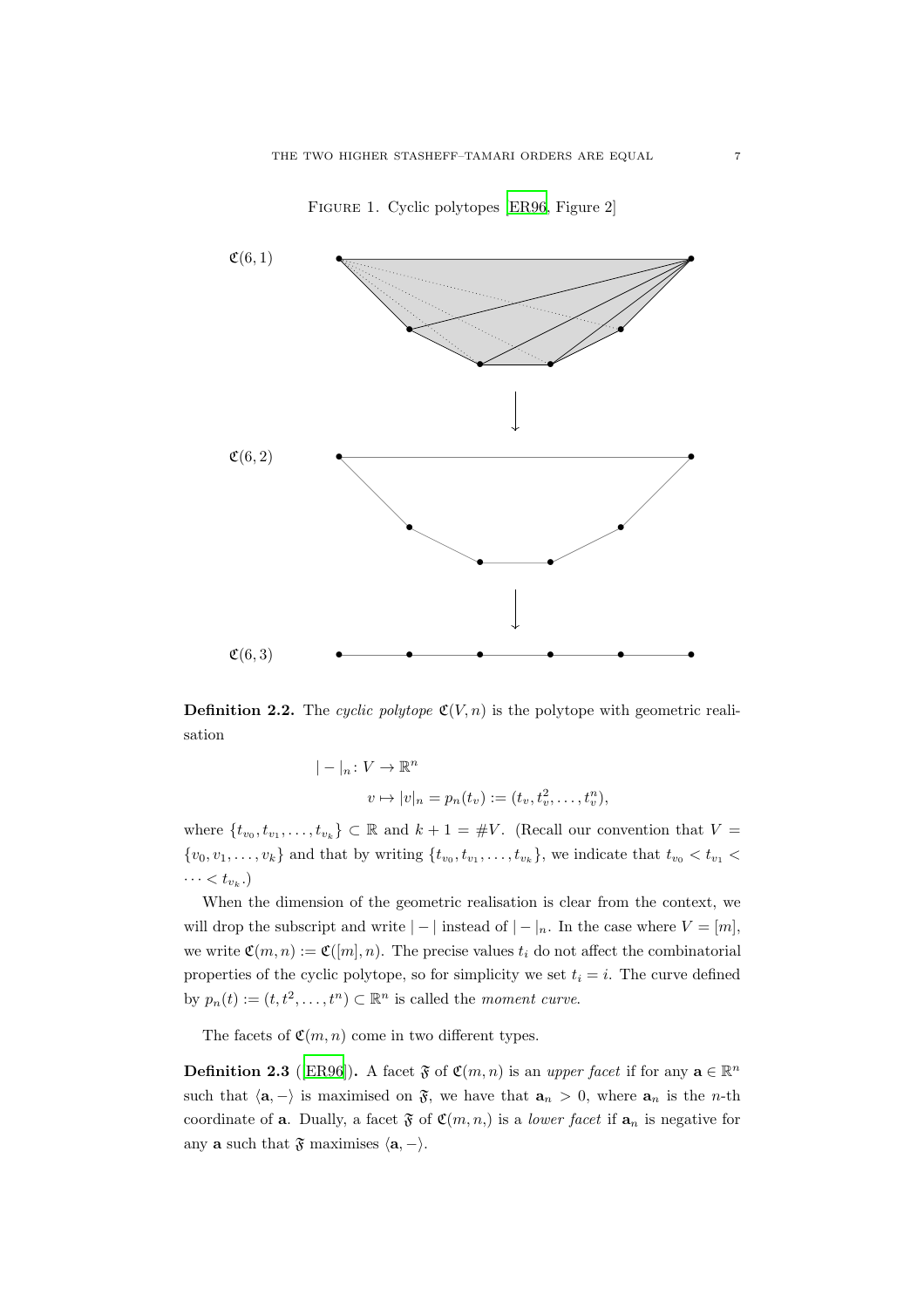### 8 NICHOLAS J. WILLIAMS

Equivalently, a facet  $\mathfrak F$  of  $\mathfrak C(m,n)$  is an upper (lower) facet if any normal vector to  $\mathfrak F$  which points out of the polytope has a positive (negative) *n*-th coordinate. Or, more informally,  $\mathfrak{F}$  is an upper (lower) facet if it can be seen from a very large positive (negative)  $n$ -th coordinate. Upper and lower facets of cyclic polytopes can be characterised combinatorially using the following notions.

**Definition 2.4.** Given a subset  $F \subset V$ , we say that an element  $v \in V \setminus F$  is an even gap in F if  $\#\{x \in F : x > v\}$  is even. Otherwise, it is an odd gap. A subset  $F \subset V$  is even if every  $v \in V \setminus F$  is an even gap. A subset  $F \subset V$  is odd if every  $v \in [m] \setminus F$  is an odd gap.

Theorem 2.5 (Gale's Evenness Criterion, [\[Gal63,](#page-52-12) Theorem 3],[\[ER96,](#page-51-3) Lemma 2.3]). Given a n-subset  $F \subset V$ , we have that  $|F|$  is an upper facet of  $\mathfrak{C}(V, n)$  if and only if F is an odd subset, and that  $|F|$  is a lower facet of  $\mathfrak{C}(V,n)$  if and only if F is an even subset.

We write

 $\mathcal{F}^l(V,n) := \{ F \subseteq V : |F|_n \text{ is a lower facet of } |V|_n \}, \text{ and}$  $\mathcal{F}^u(V,n) := \{ F \subseteq V : |F|_n \text{ is an upper facet of } |V|_n \}.$ 

One may likewise characterise the circuits of cyclic polytopes combinatorially.

**Definition 2.6** ([\[OT12,](#page-53-7) Definition 2.2],[\[Wil21a](#page-55-2)]). If  $A, B \subseteq V$  are  $(d+1)$ -subsets, then we say that A intertwines B, and write  $A \wr B$ , if

$$
a_0 < b_0 < a_1 < b_1 < \cdots < a_d < b_d.
$$

If either  $A \nmid B$  or  $B \nmid A$ , then we say that A and B are intertwining. That is, we use 'are intertwining' to refer to the symmetric closure of the relation 'intertwines'. A collection of  $(d + 1)$ -subsets is called *non-intertwining* if no pair of the elements are intertwining.

If A is a d-subset and B is a  $(d+1)$ -subset, then we also say that A intertwines B, and write  $A \nmid B$ , if

$$
b_0 < a_0 < b_1 < \cdots < a_{d-1} < b_d.
$$

**Theorem 2.7** ([\[Bre73\]](#page-50-9)). The circuits of  $\mathfrak{C}(V,n)$  are the pairs  $(A, B)$  and  $(B, A)$ such that A is a  $(\lfloor \frac{n}{2} \rfloor + 1)$ -subset, B is a  $(\lceil \frac{n}{2} \rceil + 1)$ -subset, and A intertwines B.

This characterisation of the circuits is well-known due to the description of the oriented matroid given by a cyclic polytope [\[BL78](#page-50-10); [Stu88a](#page-54-13); [CD00](#page-51-11)].

These combinatorial characterisations of upper and lower facets and circuits show that these notions are independent of the particular geometric realisation of  $\mathfrak{C}(V, n)$ . Hence, we make the following definition.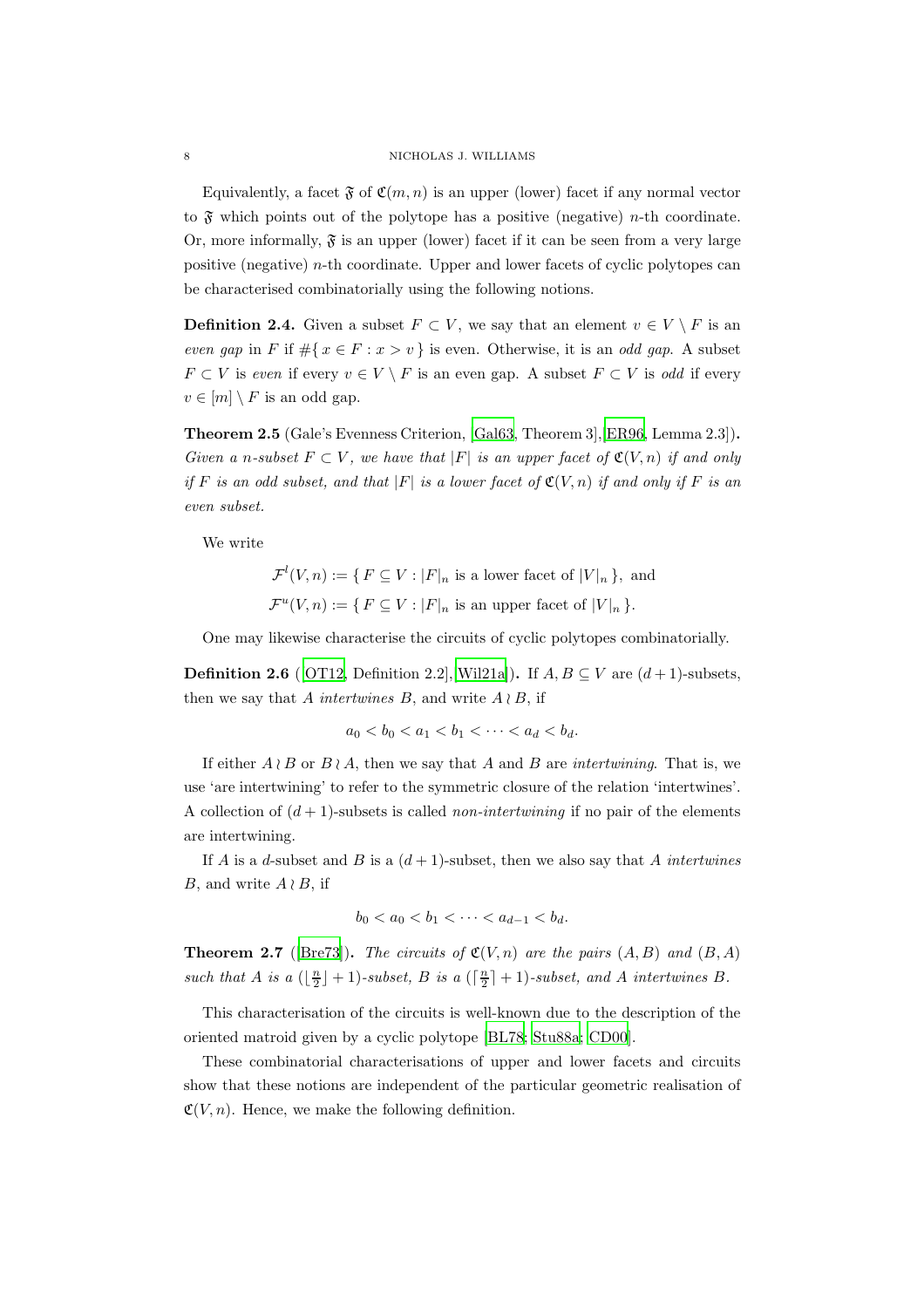<span id="page-8-1"></span>**Definition 2.8.** We will write  $\mathcal{F}(V, n)$  for the combinatorial facets of  $\mathfrak{C}(V, n)$ ,  $\mathcal{Z}(V,n)$  for the combinatorial circuits of  $\mathfrak{C}(V,n)$ , and  $C(V,n)$  for the *combinatorial* cyclic polytope consisting of the triple  $(V, \mathcal{F}(V, n), \mathcal{Z}(V, n)).$ 

Facets of  $C(V, n)$  will also be designated as either upper facets or lower facets, as dictated by Gale's Evenness Criterion. As for geometric cyclic polytopes, we write  $C(m, n) := C([m], n)$ . If  $\#V = m$ , then we say that  $C(V, n)$  and  $C(m, n)$  are combinatorially equivalent—they only differ by the labels of the vertices. More generally, two (geometric or combinatorial) polytopes are combinatorially equivalent if they have isomorphic face lattices.

Remark 2.9. In the literature, the term 'cyclic polytope' is sometimes used more widely to refer to a geometric polytope which is combinatorially equivalent to a cyclic polytope  $\mathfrak{C}(m, n)$ . Here we use the term 'cyclic polytope' in the narrower sense in which we have defined it above: the convex hull of a set of points on the moment curve.

Another term that appears in the literature is 'alternating polytope', which refers to a polytope  $\mathfrak P$  which is combinatorially equivalent to a cyclic polytope  $\mathfrak C(m,n)$  in such a way that this combinatorial equivalence restricts to a combinatorial equivalence between each of the corresponding subpolytopes of  $\mathfrak{P}$  and  $\mathfrak{C}(m, n)$ . It is clear from the definitions that cyclic polytopes in our sense are also alternating polytopes in this sense. Indeed, when we consider subpolytopes of our cyclic polytopes, we will use the fact that these are cyclic polytopes under the vertex labelling induced from the larger polytope. Shemer proves that every polytope combinatorially equivalent to an even-dimensional cyclic polytope is an alternating polytope [\[She82\]](#page-54-14), but this is known not to be true in general—see, for instance, [\[Stu88b\]](#page-54-12). See also [\[BK00](#page-50-11)].

<span id="page-8-0"></span>2.1.3. Triangulations. We now explain our framework for triangulations. We main-tain our set-up from Section [2.1.1,](#page-4-2) where  $V \subseteq \mathbb{Z}_{>0}$  is a finite subset, with  $|-|: V \rightarrow$  $\mathbb{R}^n$  a geometric realisation giving a geometric polytope  $\mathfrak{P} = |V|$ , with corresponding combinatorial polytope  $P = (V, \mathcal{F}_\mathfrak{N}, \mathcal{Z}_\mathfrak{N}).$ 

A combinatorial n-simplex in V is a  $(n + 1)$ -subset  $S \subseteq V$ . The k-faces of S are the subsets of S of size  $k + 1$ . An abstract simplicial complex is a set A of combinatorial simplices in [m] such that if  $S, S' \in \mathcal{A}$ , then  $S \nsubseteq S'$ . The ksimplices of  $A$  are the k-faces of elements of  $A$ . An abstract simplicial complex  $\mathcal{A}'$  is an abstract simplicial subcomplex of  $\mathcal A$  if every simplex of  $\mathcal A'$  is a face of a simplex of A. Hence, we consider abstract simplicial complexes in terms of maximal simplices.

Given a  $(n + 1)$ -simplex  $S \subseteq V$ , if  $\{|s| : s \in S\}$  is an affinely independent set, then |S| is a *geometric n-simplex*. A collection G of geometric simplices is a geometric simplicial complex if

$$
|S \cap R| = |S| \cap |R|
$$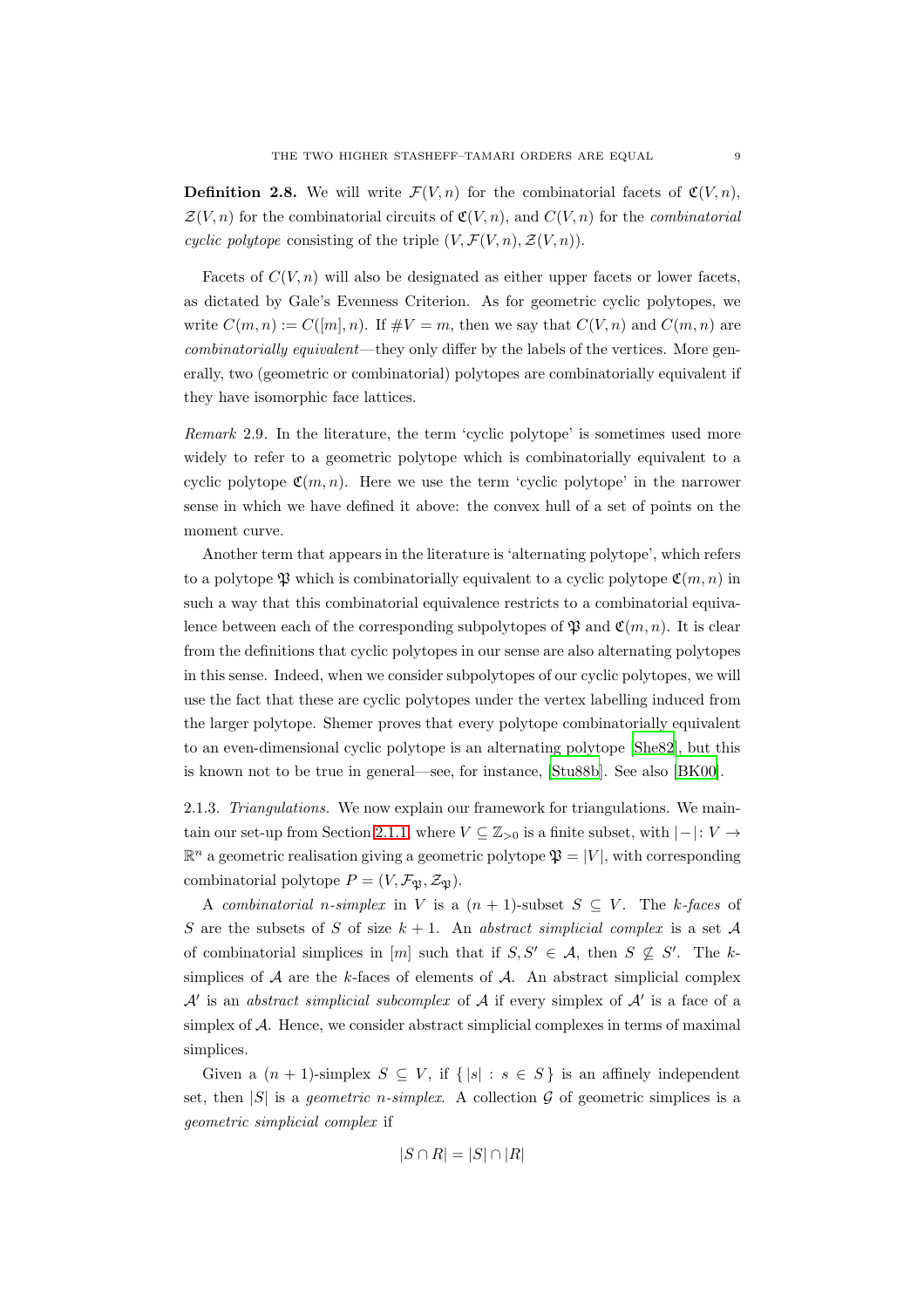for all  $|S|, |R| \in \mathcal{G}$ , and if there exist no  $|S|, |R| \in \mathcal{G}$  such that  $|S|$  is a face of  $|R|$ . Geometric simplicial subcomplexes are defined analogously to abstract simplicial subcomplexes.

<span id="page-9-1"></span>**Definition 2.10.** A *(geometric)* triangulation of the geometric polytope  $\mathfrak{P}$  is a geometric simplicial complex  $\mathfrak{T}$  such that  $\mathfrak{P} = \bigcup_{|S| \in \mathfrak{T}} |S|$ .

A (combinatorial) triangulation of the combinatorial polytope  $P$  is an abstract simplicial complex  $\mathcal T$  such that

- for all  $S \in \mathcal{T}$  and all facets F of S, we either have that F is contained in a facet of P, or there exists  $R \in \mathcal{T} \setminus \{S\}$  such that  $F \subset R$ ,
- there is no circuit  $(Z_+, Z_-)$  of P such that  $Z_+ \subseteq S$  and  $Z_- \subseteq R$  for  $S, R \in \mathcal{T}$ .

We use  $|\mathcal{T}|$  to refer to the geometric simplicial complex corresponding to  $\mathcal{T}$ .

Proposition 2.11 ([\[Ram97](#page-53-2), Proposition 2.2]). Given an abstract simplicial complex T, we have that T is a combinatorial triangulation of P if and only if  $|T|$  is a geometric triangulation of  $\mathfrak{P}.$ 

In this paper we are usually concerned with combinatorial triangulations, but sometimes we shall need to consider geometric triangulations.

One can use the descriptions of the facets and circuits of  $C(m, n)$  to determine whether or not a collection  $\mathcal T$  of *n*-simplices gives a triangulation of  $C(m, n)$ . We denote the set of triangulations of the cyclic polytope  $C(m, n)$  by  $S(m, n)$ . There are two triangulations of  $C(m, n)$  which are of particular note. Namely, the lower facets  $\mathcal{F}^l([m], n+1)$  of  $C(m, n+1)$  give a triangulation of  $C(m, n)$ , which is known as the lower triangulation. Similarly,  $\mathcal{F}^u([m], n+1)$  gives a triangulation of  $C(m, n)$ , which is known as the *upper triangulation*.

Given a triangulation  $\mathcal T$  of  $C(m, n)$  and  $H \subseteq [m]$ , we say that  $C(H, n)$  is a subpolytope of  $\mathcal T$  if the facets  $\mathcal F(H,n)$  of  $C(H,n)$  are a simplicial subcomplex of  $\mathcal T$ . Equivalently, we have that  $C(H, n)$  is a subpolytope of T if and only if  $\{S \in \mathcal{T} :$  $S \subseteq H$  is a triangulation of  $C(H, n)$ . We refer to this triangulation as the *induced* triangulation of  $C(H, n)$ .

<span id="page-9-0"></span>2.2. The higher Stasheff–Tamari orders. We now come to the definitions of the two higher Stasheff–Tamari orders. General introductions to these orders can be found in [\[RR12\]](#page-54-9) and [\[DRS10,](#page-51-12) Section 6.1].

We make some observations to motivate the definition of the first higher Stasheff– Tamari order. Given  $H \in \binom{[m]}{n+2}$ , we have that  $C(H, n)$  has only two triangulations, namely: the lower triangulation and the upper triangulation. For example, if  $n = 2$ , then  $\mathfrak{C}(H, n)$  is a quadrilateral, with the two possible triangulations given by a choice of diagonal.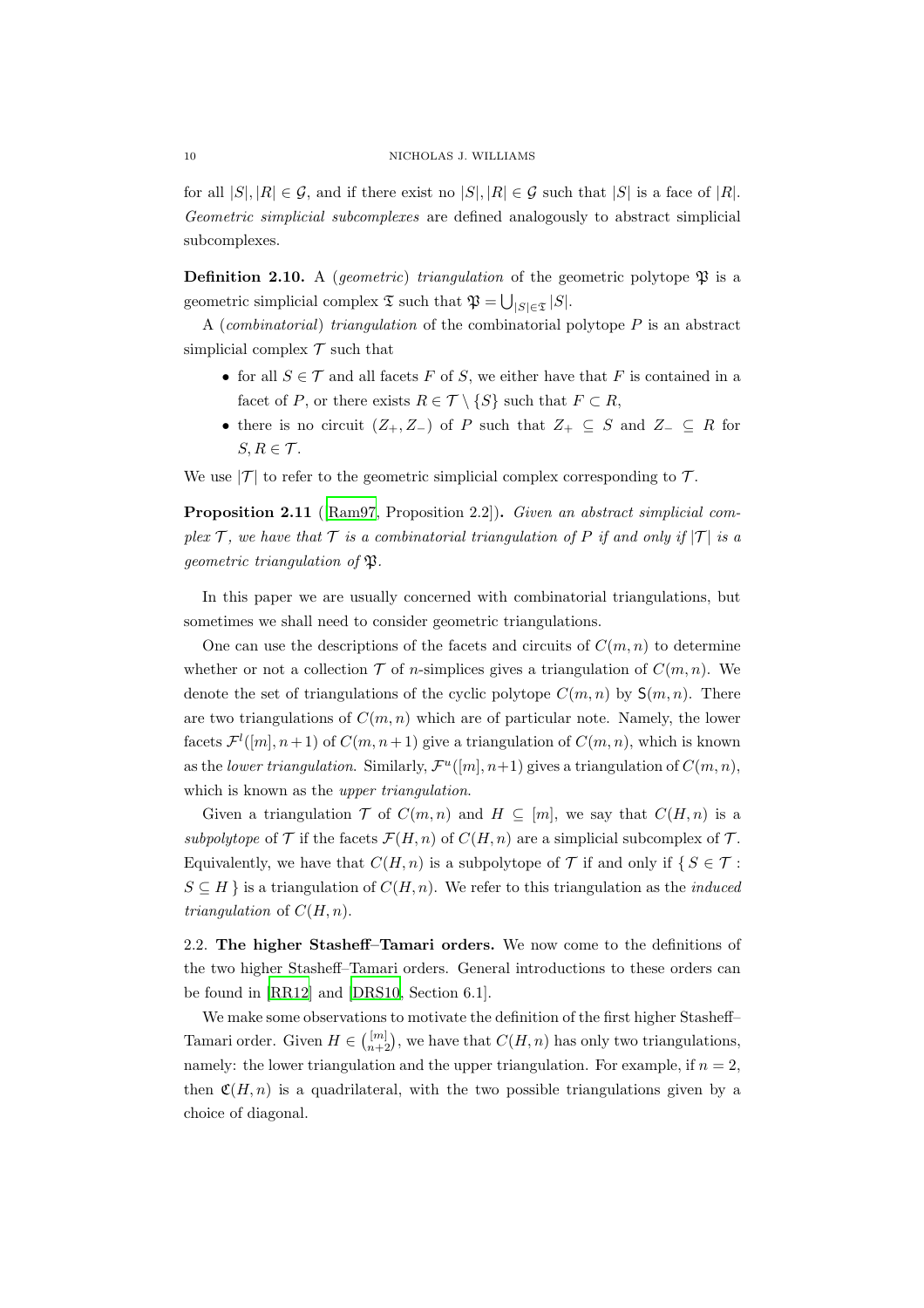**Definition 2.12** ([\[ER96\]](#page-51-3)). Suppose that  $C(H, n)$  is a subpolytope of  $\mathcal T$  where  $H \in \binom{[m]}{n+2}$  and the induced triangulation of  $C(H, n)$  is the lower triangulation.

Let  $\mathcal{T}' = (\mathcal{T} \setminus \mathcal{F}^l(H, n+1)) \cup \mathcal{F}^u(H, n+1)$ ; that is,  $\mathcal{T}'$  results from replacing the induced triangulation of  $C(H, n)$  with the upper triangulation. Then  $\mathcal{T}'$  is also a triangulation of  $C(m, n)$  and we say that  $\mathcal{T}'$  is an increasing bistellar flip of  $\mathcal{T}$ .

Dually, we say that  $\mathcal T$  is a *decreasing bistellar flip* of  $\mathcal T'$ . We often simply say increasing flip or decreasing flip.

Bistellar flips are also known as "Pachner moves" after [\[Pac91\]](#page-53-11).

Definition 2.13 ([\[KV91;](#page-52-4) [ER96\]](#page-51-3)). The first higher Stasheff–Tamari order is the partial order on triangulations of  $C(m, n)$  with covering relations such that  $\mathcal{T} \leq_1 \mathcal{T}'$ if and only if  $\mathcal{T}'$  is an increasing bistellar flip of  $\mathcal{T}$ . We write  $\mathsf{S}_1(m,n)$  for the poset on  $S(m, n)$  this gives and  $\leq 1$  for the partial order itself.

We now define the second higher Stasheff–Tamari order. Unlike the first higher Stasheff–Tamari order, this order is defined using the geometric realisation of the cyclic polytope, although the order itself is independent of the geometric realisation. In Section [2.3](#page-10-0) we shall explain the entirely combinatorial characterisation of the second higher Stasheff–Tamari order from [\[Wil21a\]](#page-55-2).

Every triangulation  $|\mathcal{T}|$  of  $\mathfrak{C}(m, n)$  determines a unique piecewise-linear section

$$
\sigma_{|\mathcal{T}|} \colon \mathfrak{C}(m, n) \to \mathfrak{C}(m, n+1)
$$

of  $\mathfrak{C}(m, n+1)$  by sending each *n*-simplex  $|S|_n$  of  $|T|$  to  $|S|_{n+1}$  in  $\mathfrak{C}(m, n+1)$ , in the natural way, recalling the notation  $|S|_n$  and  $|S|_{n+1}$  from Definition [2.2.](#page-6-0)

**Definition 2.14** ([\[ER96](#page-51-3)]). The second higher Stasheff–Tamari order on  $S(m, n)$ is defined by

$$
\mathcal{T} \leqslant_2 \mathcal{T}' \iff \sigma_{|\mathcal{T}|}(x)_{n+1} \leqslant \sigma_{|\mathcal{T}'|}(x)_{n+1} \quad \forall x \in \mathfrak{C}(m,n),
$$

where  $\sigma_{|\mathcal{T}|}(x)_{n+1}$  denotes the  $(n+1)$ -th coordinate of the point  $\sigma_{|\mathcal{T}|}(x)$ . We write  $S_2(m, n)$  for the poset on  $S(m, n)$  this gives.

Given triangulations  $\mathcal{T} \in \mathsf{S}(m,n)$  and  $\mathcal{T}' \in \mathsf{S}(m,n+1)$ , we say that  $\mathcal{T}$  is a section of  $\mathcal{T}'$  if  $\mathcal T$  is contained in  $\mathcal T'$  as a simplicial subcomplex.

<span id="page-10-0"></span>2.3. Combinatorial characterisation. We now explain the results of [\[Wil21a\]](#page-55-2), where combinatorial interpretations were given of both higher Stasheff–Tamari orders in the same framework. This makes comparison between the orders much easier. It is these interpretations of the higher Stasheff–Tamari orders that we use in this paper to prove that the orders are equivalent.

The combinatorial interpretations of the orders from [\[Wil21a](#page-55-2)] require more sophisticated combinatorial descriptions of triangulations of cyclic polytopes than that of Section [2.1.3.](#page-8-0)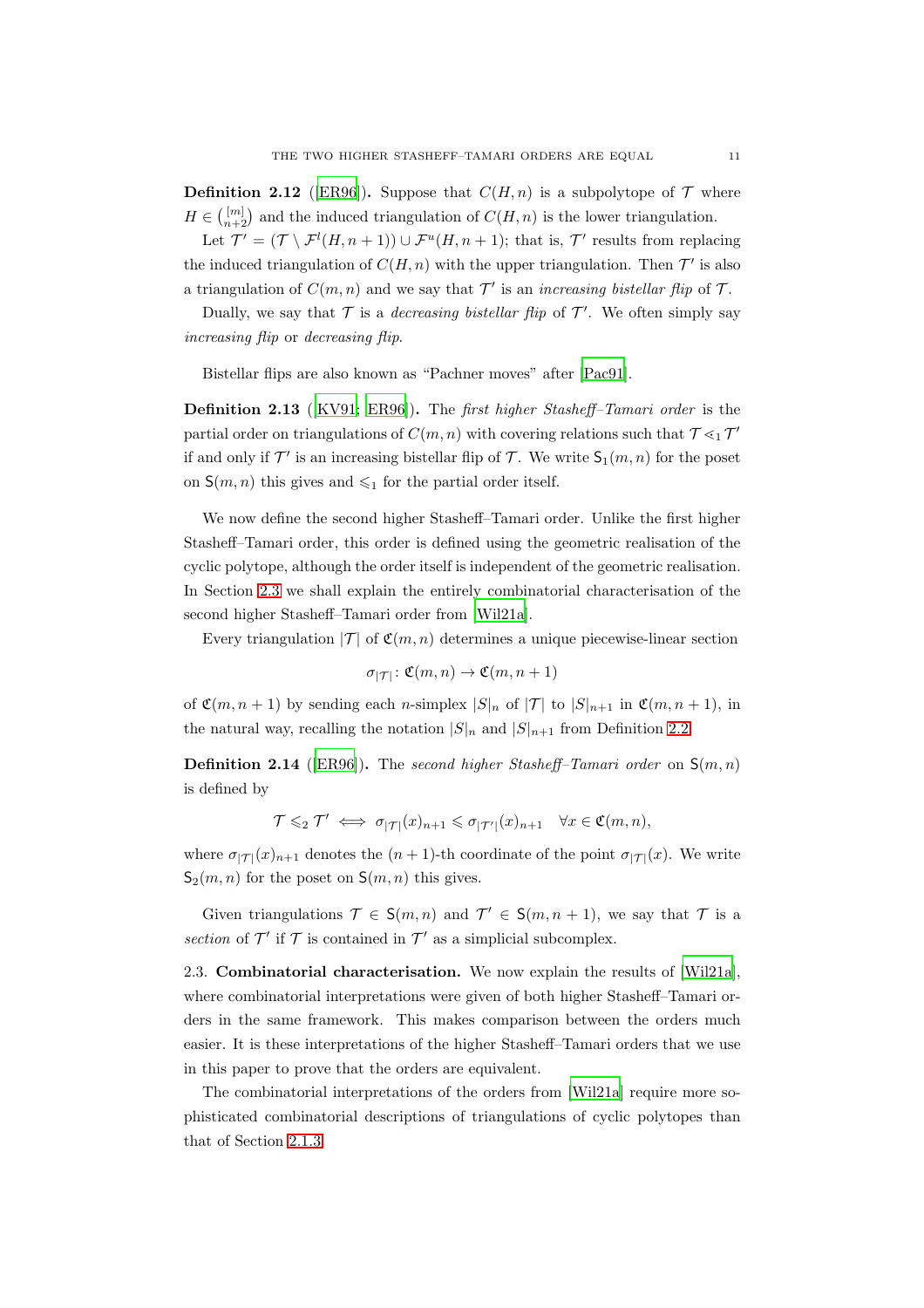**Definition 2.15.** We call a simplex  $A \subseteq [m]$  an internal simplex of  $C(m, n)$  if A does not lie within any facet of  $C(m, n)$ .

It follows from [\[Dey93](#page-51-13)] that a triangulation of  $C(m, n)$  is determined by its internal  $\lfloor n/2 \rfloor$ -simplices, as explained for even dimensions in [\[OT12,](#page-53-7) Lemma 2.15] and for odd dimensions in [\[Wil21a](#page-55-2), Lemma 4.4]. We can thus combinatorially describe triangulations of cyclic polytopes by characterising when a set of d-simplices in  $[m]$ is the set of internal d-simplices of a triangulation of  $C(m, 2d)$  or  $C(m, 2d + 1)$ .

In order to do this, we first need to know when A is an internal  $\lfloor n/2 \rfloor$ -simplex of  $C(m, n)$ .

Proposition 2.16 ([\[OT12](#page-53-7), Lemma 2.1(3)] and [\[Wil21a,](#page-55-2) Lemma 4.2]). The internal  $\lfloor n/2 \rfloor$ -simplices of  $C(m, n)$  are described as follows.

<span id="page-11-0"></span>(1) In even dimensions, A is an internal d-simplex of  $C(m, 2d)$  if and only if

$$
(2.1) \ \ A \in \mathbf{K}_m^d := \left\{ B \in \binom{[m]}{d+1} : b_i \leqslant b_{i+1} - 2 \ \forall i \in [d], \ \text{and} \ b_d \leqslant b_0 + m - 2 \right\}.
$$

<span id="page-11-1"></span>(2) In odd dimensions, A is an internal d-simplex of  $C(m, 2d + 1)$  if and only if

(2.2) 
$$
A \in \mathbf{J}_m^d := \{ B \in \mathbf{K}_m^d : b_0 \neq 1, \, b_d \neq m \}.
$$

These two facts both follow from applying Gale's Evenness Criterion. Given a triangulation  $\mathcal T$  of  $C(m, 2d)$  or  $C(m, 2d+1)$ , we write Int( $\mathcal T$ ) for its set of internal d-simplices.

Even-dimensional triangulations may be described combinatorially by considering their sets of internal d-simplices.

**Theorem 2.17** ([\[OT12](#page-53-7), Theorem 2.3 and Theorem 2.4]). Given  $\mathbf{X} \subseteq \mathbf{K}_m^d$ , we have that  $\mathbf{X} = \text{Int}(\mathcal{T})$  for some triangulation  $\mathcal{T}$  of  $C(m, 2d)$  if and only if  $\#\mathbf{X} = \binom{m-d-2}{d}$ and  $X$  is non-intertwining.

In odd dimensions we require the following properties to characterise triangulations combinatorially.

<span id="page-11-2"></span>**Definition 2.18** ([\[Wil21a](#page-55-2), Definition 4.8]). Let  $X \subseteq J_m^d$  and  $A \in X$ . A  $(d-1)$ simplex E is called a *support* for A if  $E \wr A$  and, for any internal d-simplex  $B \in J_m^d$ such that  $B \subseteq A \cup E$ , we have that  $B \in \mathbf{X}$ . We say that **X** is supporting if every  $A \in \mathbf{X}$  has a support.

<span id="page-11-3"></span>**Definition 2.19** ([\[Wil21a,](#page-55-2) Definition 4.10]). We say that  $X \subseteq J_m^d$  is *bridging* if whenever

$$
\{q_0, q_1, \dots, q_{i-1}, a_i, a_{i+1}, \dots, a_j, q_{j+1}, q_{j+2}, \dots, q_d\} \in \mathbf{X}, \text{ and}
$$
  

$$
\{q_0, q_1, \dots, q_{i-1}, b_i, b_{i+1}, \dots, b_j, q_{j+1}, q_{j+2}, \dots, q_d\} \in \mathbf{X},
$$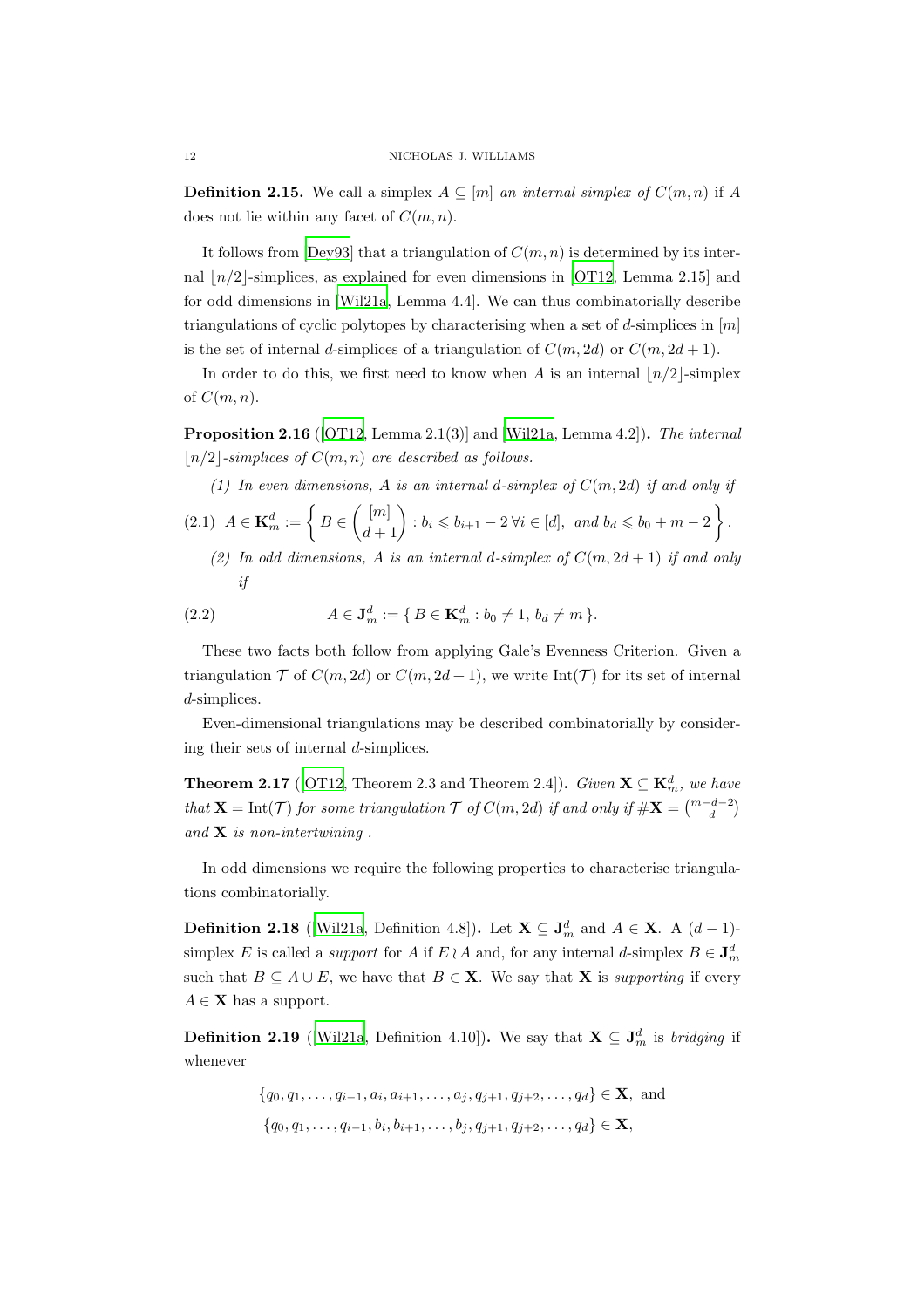where possibly  $i = 0$  or  $j = d$ , or both, such that  $\{a_i, a_{i+1}, \ldots, a_j\}$  { $\{b_i, b_{i+1}, \ldots, b_j\}$ , we have that

 $\{q_0, q_1, \ldots, q_{i-1}, a_i, a_{i+1}, \ldots, a_{k-1}, b_k, b_{k+1}, \ldots, b_j, q_{j+1}, q_{j+2}, \ldots, q_d\} \in \mathbf{X}$ 

for all  $i \leq k \leq j + 1$ .

The following result then characterises odd-dimensional triangulations combinatorially.

<span id="page-12-2"></span>**Theorem 2.20** ([\[Wil21a,](#page-55-2) Theorem 4.1]). Given  $\mathbf{X} \subseteq \mathbf{J}_m^d$ , we have that  $\mathbf{X} = \text{Int}(\mathcal{T})$ for some triangulation  $\mathcal T$  of  $C(m, 2d+1)$  if and only if **X** is supporting and bridging.

Building on this, one can characterise the higher Stasheff–Tamari orders combinatorially in terms of the sets Int $(\mathcal{T})$ .

<span id="page-12-3"></span>**Theorem 2.21** ([\[Wil21a](#page-55-2), Theorem 3.3 and Theorem 3.6]). *Given*  $\mathcal{T}, \mathcal{T}' \in S(m, 2d)$ , we have that

- $\mathcal{T} \leq_1 \mathcal{T}'$  if and only if  $\mathrm{Int}(\mathcal{T}) = \mathcal{R} \cup \{A\}$  and  $\mathrm{Int}(\mathcal{T}') = \mathcal{R} \cup \{B\}$ , where  $A \wr B$ :
- $\mathcal{T} \leqslant_2 \mathcal{T}'$  if and only if for every  $A \in \text{Int}(\mathcal{T})$ , there is no  $B \in \text{Int}(\mathcal{T}')$  such that  $B \wr A$ .

<span id="page-12-1"></span>**Theorem 2.22** ([\[Wil21a](#page-55-2), Theorem 5.5 and Corollary 5.14]). Given  $\mathcal{T}, \mathcal{T}' \in$  $S(m, 2d + 1)$ , we have that

- $\mathcal{T} \leq_1 \mathcal{T}'$  if and only if  $\mathrm{Int}(\mathcal{T}') = \mathrm{Int}(\mathcal{T}) \setminus \{A\}$  for some  $A \in \mathrm{Int}(\mathcal{T})$ ;
- $\mathcal{T} \leqslant_2 \mathcal{T}'$  if and only if  $\mathrm{Int}(\mathcal{T}) \supseteq \mathrm{Int}(\mathcal{T}')$ .

Remark 2.23. It is useful to think of increasing bistellar flips in these terms. That is, in even dimensions, given triangulations  $\mathcal{T}, \mathcal{T}'$  with  $\text{Int}(\mathcal{T}) = \mathcal{R} \cup \{A\}$  and Int $(\mathcal{T}') = \mathcal{R} \cup \{B\}$  and  $A \wr B$ , the increasing bistellar flip replaces the d-simplex A with the d-simplex B inside  $C(A \cup B, 2d)$ . This is because A is the intersection of  $\mathcal{F}^l(A\cup B, 2d+1)$  and B is the intersection of  $\mathcal{F}^u(A\cup B, 2d+1)$ . Here we say that A is a *mutable d*-simplex in  $\mathcal{T}$ . For odd dimensions, suppose that we have  $\mathcal{T}, \mathcal{T}'$  with  $Int(\mathcal{T}') = Int(\mathcal{T}) \setminus \{A\}$  for some  $A \in Int(\mathcal{T})$ . Then there exists a  $(d+1)$ -simplex B with  $A \wr B$  such that the increasing bistellar flip occurs inside the subpolytope  $C(A \cup B, 2d + 1)$ . The increasing bistellar flip then replaces the d-simplex A with the  $(d + 1)$ -simplex B inside this subpolytope. This is likewise because A is the intersection of  $\mathcal{F}^l(A \cup B, 2d + 2)$  and B is the intersection of  $\mathcal{F}^u(A \cup B, 2d + 2)$ . We also say here that A is a mutable d-simplex in  $\mathcal T$ . Under these conceptions, we think of increasing bistellar flips as replacing one half of a circuit with another.

<span id="page-12-0"></span>2.4. Operations on triangulations. Our proof of the equivalence of the orders is inductive and uses the following operations on triangulations, which were introduced in [\[Ram97\]](#page-53-2) based on the corresponding operations on oriented matroids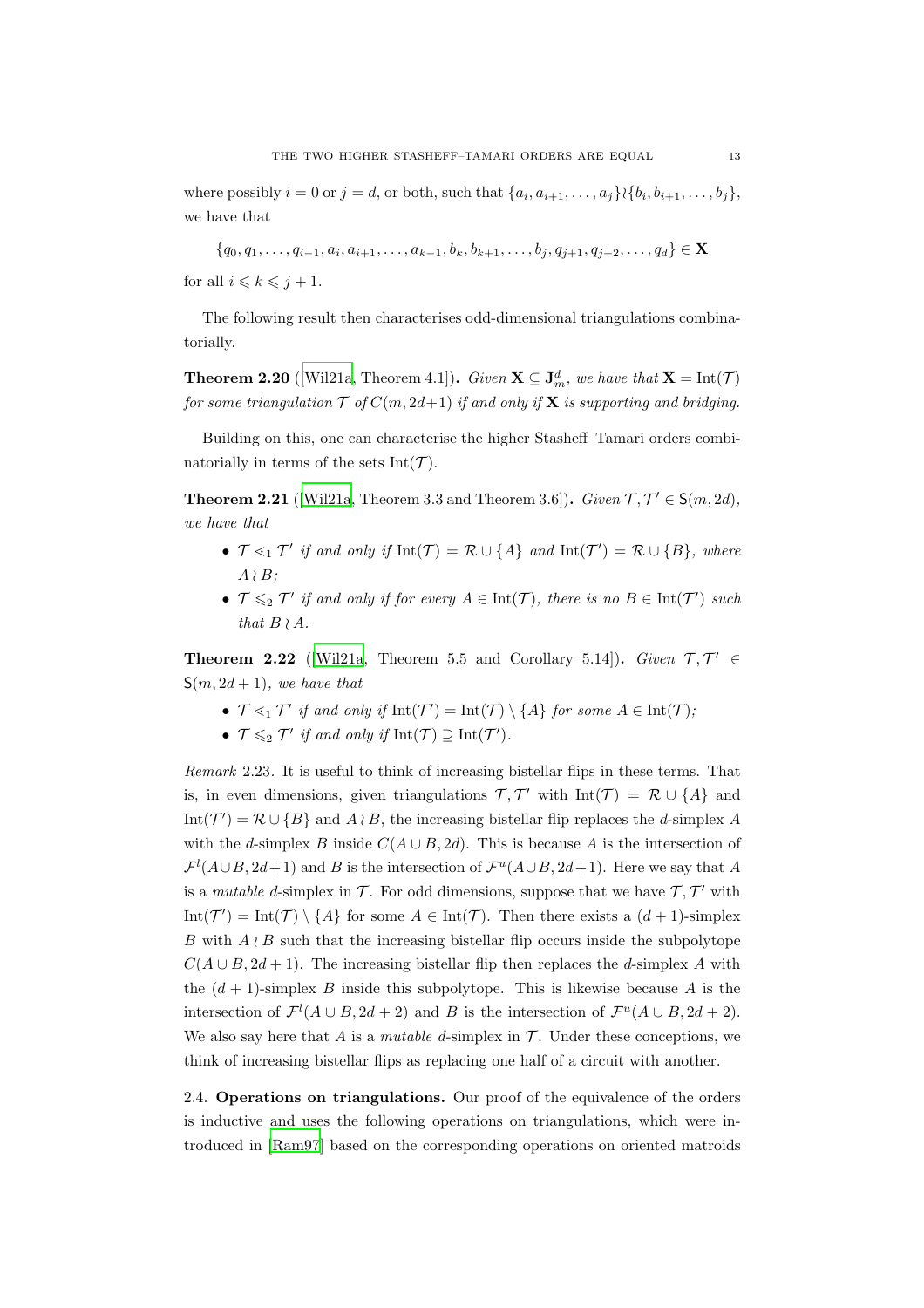<span id="page-13-0"></span>FIGURE 2. The contraction operation  $[4 \leftarrow 5]$ .



from [\[BL78\]](#page-50-10). However, note that our notation and terminology differs from [\[BL78](#page-50-10); [Ram97\]](#page-53-2), and is instead based on [\[OT12;](#page-53-7) [RS00\]](#page-54-8).

2.4.1. Operations at the first or last vertex.

**Definition 2.24.** If  $S \subseteq [m]$  is a k-simplex, we define the *contraction*  $S[m-1 \leftarrow m]$ of  $S$  by

$$
S[m-1 \leftarrow m] := \begin{cases} S & \text{if } m \notin S, \\ (S \setminus m) \cup m - 1 & \text{otherwise.} \end{cases}
$$

Note that  $S[m-1 \leftarrow m]$  is a  $(k-1)$ -simplex if  $S \supseteq \{m-1, m\}$ . Given a triangulation  $\mathcal T$  of  $C(m, n)$ , we define the *contraction*  $\mathcal T[m-1 \leftarrow m]$  to be the triangulation of  $C(m-1, n)$  given by

$$
\mathcal{T}[m-1 \leftarrow m] := \left\{ S[m-1 \leftarrow m] \in \binom{[m-1]}{n+1} : S \in \mathcal{T} \right\}.
$$

This is indeed a triangulation of  $C(m-1, n)$  by [\[Ram97,](#page-53-2) Theorem 4.2(iii)]. This corresponds to the triangulation obtained from  $|\mathcal{T}|$  by moving vertex  $|m|$  along the moment curve until it coincides with vertex  $|m-1|$ , as illustrated in Figure [2.](#page-13-0)

**Definition 2.25.** Given a triangulation  $\mathcal T$  of  $C(m, n)$ , we define the deletion  $\mathcal T \setminus m$ to be the triangulation of  $C(m-1, n-1)$  given by

$$
\mathcal{T}\backslash m:=\{S\setminus m:S\in\mathcal{T},\,m\in S\}.
$$

This is indeed a triangulation of  $C(m-1, n-1)$  by [\[Ram97,](#page-53-2) Theorem 4.2(ii)]. This the triangulation induced by  $|{\cal T}|$  on the vertex figure of  ${\cal C}(m, n)$  at  $|m|$ , as illustrated in Figure [3.](#page-14-0)

These operations behave well with respect to the higher Stasheff–Tamari orders.

Theorem 2.26 ([\[Ram97](#page-53-2), Proposition 5.14], [\[Tho02](#page-54-7), Theorem 4.1]).

- (1) The operation  $[m-1 \leftarrow m]$  is order-preserving with respect to both the first and the second higher Stasheff–Tamari orders.
- (2) The operation  $-\m{\mathbf{m}}$  is order-reversing with respect to both the first and the second higher Stasheff–Tamari orders.

We shall need to use the following combinatorial characterisations of contraction.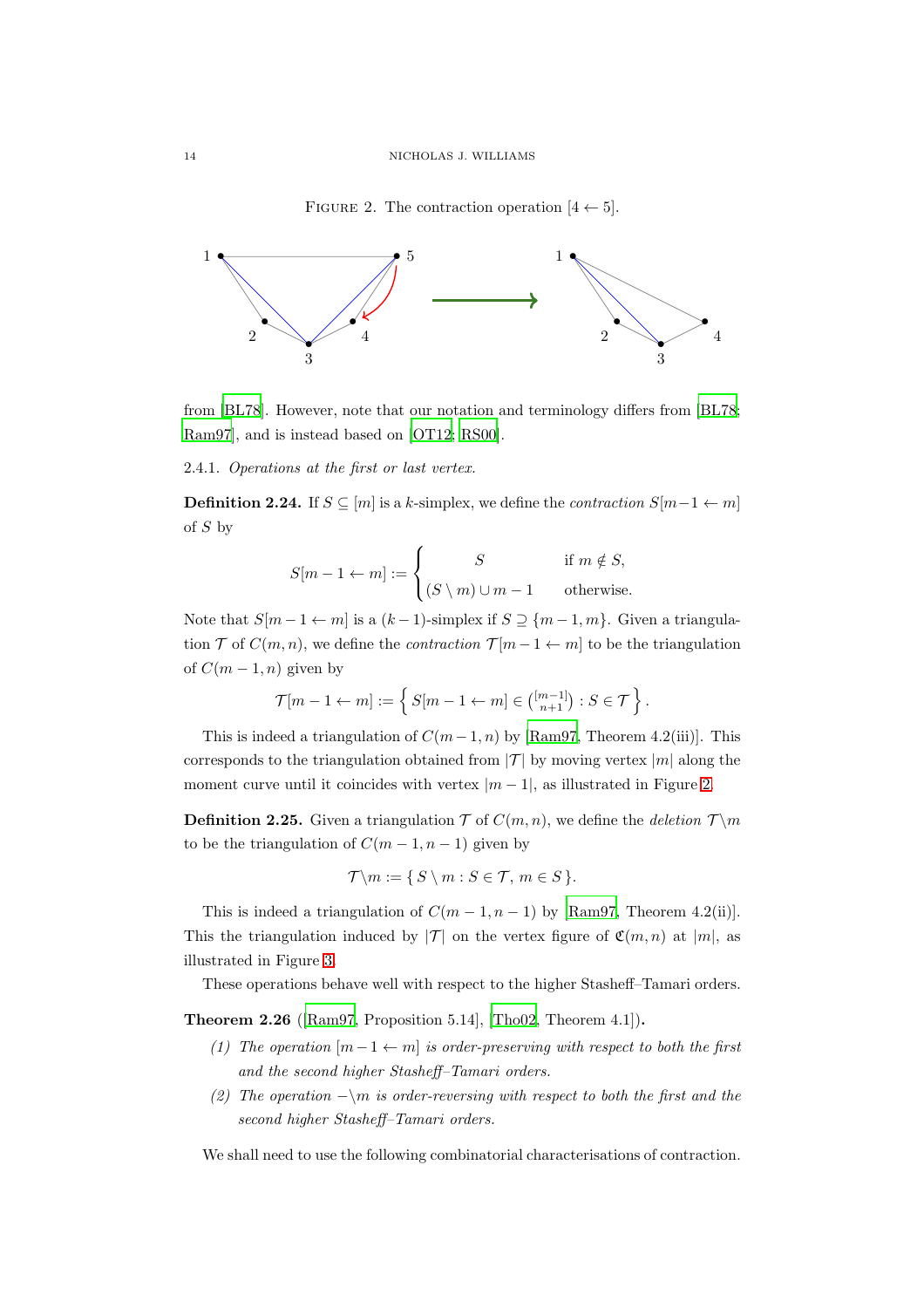<span id="page-14-0"></span>FIGURE 3. The deletion operation  $-\sqrt{5}$ .



<span id="page-14-1"></span>Proposition 2.27 ([\[OT12](#page-53-7), Lemma 2.23], [\[Wil21a,](#page-55-2) Lemma 4.12]).

(1) For a triangulation  $\mathcal{T} \in \mathsf{S}(m, 2d)$ , we have

<span id="page-14-2"></span> $Int(\mathcal{T}[m-1\leftarrow m]) = \{ A \in \mathbf{K}_{m-1}^d : A = B[m-1\leftarrow m] \text{ for } B \in Int(\mathcal{T}) \}.$ 

(2) For a triangulation  $\mathcal{T} \in \mathsf{S}(M, 2d+1)$ , we have

$$
Int(\mathcal{T}[m-1 \leftarrow m]) = \{ A \in Int(\mathcal{T}) : a_d \neq m-1 \}.
$$

There are analogous operations  $-[1 \rightarrow 2]$  and  $-\setminus 1$ , which are order-preserving for both orders.

2.4.2. Operations at middle vertices. In this paper, we also consider contractions of triangulations at other pairs of vertices besides  $[1 \rightarrow 2]$  and  $[m-1 \leftarrow m]$ . For this purpose we let  $[m-1]_{v+} := \{1, 2, \ldots, v-1, x, y, v+1, v+2, \ldots, m-1\}$ . We also extend this notation in a natural way to  $H \subseteq [m-1]$ , so that  $H_{v+} = (H \setminus v) \cup \{x, y\}$ if  $v \in H$ , and  $H = H$  otherwise.

**Definition 2.28.** Given a k-simplex  $S \subseteq [m-1]_{v+}$ , we define

$$
S[x \to v \leftarrow y] := \begin{cases} S & \text{if } \{x, y\} \cap S = \varnothing, \\ (S \setminus \{x, y\}) \cup v & \text{otherwise.} \end{cases}
$$

Given a triangulation  $\mathcal T$  of  $C([m-1]_{v+}, n)$ , we then define the *contraction*  $\mathcal T[x \rightarrow$  $v \leftarrow y$  to be the triangulation of  $C(m-1, n)$  given by

$$
\mathcal{T}[x \to v \leftarrow y] := \left\{ S[x \to v \leftarrow y] \in \binom{[m-1]}{n+1} : S \in \mathcal{T} \right\}.
$$

This is indeed a triangulation of  $C(m-1, n)$  by [\[RS00](#page-54-8), Theorem 3.3]. Geometrically, it is obtained from  $|{\mathcal{T}}|$  by moving |x| and |y| along the moment curve towards each other until they coincide with each other at a new vertex, which we label  $|v|$ . We choose to relabel  $[m]$  as  $[m-1]_{v+}$  here so that there does not appear to be a missing vertex after contraction. It is also useful to distinguish between the two vertices before contraction and the vertex after contraction.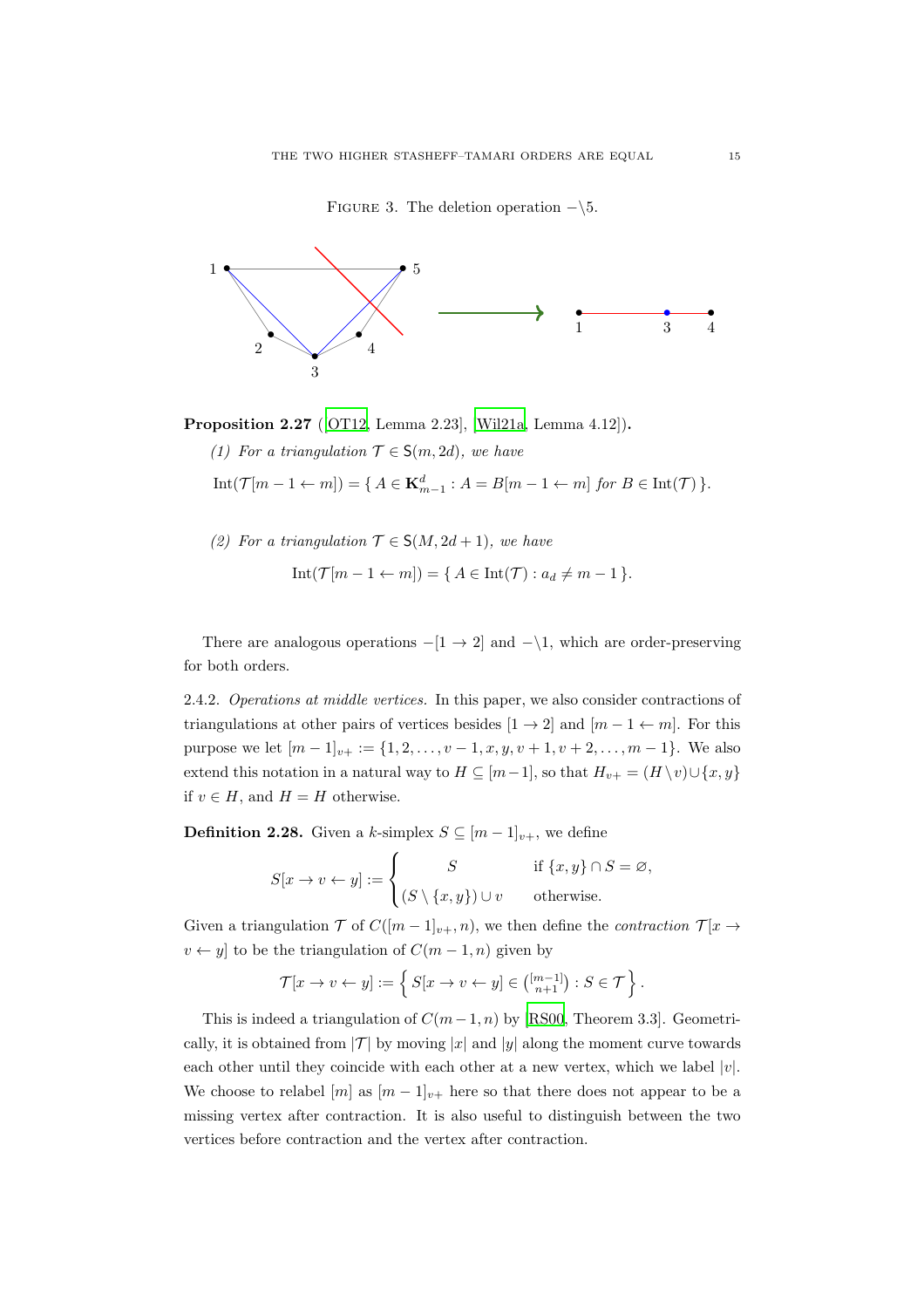In order to understand how the contractions  $[x \rightarrow v \leftarrow y]$  behave, we will consider the deletion operation at other vertices too. Indeed, we make the following definition.

<span id="page-15-1"></span>**Definition 2.29.** Given  $C(m, n)$  and  $v \in [m]$ , define the *combinatorial vertex figure* at v to be the combinatorial polytope  $C(m, n) \setminus v = ([m] \setminus v, \mathcal{F}_v([m] \setminus v, n), \mathcal{Z}_v([m] \setminus v))$  $(v, n)$ , where

$$
\mathcal{F}_v([m] \setminus v, n) = \{ F \subseteq [m] \setminus v : F \cup v \in \mathcal{F}([m], n) \},
$$

and

$$
\mathcal{Z}_{v}([m]\setminus v, n) = \{ (Z_{-}, Z_{+}) : (Z_{-}\cup v, Z_{+}) \in \mathcal{Z}([m], n) \text{ or } (Z_{-}, Z_{+}\cup v) \in \mathcal{Z}([m], n) \}.
$$

**Definition 2.30.** Given a triangulation  $\mathcal{T}$  of  $C(m, n)$ , we define the deletion  $\mathcal{T} \setminus v$ to be the triangulation

$$
\mathcal{T}\backslash v:=\{S\setminus v: S\in\mathcal{T}, v\in S\}.
$$

It follows straightforwardly from the definition of  $C(m, n)\$  and the definition of a combinatorial triangulation that  $\mathcal{T}\setminus v$  is a triangulation of  $C(m, n)\setminus v$ . Note also that  $|\mathcal{T}\setminus v|$  may be realised geometrically as the triangulation induced by  $|\mathcal{T}|$ on the vertex figure of  $\mathfrak{C}(m, n)$  at v.

Finally, we shall also consider deletions of multiple vertices. Given a triangulation  $\mathcal T$  of  $C(m, n)$  and  $V \subseteq [m]$ , we define the collection of simplices

$$
\mathcal{T}\backslash V:=\{S\setminus V: S\in\mathcal{T}, V\subseteq S\}.
$$

<span id="page-15-0"></span>In the examples we consider here,  $V$  will always be a pair of consecutive vertices, such as  $\{1,2\}$  or  $\{m-1,m\}$  in  $[m]$ , or  $\{x,y\}$  in  $[m]_{v+}$ .

# 3. Equality of the two orders

In this section we prove that the higher Stasheff–Tamari orders are equal. What we need to establish is that for  $\mathcal{T}, \mathcal{T}' \in \mathsf{S}(m, n)$  with  $\mathcal{T} \leq_2 \mathcal{T}'$ , then we can find a triangulation  $\mathcal{T}''$  either such that  $\mathcal{T} \leq_1 \mathcal{T}'' \leq_2 \mathcal{T}'$ , or such that  $\mathcal{T} \leq_2 \mathcal{T}'' \leq_1 \mathcal{T}'$ . See Lemma [3.3](#page-17-0) for more detail on this point. Following [\[Wil21a](#page-55-2)], we treat the odd-dimensional cases separately from the even-dimensional cases. The details of the proof are different for these two cases, but the broad outlines are similar. We explain these outlines now.

The proof is by induction on the number of vertices of the cyclic polytope  $C(m, n)$ , noting that the orders are known to be equal when  $m \leq n+3$  [\[RR12](#page-54-9)]. We start with triangulations  $\mathcal{T}, \mathcal{T}'$  of  $C(m, n)$  such that  $\mathcal{T} \leq_2 \mathcal{T}'$ . We perform contractions to obtain triangulations  $\mathcal{T}[m-1 \leftarrow m]$  and  $\mathcal{T'}[m-1 \leftarrow m]$  of  $C(m-1,n)$ . In the case that  $\mathcal{T}[m-1 \leftarrow m] \neq \mathcal{T}'[m-1 \leftarrow m]$ , we apply the induction hypothesis to these triangulations. This provides an increasing flip U of  $\mathcal{T}[m-1 \leftarrow m]$  such that  $\mathcal{U} \leqslant_2 \mathcal{T}'[m-1 \leftarrow m]$ , and hence provides a subpolytope of  $\mathcal{T}[m-1 \leftarrow m]$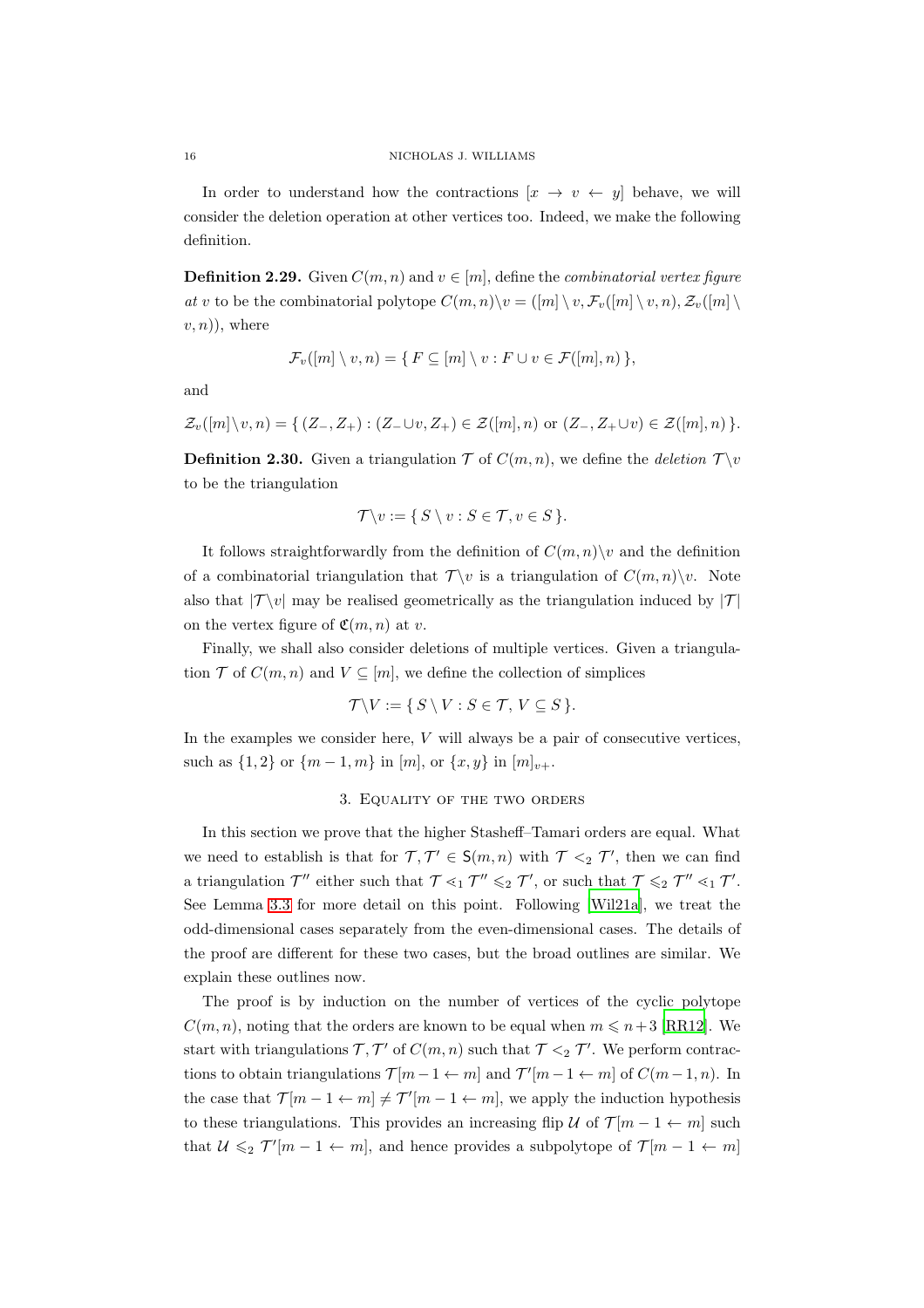combinatorially equivalent to  $C(n+2, n)$ . We consider the pre-image of this subpolytope in  $\mathcal T$ . If the pre-image of this subpolytope is combinatorially equivalent to  $C(n+2, n)$ , then we choose the increasing flip inside this subpolytope to obtain our triangulation  $\mathcal{T}'$ . As we show in Lemma [3.4,](#page-19-0) the only other option is that the preimage of the  $C(n+2, n)$  subpolytope is a subpolytope combinatorially equivalent to  $C(n+3, n)$ . This polytope is still relatively small and the triangulations of it are well-understood, as recorded in Lemma [3.1.](#page-16-1) We can find an increasing bistellar flip  $\mathcal{T}''$  of  $\mathcal T$  which occurs within the induced triangulation of this  $C(n+3,n)$  subpolytope. We then show that if we do not have  $\mathcal{T}'' \leq 2 \mathcal{T}'$ , then there is a contradiction of the existence of the increasing bistellar flip we chose using the induction hypothesis. Deriving this contradiction requires a series of lemmas, and the details differ between even and odd dimensions.

If  $\mathcal{T}[m-1 \leftarrow m] = \mathcal{T}'[m-1 \leftarrow m]$ , then we instead consider the contractions  $\mathcal{T}[1 \to 2]$  and  $\mathcal{T}'[1 \to 2]$ . If  $\mathcal{T}[1 \to 2] \neq \mathcal{T}'[1 \to 2]$ , then we can apply symmetries of the cyclic polytope to convert to the case where  $\mathcal{T}[m-1 \leftarrow m] \neq \mathcal{T}'[m-1 \leftarrow m]$ .

If we have that both  $\mathcal{T}[1 \to 2] = \mathcal{T}'[1 \to 2]$  and  $\mathcal{T}[m-1 \leftarrow m] = \mathcal{T}'[m-1 \leftarrow m]$ , then one can apply the results of [\[Wil21a\]](#page-55-2) to show that, since we have  $\mathcal{T} \leq_2 \mathcal{T}'$ , there must be a  $v \in [2, m-2]$  such that if we relabel the vertices of  $C(m, n)$  such that  $\mathcal{T}, \mathcal{T}'$  are triangulations of  $C([m-1]_{v_+}, n)$ , then we have that  $\mathcal{T}[x \to v \leftarrow$  $[y] \neq \mathcal{T}'[x \to v \leftarrow y]$ . Then one can proceed similarly to before.

<span id="page-16-0"></span>3.1. Preliminary lemmas. We begin by proving some preliminary lemmas and recording some known results which we shall need. The proofs of three key lemmas (Lemma [3.4,](#page-19-0) Lemma [3.5](#page-20-1) and Lemma [3.6\)](#page-20-2) will be postponed to Section [4,](#page-29-0) which concerns the theory behind the contraction  $[x \to v \leftarrow y]$ .

The following lemma records the possible triangulations of  $C(n+3, n)$  and their properties. These triangulations are already well understood; for instance, see [\[Tho03,](#page-54-6) Proof of Proposition 9.1]. This lemma can be verified using the results described in Section [2.3.](#page-10-0) Recall the sets  $\mathbf{K}_m^d$  and  $\mathbf{J}_m^d$  of internal *d*-simplices for cyclic polytopes in dimension 2d and  $2d + 1$  from  $(2.1)$  and  $(2.2)$ .

<span id="page-16-1"></span>**Lemma 3.1.** The triangulations of  $C(n+3, n)$  may be described as follows.

- (1) If  $n = 2d$ , then
	- (a)  $C(2d+3, 2d)$  has  $2d+3$  triangulations  $\mathcal{T}_1, \mathcal{T}_2, \ldots, \mathcal{T}_{2d+3}$ ;
	- (b) the triangulation  $\mathcal{T}_i$  is the fan triangulation at the vertex i, that is

$$
Int(\mathcal{T}_i) = \{ A \in \mathbf{K}_{2d+3}^d : i \in A \};
$$

- (c) the poset  $S_1(2d + 3, 2d) = S_2(2d + 3, 2d)$  is as shown in Figure [4.](#page-18-0)
- (d) the bistellar flips of the triangulations are as follows:
	- $\mathcal{T}_1$  possesses two increasing bistellar flips: one which replaces  $\{1, 3, \ldots, 2d + 1\}$  with  $\{2, 4, \ldots, 2d + 2\}$  and one which replaces  $\{1, 4, \ldots, 2d + 2\}$  with  $\{3, 5, \ldots, 2d + 3\}$ ;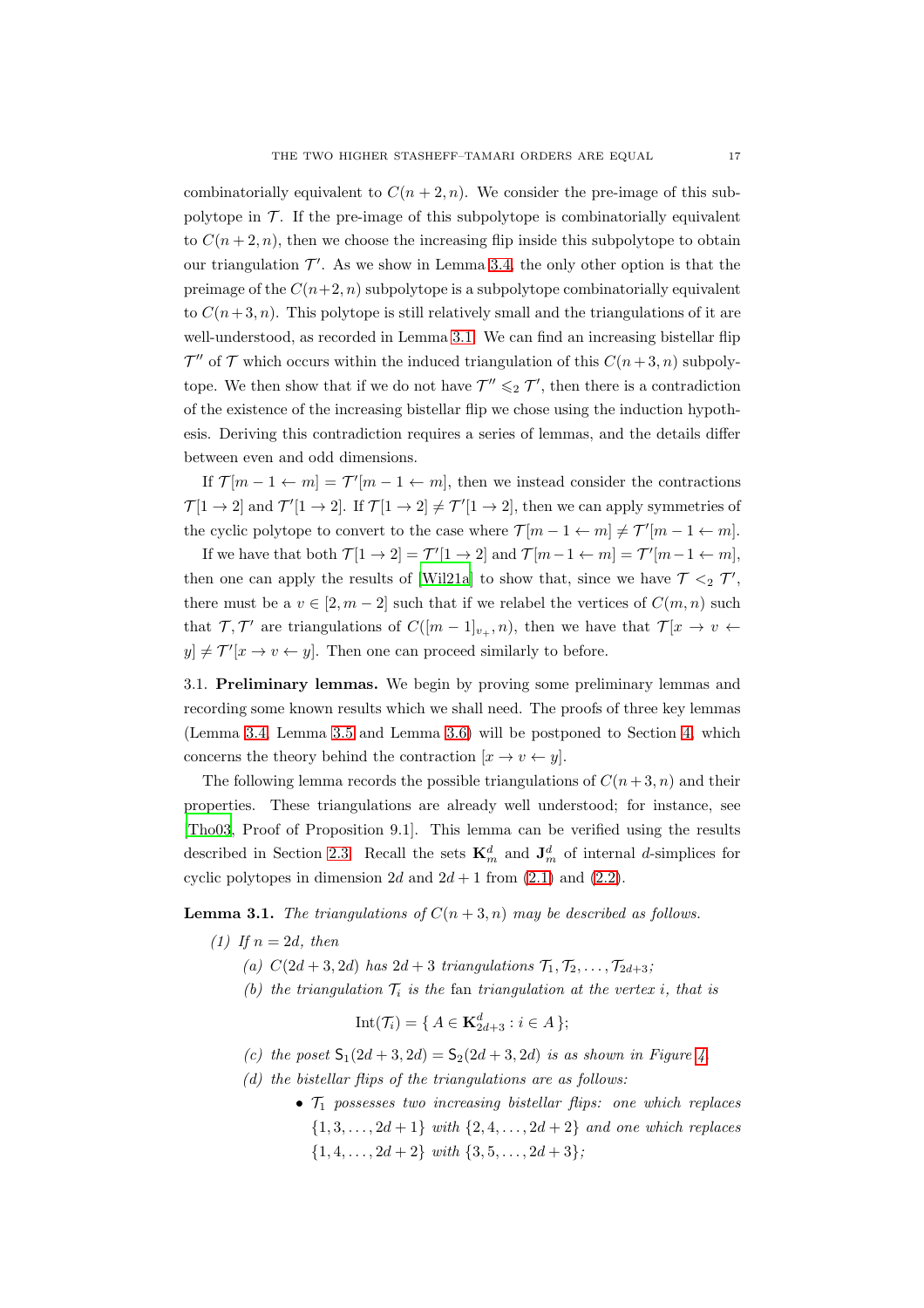- for i even,  $\mathcal{T}_i$  admits an increasing flip replacing  $\{1, 3, \ldots, i \}$  $3, i, i+2, \ldots, 2d+2$  with  $\{2, 4, \ldots, i-2, i+1, i+3, \ldots, 2d+3\}$ ;
- for i odd with  $i \notin \{1, 2d+3\}$ ,  $\mathcal{T}_i$  admits an increasing flip which replaces  $\{1, 3, \ldots, i, i+3, \ldots, 2d+2\}$  with  $\{2, 4, \ldots, i-1, i+2, i+1\}$  $4, \ldots, 2d+3$ .

(2) If  $n = 2d + 1$ , then

(a)  $C(2d+4, 2d+1)$  has  $2d+4$  triangulations  $\mathcal{T}_1, \mathcal{T}_2, \ldots, \mathcal{T}_{2d+4}$ ;

(b) the triangulations  $\mathcal{T}_i$  have the following sets of internal d-simplices:

$$
Int(\mathcal{T}_1) = \mathbf{J}_{2d+4}^d,
$$
  

$$
Int(\mathcal{T}_{2d+4}) = \varnothing,
$$

for  $i \neq 2d + 4$  even

Int(
$$
\mathcal{T}_i
$$
) = { {2, 4, ..., 2d + 2}, {2, 4, ..., 2d, 2d + 3}, ...,  
{2, 4, ..., i, i + 3, i + 5, ..., 2d + 3},

and for  $i \neq 1$  odd

Int(
$$
\mathcal{T}_i
$$
) = { {2, 4, ..., i – 3, i, i + 2, ..., 2d + 3}, ...,  
{2, 5, 7, ..., 2d + 3}, {3, 5, ..., 2d + 3};

- (c) the poset  $S_1(2d+4, 2d+1) = S_2(2d+4, 2d+1)$  is as shown in Figure [4.](#page-18-0)
- (d) the bistellar flips of the triangulations are as follows:
	- (i)  $T_1$  admits two increasing bistellar flips: one from removing  $\{2, 4, \ldots, 2d + 2\}$  and one from removing  $\{3, 5, \ldots, 2d + 3\}$ ;
	- (ii) for  $i \neq 2d + 4$  even,  $\mathcal{T}_i$  admits an increasing bistellar flip from removing  $\{2, 4, \ldots, i, i+3, i+5, \ldots, 2d+3\}$ ;
	- (iii) for  $i \neq 1$  odd,  $\mathcal{T}_i$  admits an increasing bistellar flip from removing  $\{2, 4, \ldots, i-3, i, i+2, \ldots, 2d+3\}.$

Example 3.2. We give examples of the triangulations described in Lemma [3.1.](#page-16-1) We denote each triangulation  $\mathcal{T}_i$  by its set of internal d-simplices Int(T). The poset  $S_1(7, 4) = S_2(7, 4)$  is shown in Figure [5.](#page-18-1) The poset  $S_1(8, 5) = S_2(8, 5)$  is shown in Figure [6.](#page-19-1)

The following lemma is straightforward, but serves to clarify what needs to be proven in order to show that the orders are equivalent.

# <span id="page-17-1"></span><span id="page-17-0"></span>Lemma 3.3. The following are equivalent.

(1) For any pair of triangulations  $\mathcal{T}, \mathcal{T}' \in \mathsf{S}(m,n)$ , we have that

$$
\mathcal{T}\leqslant_1\mathcal{T}'\iff \mathcal{T}\leqslant_2\mathcal{T}'.
$$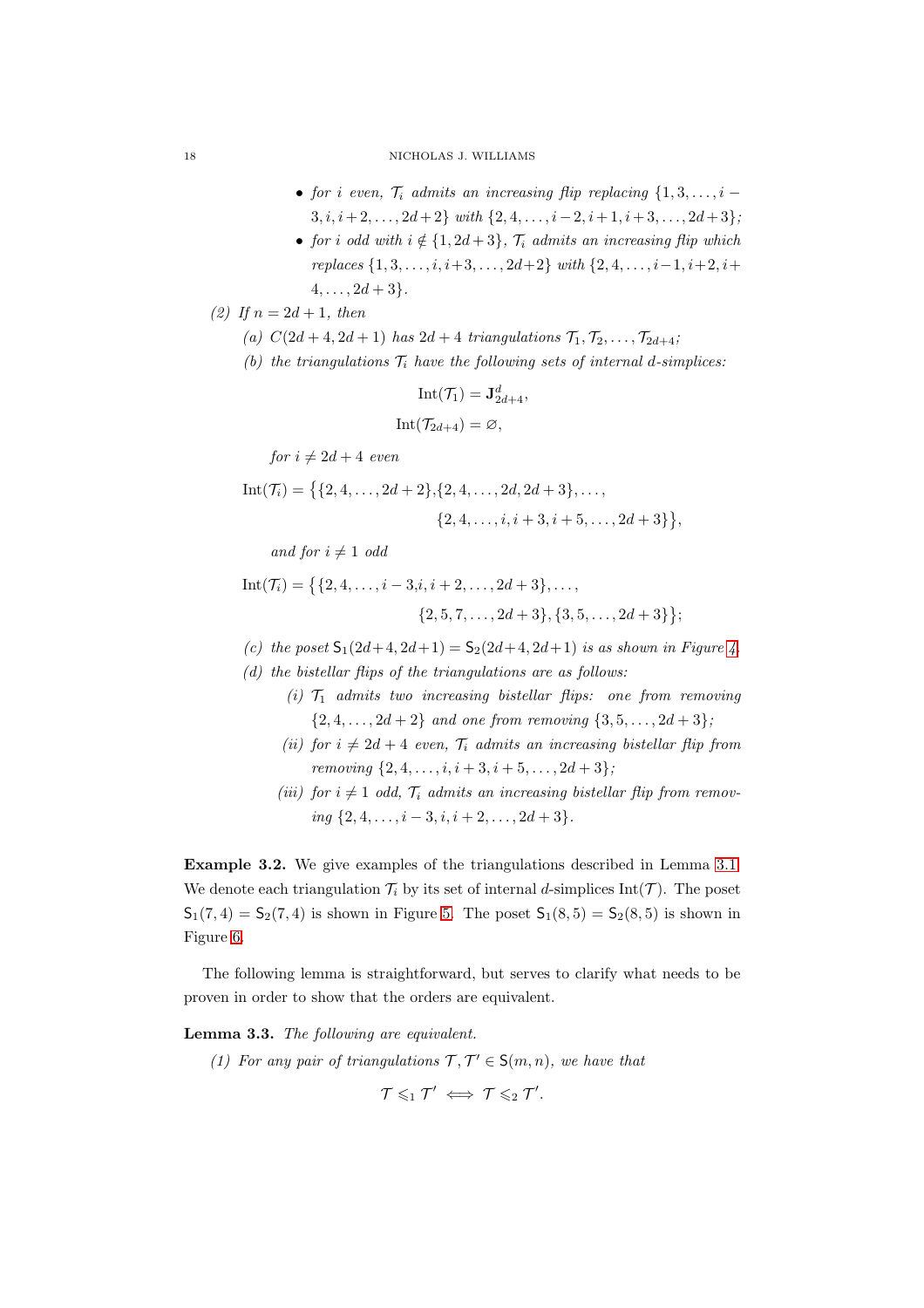

<span id="page-18-0"></span>FIGURE 4. The higher Stasheff–Tamari posets on  $S(n+3, n)$ 

<span id="page-18-1"></span>FIGURE 5. Triangulations of  $C(7, 4)$ .



<span id="page-18-2"></span>(2) For any pair of triangulations  $\mathcal{T}, \mathcal{T}' \in S(m,n)$  such that  $\mathcal{T} \leq_2 \mathcal{T}'$ , there exists a triangulation  $\mathcal{T}'' \in \mathsf{S}(m,n)$  such that

$$
\mathcal{T} \lessdot_1 \mathcal{T}'' \lessdot_2 \mathcal{T}'.
$$

<span id="page-18-3"></span>(3) For any pair of triangulations  $\mathcal{T}, \mathcal{T}' \in S(m,n)$  such that  $\mathcal{T} \leq_2 \mathcal{T}'$ , there exists a triangulation  $\mathcal{T}'' \in \mathsf{S}(m,n)$  such that

$$
\mathcal{T}\leqslant_2\mathcal{T}''\lessdot_1\mathcal{T}'.
$$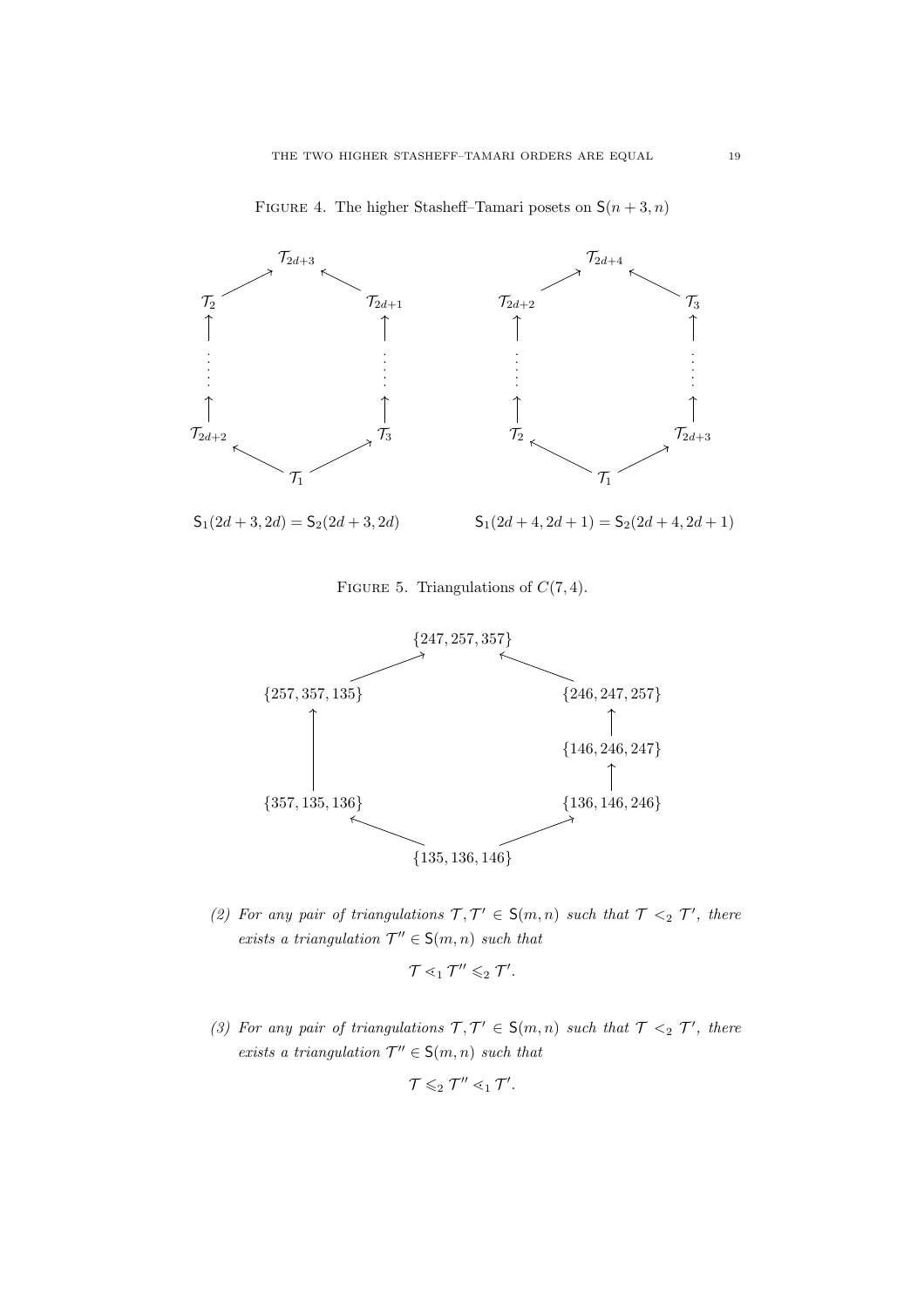<span id="page-19-1"></span>FIGURE 6. Triangulations of  $C(8, 5)$ .



Proof. First note that it is already known from [\[ER96,](#page-51-3) Proposition 2.5] that if  $\mathcal{T} \leqslant_1 \mathcal{T}'$ , then  $\mathcal{T} \leqslant_2 \mathcal{T}'$ . To show that [\(1\)](#page-17-1) implies [\(2\)](#page-18-2) and [\(3\)](#page-18-3), suppose that we have  $\mathcal{T}, \mathcal{T}' \in \mathsf{S}(m, n)$  such that  $\mathcal{T} \leq_2 \mathcal{T}'$ . Then, from [\(1\)](#page-17-1), it follows that  $\mathcal{T} \leq_1 \mathcal{T}'$ , so that we have

 $\mathcal{T} = \mathcal{T}_0 \lessdot_1 \mathcal{T}_1 \lessdot_1 \cdots \lessdot_1 \mathcal{T}_r = \mathcal{T}'.$ 

Hence we have  $\mathcal{T} \leq_1 \mathcal{T}_1 \leq_1 \mathcal{T}'$ , and so  $\mathcal{T} \leq_1 \mathcal{T}_1 \leq_2 \mathcal{T}'$  and [\(2\)](#page-18-2) holds. Similarly  $\mathcal{T} \leqslant_2 \mathcal{T}_{r-1} \leqslant_1 \mathcal{T}'$ , and so [\(3\)](#page-18-3) holds as well.

We now show that [\(2\)](#page-18-2) implies [\(1\)](#page-17-1). We can assume that  $\mathcal{T} \leq_2 \mathcal{T}'$ , since if  $\mathcal{T} = \mathcal{T}'$ , then it is trivial that  $\mathcal{T} \leq 1$   $\mathcal{T}'$ . Then, by applying [\(2\)](#page-18-2), we obtain that there is a triangulation  $\mathcal{T}_1 \in \mathsf{S}(m,n)$  such that

$$
\mathcal{T} \lessdot_1 \mathcal{T}_1 \leqslant_2 \mathcal{T}'.
$$

By applying [\(2\)](#page-18-2) repeatedly, we obtain a chain

$$
\mathcal{T} = \mathcal{T}_0 \lessdot_1 \mathcal{T}_1 \lessdot_1 \cdots \lessdot_1 \mathcal{T}_r = \mathcal{T}'.
$$

This then establishes that  $\mathcal{T} \leq_1 \mathcal{T}'$ , as desired. The proof that [\(3\)](#page-18-3) implies [\(1\)](#page-17-1) is similar.  $\Box$ 

The proof of the following three lemmas will be postponed to Section [4,](#page-29-0) since Lemma [3.5](#page-20-1) requires substantial groundwork. Lemma [3.4](#page-19-0) follows from Lemma [3.5](#page-20-1) by choosing  $v = m - 1$ , but, since it does not require the groundwork that Lemma [3.5](#page-20-1) does, it will be useful to prove it separately as a preamble to the proof of Lemma [3.5.](#page-20-1) Lemma [3.6](#page-20-2) is proven in Section [4](#page-29-0) since it also concerns contractions  $[x \to v \leftarrow y]$ .

<span id="page-19-0"></span>**Lemma 3.4.** Let  $\mathcal T$  be a triangulation of  $C(m-1,n)$ . Suppose that  $\mathcal T$  contains a cyclic subpolytope  $C(H, n)$ . Let  $\widetilde{\mathcal{T}}$  be a triangulation of  $C(m, n)$  such that  $\widetilde{\mathcal{T}}[m-1 \leftarrow$  $m = \mathcal{T}$ . Then either

(1)  $C(H, n)$  is a subpolytope of  $\widetilde{\mathcal{T}}$  and  $m - 1 \notin H$ ,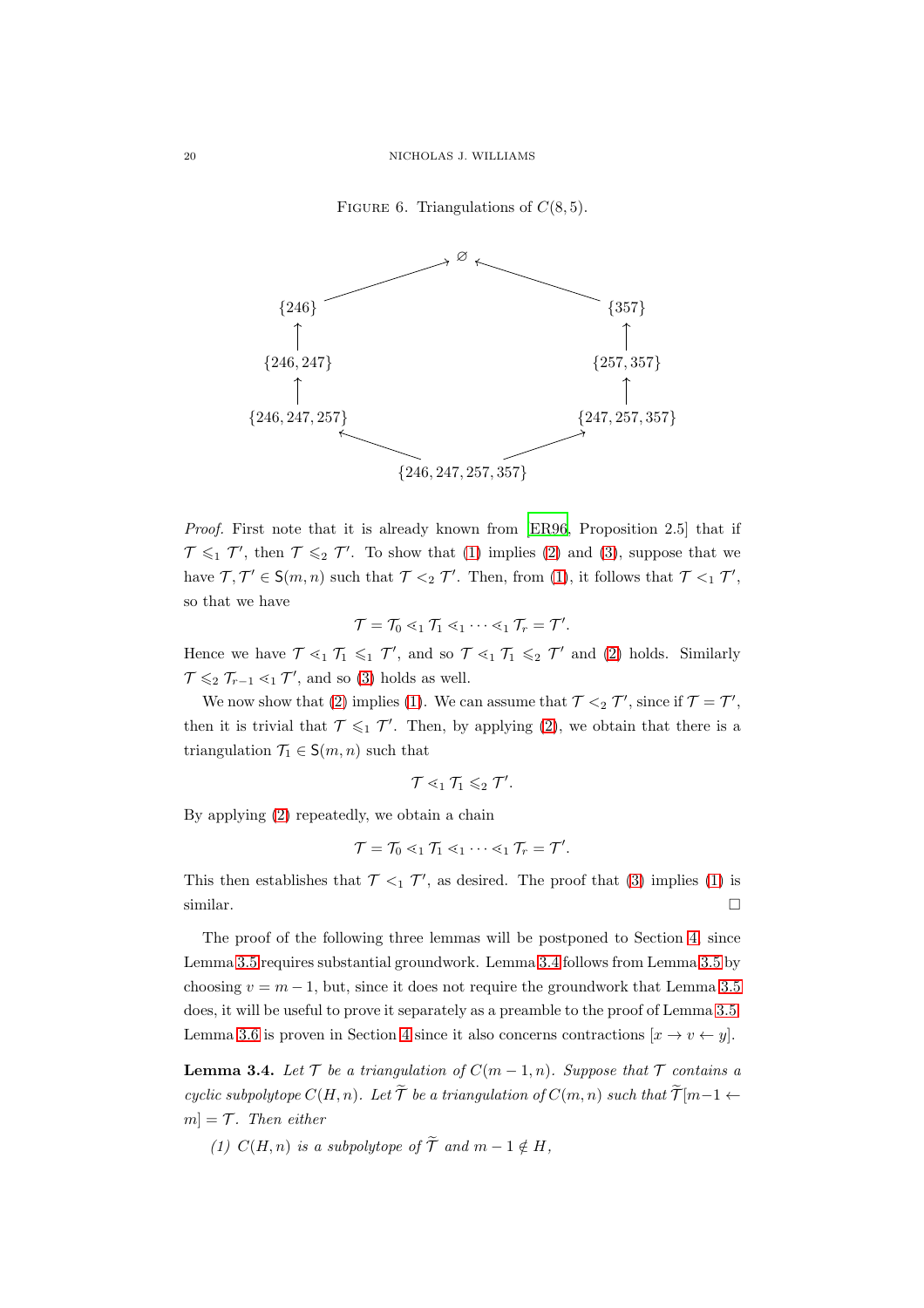(2)  $C((H \n\setminus m-1) \cup m, n)$  is a subpolytope of  $\widetilde{\mathcal{T}}$ , where  $m-1 \in H$ , or (3)  $C(H \cup m, n)$  is a subpolytope of  $\widetilde{T}$ , where  $m - 1 \in H$ .

<span id="page-20-1"></span>**Lemma 3.5.** Let  $\mathcal T$  be a triangulation of  $C(m-1,n)$ . Suppose that  $\mathcal T$  contains a cyclic subpolytope  $C(H, n)$ . Let  $\widetilde{\mathcal{T}}$  be a triangulation of  $C([m-1]_{v+}, n)$  such that  $\widetilde{\mathcal{T}}[x \to v \leftarrow y] = \mathcal{T}$ . Then either

- (1)  $C(H, n)$  is a subpolytope of  $\widetilde{\mathcal{T}}$  and  $v \notin H$ .
- (2)  $C((H \setminus v) \cup x, n)$  is a subpolytope of  $\widetilde{\mathcal{T}}$ , where  $v \in H$ ,
- (3)  $C((H \setminus v) \cup y, n)$  is a subpolytope of  $\widetilde{\mathcal{T}}$ , where  $v \in H$ , or
- (4)  $C(H_{v+}, n)$  is a subpolytope of  $\widetilde{\mathcal{T}}$ , where  $v \in H$ .

<span id="page-20-2"></span>**Lemma 3.6.** The contraction  $[x \rightarrow v \leftarrow y]$  is order-preserving with respect to the second higher Stasheff–Tamari order. That is, if  $\widetilde{\mathcal{T}}$  and  $\widetilde{\mathcal{T}}'$  are triangulations of  $C([m-1]_{v+}, n)$ , with  $\widetilde{\mathcal{T}} \leqslant_2 \widetilde{\mathcal{T}}'$ , then  $\mathcal{T} \leqslant_2 \mathcal{T}'$ , where  $\mathcal{T} = \widetilde{\mathcal{T}}[x \to v \leftarrow y]$  and  $\mathcal{T}' = \mathcal{T}'[x \to v \leftarrow y].$ 

<span id="page-20-0"></span>3.2. Odd dimensions. We now prove the equivalence of the orders for odd dimensions. We begin by showing some preliminary lemmas which are specific to odd dimensions. Recall the notion of a support from Definition [2.18.](#page-11-2)

<span id="page-20-3"></span>**Lemma 3.7.** Let  $\mathcal{T} \in S(m, 2d + 1)$  be a triangulation with a mutable d-simplex  $A \in \text{Int}(\mathcal{T})$  which is replaced by the  $(d+1)$ -simplex B in the increasing flip. Then  $B' = \{b_1, b_2, \ldots, b_d\}$  is the unique support of A.

*Proof.* First note that  $B'$  is a support of A. This follows from the fact that every  $d$ simplex contained in  $A \cup B'$ , excluding A, contains consecutive entries in  $A \cup B$ , and is therefore a d-simplex of T, by virtue of lying on the boundary of  $C(A\cup B, 2d+1)$ , which is a subpolytope of  $\mathcal T$ .

We now suppose that A possesses a support  $E = \{e_1, e_2, \ldots, e_d\}$ . We show that if  $e_i \neq b_i$  for any i, then T contains a d-simplex which forms a circuit with a  $(d + 1)$ -simplex in the boundary of  $C(A \cup B, 2d + 1)$ . This is a contradiction, since  $C(A \cup B, 2d + 1)$  is a subpolytope of T. The internal  $(d + 1)$ -simplices of  $C(A \cup B, 2d + 1)$  consist of B along with the  $(d + 1)$ -simplices which have A as a face, by Gale's Evenness Criterion. All other  $(d+1)$ -simplices in  $C(A \cup B, 2d+1)$ lie on the boundary.

Suppose that  $e_i \leq b_i$  for some i. Then, since E is a support of A, we have that  $Int(\mathcal{T})$  contains  $\{a_0, a_1, \ldots, a_{i-2}, e_i, a_i, a_{i+1}, \ldots, a_d\}$ , which intertwines  $\{b_0, b_1, \ldots, b_{i-2}, a_{i-1}, b_i, b_{i+1}, \ldots, b_{d+1}\},$  which is a boundary  $(d + 1)$ -simplex of  $C(A\cup B, 2d+1)$ . Suppose instead that  $e_i > b_i$  for some i. Then, since E is a support of A, we have that  $Int(\mathcal{T})$  contains  $\{a_0, a_1, \ldots, a_{i-1}, e_i, a_{i+1}, a_{i+2}, \ldots, a_d\}$  which intertwines  $\{b_0, b_1, \ldots, b_i, a_i, b_{i+2}, b_{i+3}, \ldots, b_{d+1}\}$ , which is a boundary  $(d + 1)$ simplex of  $C(A \cup B, 2d + 1)$ . Therefore, we must have  $E = B'$ , and so B' is the unique support of  $A$ .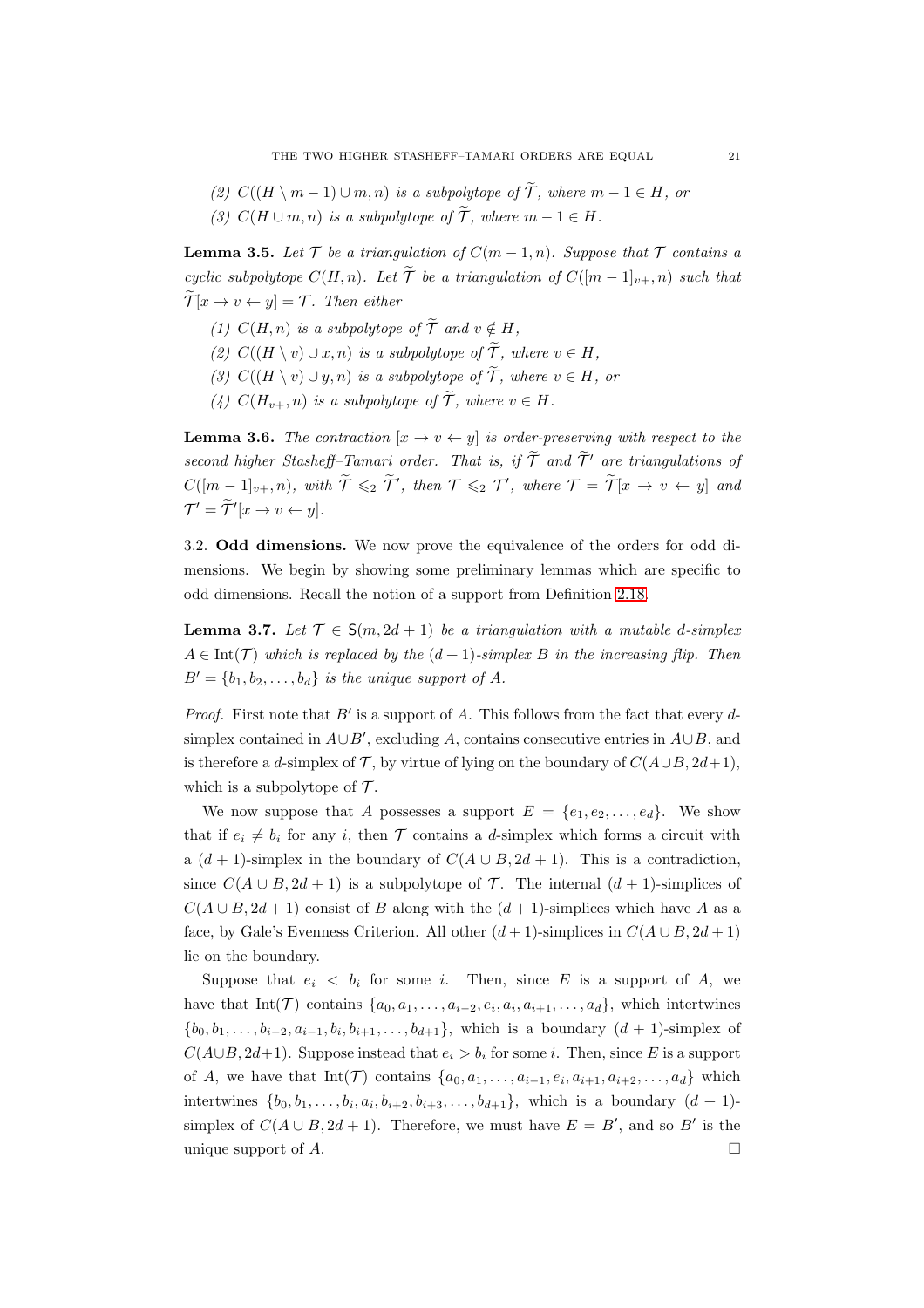The following lemma helps us to understand what supports look like in triangulations of  $C(2d+4, 2d+1)$ . This is useful when we expand from  $C(2d+3, 2d+1)$ subpolytopes to  $C(2d + 4, 2d + 1)$  subpolytopes.

<span id="page-21-0"></span>**Lemma 3.8.** Let  $\mathcal{T}$  be a triangulation of  $C(2d+4, 2d+1)$  which is neither the upper triangulation nor the lower triangulation. Let A be the unique mutable d-simplex of  $\mathcal T$  with E the support of A. Then every internal d-simplex A' of  $\mathcal T$  has  $A' \subseteq A \cup E$ .

*Proof.* Note first that  $\mathcal T$  has a unique mutable d-simplex by Lemma [3.1.](#page-16-1) One can then proceed by direct verification. Suppose that we have the triangulation  $\mathcal{T}_i$  of  $C(2d+4, 2d+1)$ , where i is even and  $i \neq 2d+4$ . Hence, as in Lemma [3.1,](#page-16-1) we have Int $(\mathcal{T}_i)$  is

$$
\{ \{2,4,\ldots,2d+2\}, \{2,4\ldots,2d,2d+3)\}, \ldots, \{2,4,\ldots,i,i+3,i+5,\ldots,2d+3\} \}.
$$

The mutable  $(d + 1)$ -simplex here is  $A = \{2, 4, ..., i, i + 3, i + 5, ..., 2d + 3\}$  by Lemma [3.1.](#page-16-1) One can verify that this has support  $E = \{3, 5, \ldots, i-1, i+2, i+1\}$  $\{4, \ldots, 2d+2\}$ . Indeed, the internal d-simplices contained in  $\{2, 4, \ldots, i, i+3, i+2\}$  $5, \ldots, 2d+3$  ∪  $\{3, 5, \ldots, i-1, i+2, i+4, \ldots, 2d+2\}$  are precisely Int(*T*). This establishes the claim when  $i$  is even, and the case where  $i$  is odd is the mirror image of this.  $\Box$ 

The next lemma is the inductive step of the proof of the equivalence of the orders for odd dimensions. Giving it as a separate lemma simplifies the presentation of the proof.

<span id="page-21-1"></span>**Lemma 3.9.** Let  $\mathcal{T}, \mathcal{T}' \in S([m-1]_{v+}, 2d+1)$  be triangulations such that  $\mathcal{T} \leq_2 \mathcal{T}'$ and  $\mathcal{T}[x \to v \leftarrow y] \leq \mathcal{T}'[x \to v \leftarrow y]$ . Suppose that  $\mathcal{T}[x \to v \leftarrow y]$  possesses an increasing flip U such that  $\mathcal{T}[x \to v \leftarrow y] \leq 1 \mathcal{U} \leq 2 \mathcal{T}'[x \to v \leftarrow y]$ . Then  $\mathcal{T}'$ possesses an increasing flip  $\mathcal{T}''$  such that  $\mathcal{T} \leq_1 \mathcal{T}'' \leq_2 \mathcal{T}'$ .

*Proof.* Let the increasing flip from  $\mathcal{T}[x \to v \leftarrow y]$  to U consist of replacing the dsimplex A with the  $(d+1)$ -simplex B inside the cyclic subpolytope  $C(A\cup B, 2d+1)$ . We must then have that  $A \notin \text{Int}(\mathcal{T}'[x \to v \leftarrow y])$  since  $\mathcal{U} \leqslant_2 \mathcal{T}'[x \to v \leftarrow y]$  implies that  $Int(\mathcal{T}[x \to v \leftarrow y]) \setminus \{A\} = Int(\mathcal{U}) \supseteq Int(\mathcal{T'}[x \to v \leftarrow y])$ , using Theorem [2.22.](#page-12-1) By Lemma [3.5,](#page-20-1) we have that either

- (1)  $C(A \cup B, 2d + 1)$  is a subpolytope of  $\mathcal{T}$ , where  $v \notin A \cup B$ ,
- (2)  $C((A \cup B \cup x) \setminus v, 2d + 1)$  is a subpolytope of  $\mathcal{T}$ , where  $v \in A \cup B$ ,
- (3)  $C((A \cup B \cup y) \setminus v, 2d + 1)$  is a subpolytope of  $\mathcal{T}$ , where  $v \in A \cup B$ , or
- (4)  $C((A \cup B)_{v+}, 2d+1)$  is a subpolytope of  $\mathcal{T}$ , where  $v \in A \cup B$ .

We deal with each of these cases in turn.

(1) Suppose that  $C(A \cup B, 2d + 1)$  is a subpolytope of  $\mathcal T$ . Then the induced triangulation of this subpolytope must contain A, since  $A \in \text{Int}(\mathcal{T}[x \to v \leftarrow y])$ and the contraction does not affect the subpolytope  $C(A \cup B, 2d + 1)$ . Since A is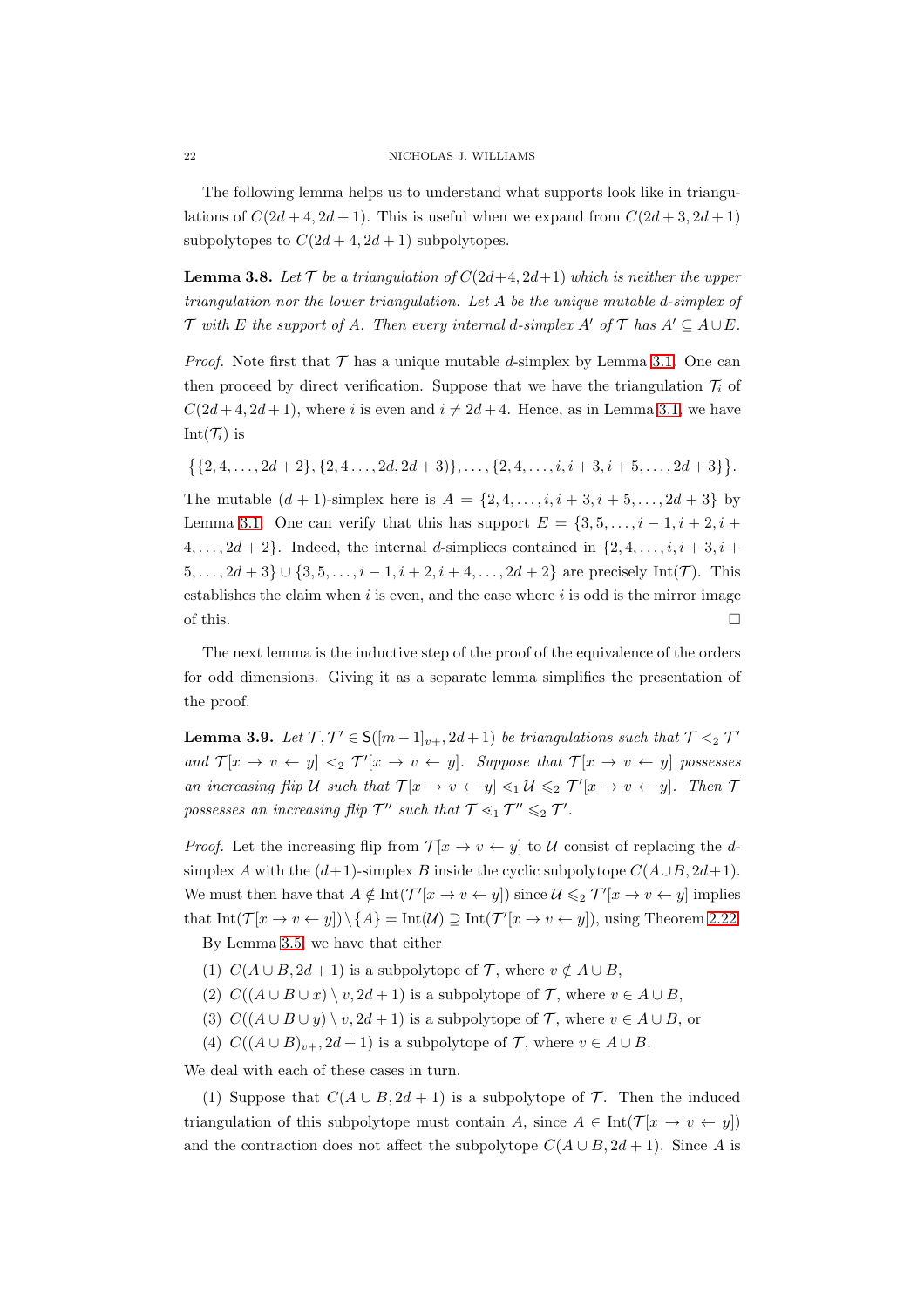contained in the subpolytope  $C(A \cup B, 2d + 1)$  of  $\mathcal T$ , we have that  $\mathcal T$  admits an increasing flip  $\mathcal{T}''$  where  $\text{Int}(\mathcal{T}'') = \text{Int}(\mathcal{T}) \setminus A$ . Furthermore,  $A \notin \text{Int}(\mathcal{T}')$ , since  $A \notin \text{Int}(\mathcal{T}'[x \to v \leftarrow y])$ . Thus, we have  $\mathcal{T} \leq_1 \mathcal{T}'' \leq_2 \mathcal{T}'$  by Theorem [2.22.](#page-12-1)

(2) Suppose now that  $C((A \cup B \cup x) \setminus v, 2d + 1)$  is a subpolytope of  $\mathcal T$ , where  $v \in A \cup B$ . If  $v \in A$ , then let  $\widetilde{A} = (A \cup x) \setminus v$ . Otherwise, let  $\widetilde{A} = A$ . Then the induced triangulation of the subpolytope  $C((A \cup B \cup x) \setminus v, 2d + 1)$  must contain  $\widetilde{A}$ , since  $A \in \text{Int}(\mathcal{T}[x \to v \leftarrow y])$ , so there must be a simplex which contracts to A. Moreover,  $\widetilde{A}$  is contained in the subpolytope  $C((A \cup B \cup x) \setminus v, 2d + 1)$  of  $\mathcal{T}$ , so that  $\mathcal T$  admits an increasing flip  $\mathcal T''$  where  $\text{Int}(\mathcal T'') = \text{Int}(\mathcal T) \setminus \mathcal A$ . We also have that  $\widetilde{A} \notin \text{Int}(\mathcal{T}'),$  because  $A \notin \text{Int}(\mathcal{T}'[x \to v \leftarrow y])$ . Hence  $\mathcal{T} \leq_1 \mathcal{T}'' \leq_2 \mathcal{T}'$  by Theorem [2.22,](#page-12-1) as desired.

(3) The case where  $C((A\cup B\cup y)\setminus v, 2d+1)$  is a subpolytope of  $\mathcal T$  with  $v\in A\cup B$ behaves similarly to the previous case.

(4) Consider now the case where  $C((A\cup B\cup \{x,y\})\setminus v, 2d+1)$  is a subpolytope of  $\mathcal T$ . Then the triangulation of this subpolytope induced by  $\mathcal T$  must contain a d-simplex  $\widetilde{A}$  such that  $\widetilde{A}[x \to v \leftarrow y] = A$ . This d-simplex  $\widetilde{A}$  must be internal in  $C((A \cup B \cup \{x,y\}) \setminus v, 2d + 1)$ , since A is internal in  $C(A \cup B, 2d + 1)$ . Hence the induced triangulation of  $C((A \cup B \cup \{x,y\}) \setminus v, 2d+1)$  cannot be the upper triangulation. Moreover, we cannot have  $\tilde{A} \in \text{Int}(\mathcal{T}')$ , since this implies that  $A \in$  $Int(\mathcal{T}'[x \to v \leftarrow y]).$ 

Suppose first that the induced triangulation is the lower triangulation  $\mathcal{T}_l$  of  $C((A \cup B \cup \{x,y\}) \setminus v, 2d + 1)$ . Then, by Lemma [3.1,](#page-16-1) the lower triangulation  $\mathcal{T}_l$ contains two mutable d-simplices, which we call  $J$  and  $K$ . Suppose that we have both  $J, K \in \text{Int}(\mathcal{T}')$ . Then, recalling the bridging property from Definition [2.19](#page-11-3) and Theorem [2.20,](#page-12-2)  $\mathcal{T}'$  must contain every internal d-simplex in  $\mathcal{T}_l$ . But this means that  $\tilde{A} \in \text{Int}(\mathcal{T}')$ . Thus, at least one of J and K is not a d-simplex of  $\mathcal{T}'$ . Hence, let  $\mathcal{T}''$  be the increasing flip of  $\mathcal T$  defined by removing whichever of J and K is not a d-simplex of  $\mathcal{T}'$ . We therefore have  $\mathcal{T} \leq_1 \mathcal{T}'' \leq_2 \mathcal{T}'$  by Theorem [2.22,](#page-12-1) as desired.

Now suppose that the induced triangulation of  $C((A\cup B,\cup\{x,y\})\setminus v,2d+1)$  is neither the lower triangulation nor the upper triangulation. Then, by Lemma [3.1,](#page-16-1) the induced triangulation has a unique mutable d-simplex L. By Lemma [3.7,](#page-20-3) L has a unique support E in Int(T). We then have that  $\widetilde{A} \subseteq L \cup E$ , by Lemma [3.8.](#page-21-0)

Suppose that  $L \in \text{Int}(\mathcal{T}')$ . Let E' be the support of L in  $\text{Int}(\mathcal{T}')$ . Then, since Int(T)  $\supseteq$  Int(T') by Theorem [2.22,](#page-12-1) we have that E' is a support of L in Int(T). This implies that  $E' = E$ , by Lemma [3.7.](#page-20-3) In turn, this implies that  $\tilde{A} \in \text{Int}(\mathcal{T}')$ , which is a contradiction. Therefore, if  $\mathcal{T}''$  is the triangulation of  $C(m, 2d+1)$  such that  $Int(\mathcal{T}'') = Int(\mathcal{T}) \setminus \{L\}$ , then we must have that  $\mathcal{T} \leq_1 \mathcal{T}'' \leq_2 \mathcal{T}'$ , as desired.

 $\Box$ 

We now have enough preliminaries in place to prove the equivalence of the orders in odd dimensions.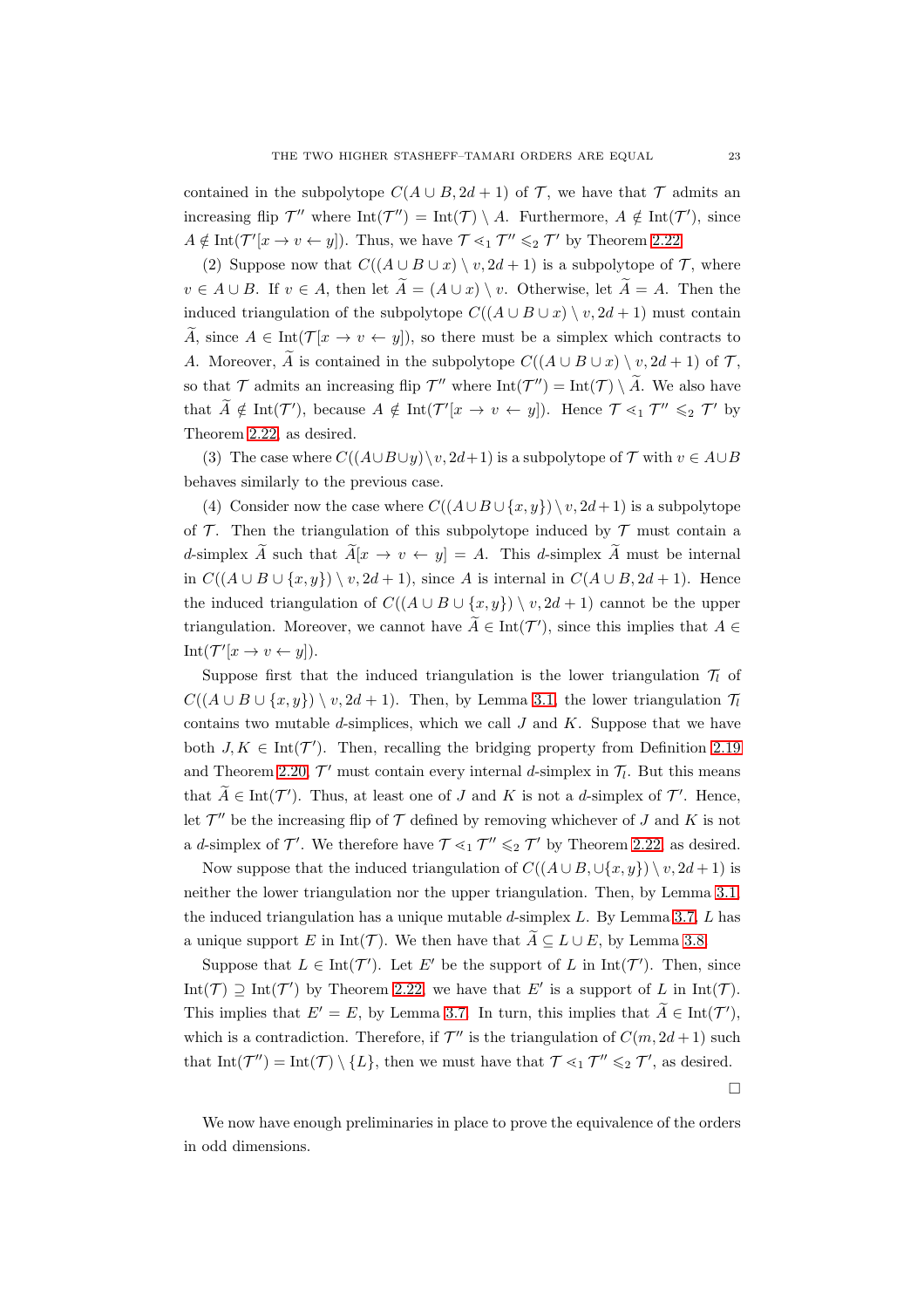<span id="page-23-0"></span>**Theorem 3.10.** Let  $\mathcal{T}, \mathcal{T}'$  be triangulations of  $C(m, 2d+1)$ . Then  $\mathcal{T} \leq 1$   $\mathcal{T}'$  if and only if  $\mathcal{T} \leqslant_2 \mathcal{T}'$ .

Proof. We prove the result by induction on the number of vertices of the cyclic polytope. We may use the cases where  $m - (2d + 1) \leq 3$  as base cases, since the result is already known for these cases, as noted in [\[RR12\]](#page-54-9). Indeed, for  $m = 2d + 2$ , the cyclic polytope  $C(m, 2d + 1)$  is a  $(2d + 1)$ -simplex, so the result is trivial. The result is also clear for  $m = 2d + 3$ , since here the cyclic polytope  $C(m, 2d + 1)$ only has two triangulations. Finally, one may check the case where  $m = 2d + 4$  by applying the results of [\[Wil21a\]](#page-55-2) to Lemma [3.1.](#page-16-1) Hence, from now on, we assume that  $m > 2d + 4$ .

As in Lemma [3.3,](#page-17-0) we seek a triangulation  $\mathcal{T}''$  such that  $\mathcal{T} \leq_1 \mathcal{T}'' \leq_2 \mathcal{T}'$ . The existence of such a triangulation will establish our claim. We now split into three cases.

(1) Suppose that  $\mathcal{T}[m-1 \leftarrow m] \neq \mathcal{T}'[m-1 \leftarrow m]$ . Then, by the induction hypothesis,  $\mathcal{T}[m-1 \leftarrow m]$  admits an increasing flip U such that  $\mathcal{T}[m-1 \leftarrow m]$  $m \leq 1$   $\forall$  ≤<sub>2</sub>  $\mathcal{T}'[m-1 \leftarrow m]$ . By applying Lemma [3.9](#page-21-1) with  $m-1$  and m relabelled as x and y, we obtain that  $\mathcal T$  possesses an increasing flip  $\mathcal T''$  such that  $\mathcal T \leq_1 \mathcal T'' \leq_2 \mathcal T'$ .

(2) We now suppose that  $\mathcal{T}[1 \to 2] \neq \mathcal{T}'[1 \to 2]$ , so that  $\mathcal{T}[1 \to 2] <_2 \mathcal{T}'[1 \to 2]$ . By [\[ER96,](#page-51-3) Proposition 2.11], the permutation

$$
\alpha=\begin{pmatrix}1&2&\dots&m-1&m\\m&m-1&\dots&2&1\end{pmatrix}
$$

on the vertices of the cyclic polytope induces an order-preserving bijection  $\alpha$  on both  $S_1(m, 2d+1)$  and  $S_2(m, 2d+1)$ . We then have that  $\alpha(\mathcal{T}[1 \to 2]) = \alpha(\mathcal{T})[m-1 \leftarrow$  $m] <_2 \alpha(\mathcal{T}')[m-1 \leftarrow m] = \alpha(\mathcal{T}'[1 \rightarrow 2])$ . Hence, by applying the previous case, we obtain a triangulation  $\mathcal{T}''$  such that  $\alpha(\mathcal{T}') \leq_1 \mathcal{T}'' \leq_2 \alpha(\mathcal{T})$ . By applying  $\alpha$  again, we obtain that  $\mathcal{T} \leq_1 \alpha(\mathcal{T}'') \leq_2 \mathcal{T}'$ , which resolves this case.

(3) We may now suppose that we are in neither of the previous cases, so that  $\mathcal{T}[1 \to 2] = \mathcal{T}'[1 \to 2]$  and  $\mathcal{T}[m-1 \leftarrow m] = \mathcal{T}'[m-1 \leftarrow m]$ . Hence, by Proposi-tion [2.27](#page-14-1)[\(2\)](#page-14-2) and its analogue for the contraction  $[1 \rightarrow 2]$ , we must have that

$$
\{ A \in \text{Int}(\mathcal{T}) : 2 \notin A \} = \{ A \in \text{Int}(\mathcal{T}') : 2 \notin A \},\
$$

$$
\{ A \in \text{Int}(\mathcal{T}) : m - 1 \notin A \} = \{ A \in \text{Int}(\mathcal{T}') : m - 1 \notin A \},\
$$

and so Int( $\mathcal{T}$ ) and Int( $\mathcal{T}'$ ) only differ in simplices containing both 2 and  $m-1$ . Let A be a simplex such that  $A \in \text{Int}(\mathcal{T}) \setminus \text{Int}(\mathcal{T}')$ . Then  $\{2, m-1\} \subseteq A$ . There must be some  $i \in [d]$  such that  $a_i - a_{i-1} > 2$ , otherwise  $m - 1 = 2d + 2$ , and we are supposing that this is not the case because  $m = 2d + 3$  is a base case.

Relabel  $[m]$  as  $[m-1]_{v+}$ , and relabel A correspondingly, such that  $a_{i-1} < x <$  $y < a_i$  and then perform the contraction  $[x \to v \leftarrow y]$ . Lemma [3.6](#page-20-2) tells us that  $\mathcal{T}[x \to v \leftarrow y] \leqslant_2 \mathcal{T}'[x \to v \leftarrow y]$ . Moreover,  $\mathcal{T}[x \to v \leftarrow y] \leq_2 \mathcal{T}'[x \to v \leftarrow y]$ , since  $A \in \text{Int}(\mathcal{T}[x \to v \leftarrow y]) \setminus \text{Int}(\mathcal{T'}[x \to v \leftarrow y])$ . By the induction hypothesis,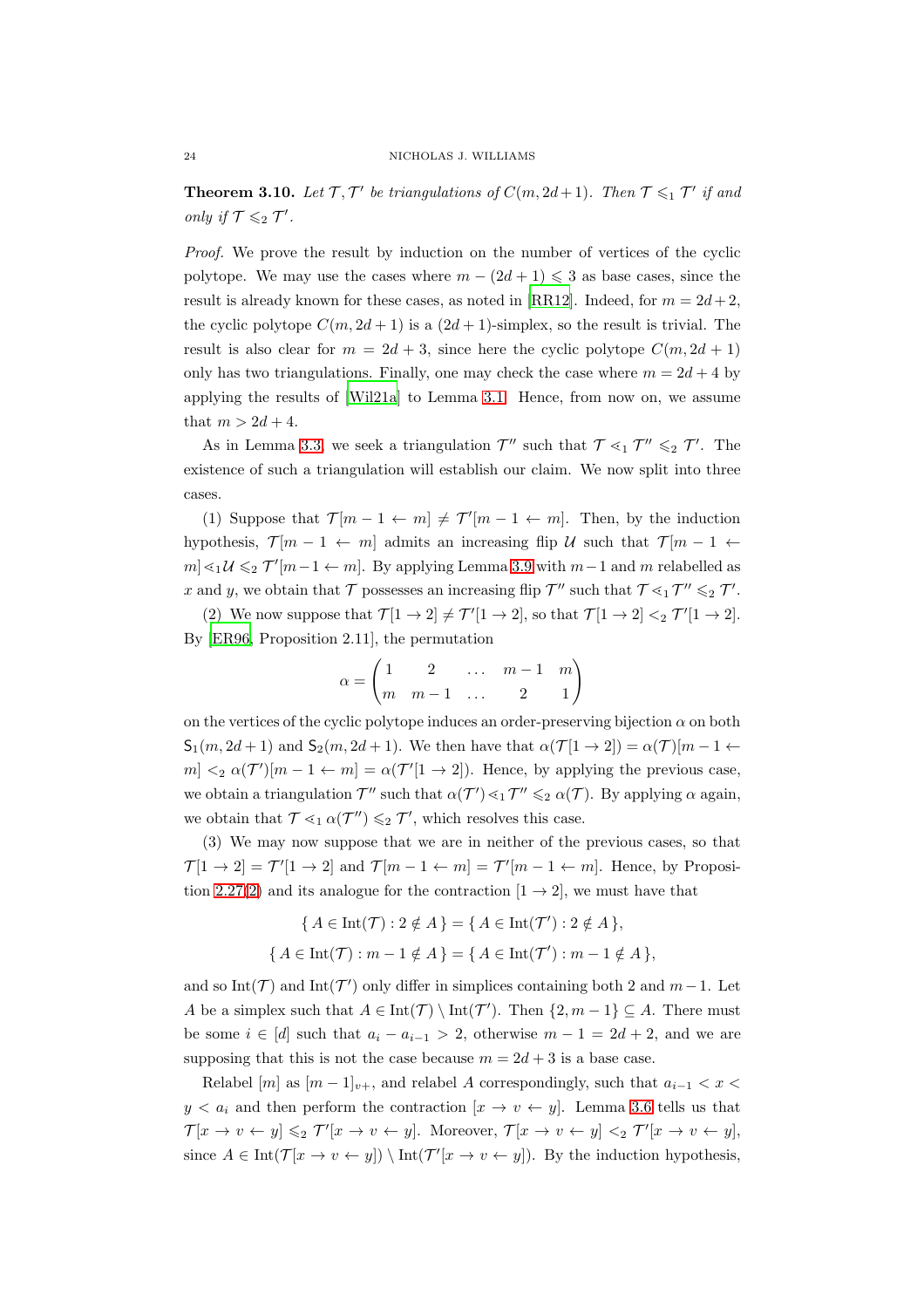there is a increasing flip U of  $\mathcal{T}[x \to v \leftarrow y]$  such that  $\mathcal{T}[x \to v \leftarrow y] \leq_1 \mathcal{U} \leq_2$  $\mathcal{T}'[x \to v \leftarrow y]$ . We then apply Lemma [3.9](#page-21-1) to obtain that there exists an increasing flip  $\mathcal{T}''$  of  $\mathcal{T}$  such that  $\mathcal{T} \leq_1 \mathcal{T}'' \leq_2 \mathcal{T}'$ .

<span id="page-24-0"></span>3.3. Even dimensions. We now prove the equivalence of the orders for even dimensions, beginning by proving preliminary lemmas specific to this parity.

<span id="page-24-1"></span>**Lemma 3.11.** Let  $\mathcal{T}, \mathcal{T}' \in S(m, 2d)$  such that  $\mathcal{T} \leq_2 \mathcal{T}'$ . Suppose that  $\mathcal{T}$  admits an increasing flip  $\mathcal{T}''$  which is the result of replacing the d-simplex A by the dsimplex B. Then, we have that  $\mathcal{T}'' \nleq 2 \mathcal{T}'$  if and only if  $\{a_0^o, a_1, \ldots, a_d\} \in \text{Int}(\mathcal{T}')$ for some  $a_0^o$  such that  $a_0 \leqslant a_0^o < b_0$ .

*Proof.* If  $\mathcal{T}'' \nleq 2 \mathcal{T}'$ , then there must exist some  $J \in \text{Int}(\mathcal{T}')$  such that  $J \nmid B$ , by Theorem [2.21,](#page-12-3) since  $\mathcal{T} \leq_2 \mathcal{T}'$ . Because we flip from A to B in  $\mathcal{T}$ , every internal d-simplex in  $A \cup B$ , excluding B, must be in Int(T) by [\[OT12,](#page-53-7) Proposition 4.6]. Indeed, they all lie in the facets of the subpolytope  $C(A \cup B, 2d)$ . Hence, if there is a d-simplex  $K \subset A \cup B$  such that  $J \wr K$ , then this contradicts  $\mathcal{T} \leqslant_2 \mathcal{T}'$ . If we have  $j_i < a_i$  for some i, then  $J \wr (B \setminus \{b_i\}) \cup \{a_i\}$ . Similarly, if, for  $i \neq 0$ , we have  $j_i > a_i$ , then  $J \wr (B \setminus \{b_{i-1}\}) \cup \{a_i\}$ . Thus, we must have  $J = \{a_0^o, a_1, \ldots, a_d\}$ , where  $a_0^o \geq a_0$ . That  $a_0^o < b_0$  follows from the fact that  $J \nmid B$ .

Conversely, it is clear that if  $J = \{a_0^o, a_1, \ldots, a_d\} \in \text{Int}(\mathcal{T}')$  such that  $a_0 \leq a_0^o <$  $b_0$ , then  $J \wr B$ , so that we have  $\mathcal{T}'' \nleq 2 \mathcal{T}'$ .

We call such a simplex  $\{a_0^o, a_1, \ldots, a_d\} \in \text{Int}(\mathcal{T}')$  where  $a_0 \leq a_0^o < b_0$  an obstruction to the increasing flip of  $\mathcal T$  which replaces A with B. By Lemma [3.3,](#page-17-0) in order to prove the equivalence of the orders in even dimensions, we must find an increasing flip of  $\mathcal T$  which is not obstructed by  $\mathcal T'$ . The following lemma allows us to describe the  $2d$ -simplex lying below the obstructing  $d$ -simplex.

<span id="page-24-2"></span>**Lemma 3.12.** Let  $\mathcal{T}, \mathcal{T}' \in S(m, 2d)$  such that  $\mathcal{T} \leq_2 \mathcal{T}'$ . Suppose that  $\mathcal{T}$  admits an increasing flip via replacing the d-simplex A with the d-simplex B, and that  ${a_0^o, a_1, \ldots, a_d} \in \mathcal{T}'$ , where  $a_0 \leq a_0^o < b_0$ . Then  $\mathcal{T}'$  contains the 2d-simplex  ${a_0^o, b_0, a_1, b_1, \ldots, b_{d-1}, a_d}.$ 

*Proof.* By [\[OT12,](#page-53-7) Proposition 2.13], there exists a 2d-simplex  $S = \{a_0^o, q_0, a_1, q_1,$  $..., q_{d-1}, a_d$  in  $\mathcal{T}'$ . We will show that we must have  $q_i = b_i$  for all i by ruling out the other cases.

Suppose that  $q_i < b_i$  for some i. Then  $\{a_1, a_2, \ldots, a_i, b_i, b_{i+1}, \ldots, b_d\} \in \text{Int}(\mathcal{T}),$ since it is in the boundary of  $C(A\cup B, 2d)$ , and  $\{q_0, q_1, \ldots, q_i, a_{i+1}, a_{i+2}, \ldots, a_d\} \in$ Int( $\mathcal{T}'$ ), since it is contained in S. But this contradicts  $\mathcal{T} \leq_2 \mathcal{T}'$  by Theorem [2.21,](#page-12-3) since

 $\{q_0, q_1, \ldots, q_i, a_{i+1}, a_{i+2}, \ldots, a_d\} \wr \{a_1, a_2, \ldots, a_i, b_i, b_{i+1}, \ldots, b_d\}.$ 

 $\Box$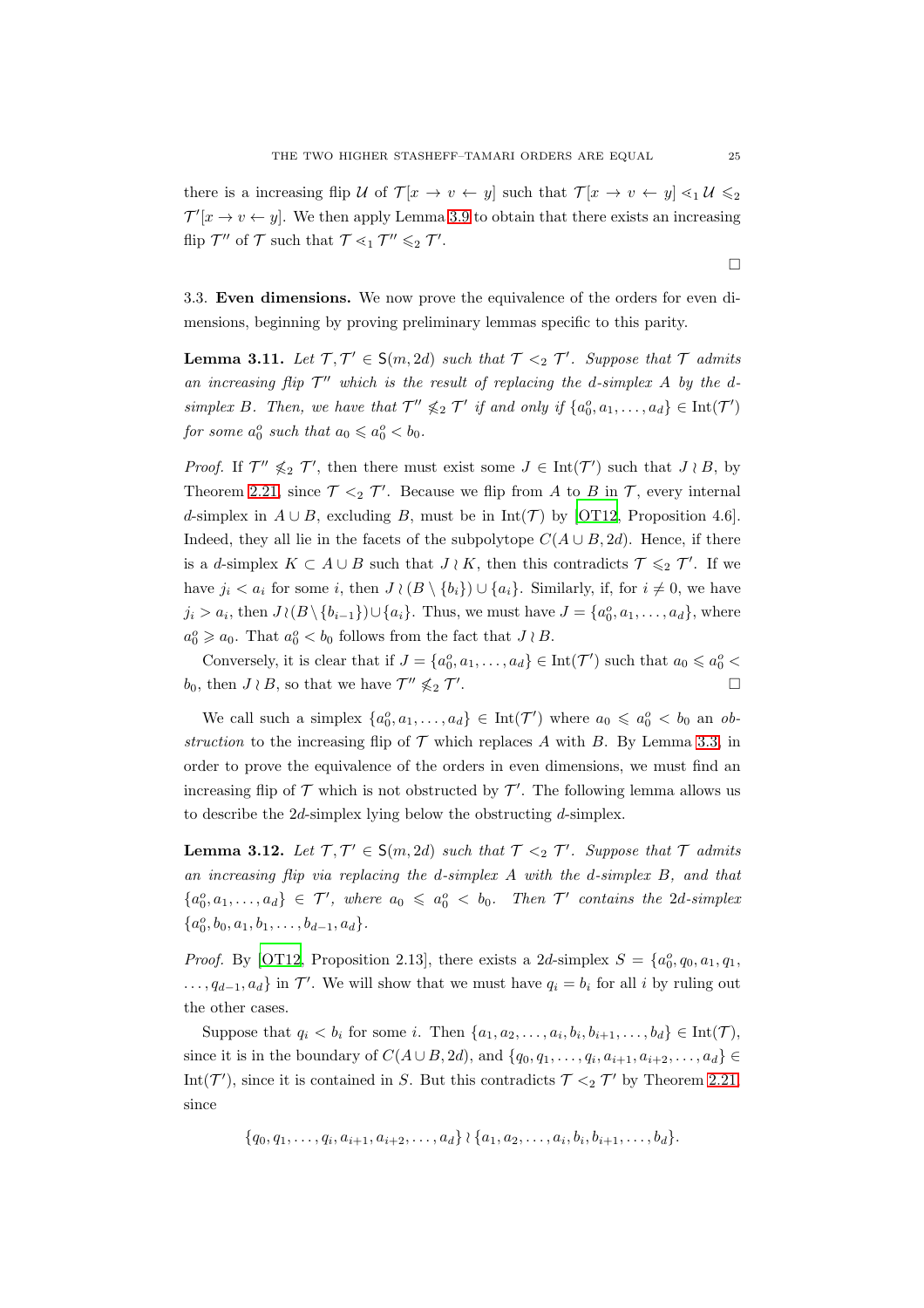Now suppose that  $q_i > b_i$  for some i. Then  $\{b_0, b_1, \ldots, b_i, a_{i+1}, a_{i+2}, \ldots, a_d\} \in$ Int(T), since it is in the boundary of  $C(A \cup B, 2d)$ , and we also have that  ${a_0^o, a_1, \ldots, a_i, q_i, q_{i+1}, \ldots, q_{d-1}} \in \text{Int}(\mathcal{T}')$ , since it is contained in S. But this contradicts  $\mathcal{T} \leq_2 \mathcal{T}'$  by Theorem [2.21,](#page-12-3) since

$$
\{a_0^o, a_1, \ldots, a_i, q_i, q_{i+1}, \ldots, q_{d-1}\} \wr \{b_0, b_1, \ldots, b_i, a_{i+1}, a_{i+2}, \ldots, a_d\},\
$$

noting that  $a_0^o < b_0$ . Thus  $q_i = b_i$  for all i, as desired.

We will use the following lemma and its corollary to find the right pair of middle vertices to contract at in the final case of our proof of the equivalence of the orders in even dimensions.

<span id="page-25-0"></span>**Lemma 3.13.** Let  $\mathcal{T}, \mathcal{T}' \in S(m, 2d)$  be triangulations such that  $\mathcal{T} \leq_2 \mathcal{T}'$ . Suppose further that both  $\mathcal{T}[1 \to 2] = \mathcal{T}'[1 \to 2]$  and  $\mathcal{T}[m-1 \leftarrow m] = \mathcal{T}'[m-1 \leftarrow m]$ . Then, there exists  $A \in \text{Int}(\mathcal{T}) \setminus \text{Int}(\mathcal{T}')$  and, for every such A, we have  $a_0 = 1$  and  $a_d = m - 1$ . Dually, there exists  $B \in \text{Int}(\mathcal{T}') \setminus \text{Int}(\mathcal{T})$  and, for every such B, we have  $b_0 = 2, b_d = m$ .

*Proof.* Since we know that  $\mathcal{T} \neq \mathcal{T}'$ , there must exist  $A \in \text{Int}(\mathcal{T})$  such that  $A \notin \text{Int}(\mathcal{T}')$ . We then have that there is a  $B \in \text{Int}(\mathcal{T})$  such that A and B are intertwining. Since  $\mathcal{T} \leq_2 \mathcal{T}'$ , we must in fact have that A intertwines B, rather than the other way around, by Theorem [2.21.](#page-12-3) One may also arrive at this situation by first choosing  $B \in \text{Int}(\mathcal{T}')$  such that  $B \notin \text{Int}(\mathcal{T})$ . If  $a_0 > 1$ , then  $A \in \mathcal{T}[1 \to 2]$ and  $B \in \mathcal{T}'[1 \to 2]$ , which contradicts the fact that  $\mathcal{T}[1 \to 2] = \mathcal{T}'[1 \to 2]$ . Hence  $a_0 = 1$ , and we similarly argue that  $b_d = m$ . We can continue with similar deductions. If  $b_0 > 2$ , then  $\mathcal{T}[1 \to 2] \ni \{2, a_1, a_2, \ldots, a_d\} \wr B \in \mathcal{T}'[1 \to 2]$ . Therefore  $b_0 = 2$ , and we can likewise reason that  $a_d = m - 1$ .

<span id="page-25-1"></span>Corollary 3.14. Let  $\mathcal{T}, \mathcal{T}' \in S(m, 2d)$ , with  $m > 2d + 3$ , be triangulations such that  $\mathcal{T} \leq_2 \mathcal{T}'$ , and both  $\mathcal{T}[1 \to 2] = \mathcal{T}'[1 \to 2]$  and  $\mathcal{T}[m-1 \leftarrow m] = \mathcal{T}'[m-1 \leftarrow m]$ . Then there exists  $v \in [3, m-2]$  such that if one relabels  $[m]$  as  $[m-1]_{v+}$ , then we have  $\mathcal{T}[x \to v \leftarrow y] \leq_2 \mathcal{T}'[x \to v \leftarrow y].$ 

*Proof.* Since  $\mathcal{T} \leq_2 \mathcal{T}'$ , there must exist  $A \in \text{Int}(\mathcal{T})$  and  $B \in \text{Int}(\mathcal{T})$  such that  $A \nmid B$ by Theorem [2.21.](#page-12-3) By Lemma [3.13,](#page-25-0) we have that  $a_0 = 1, b_0 = 2, a_d = m-1, b_d = m$ . Because  $m > 2d + 3$ , we must have  $[m] \setminus (A \cup B) \neq \emptyset$ . We may therefore choose  $\{v, v+1\} \subset [m]$  such that  $\#\{v, v+1\} \cap (A \cup B) \leq 1$  and  $\{v, v+1\} \cap \{1, 2, m-1, m\} =$  $\emptyset$ . We then relabel  $[m]$  as  $[m-1]_{v+}$  so that  $\{v, v+1\}$  becomes  $\{x, y\}$ . We likewise relabel  $\mathcal{T}, \mathcal{T}', A$ , and B. If we let  $\overline{A}, \overline{B}$  be the respective images of A and B under the contraction  $[x \to v \leftarrow y]$ , then, by our choice of v, we obtain that  $\overline{A} \wr \overline{B}$ . By Lemma [3.6,](#page-20-2) we obtain that  $\mathcal{T}[x \to v \leftarrow y] \leq_2 \mathcal{T}'[x \to v \leftarrow y]$ .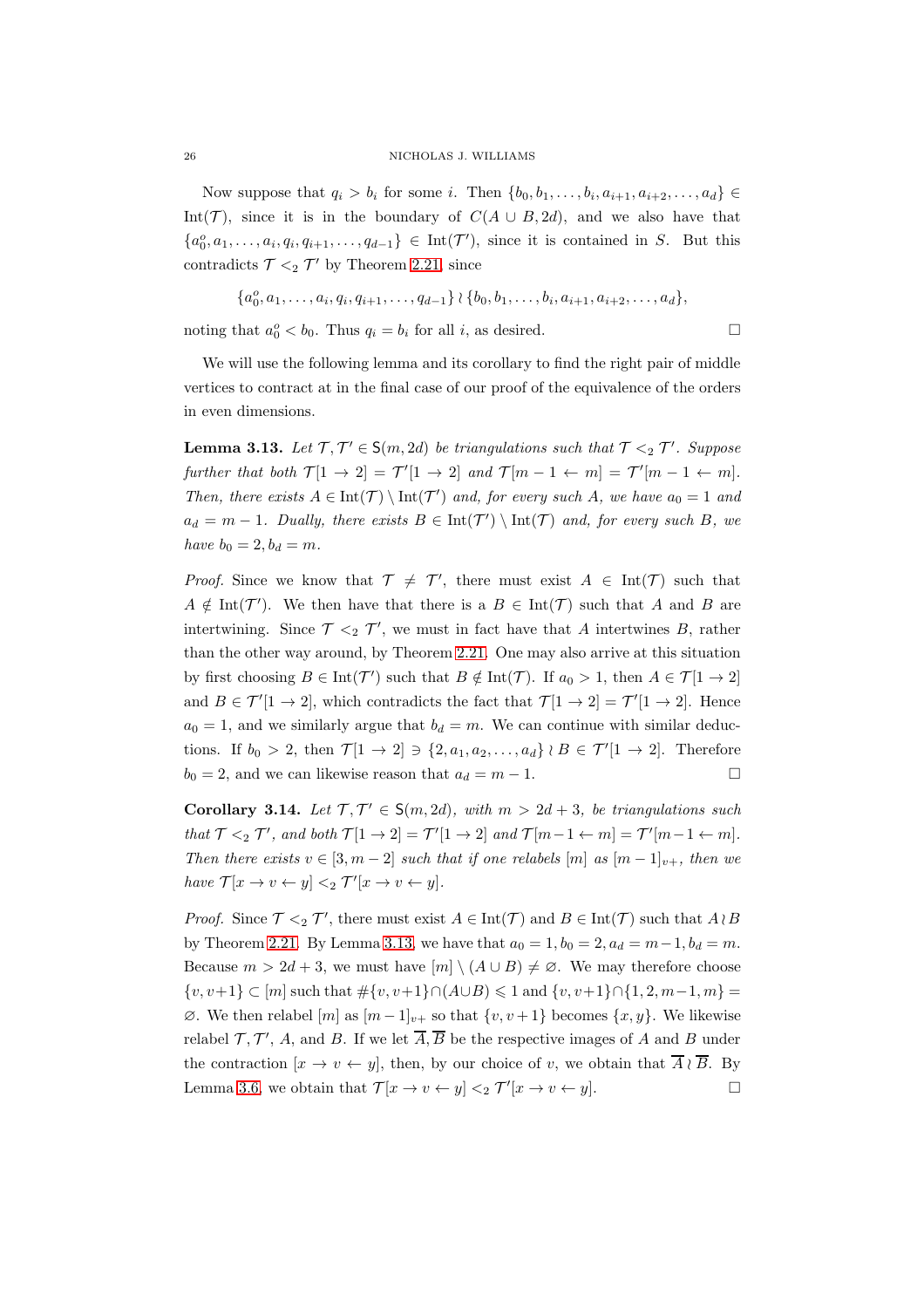We now prove that the orders are equivalent in even dimensions. The structure of the proof is similar to odd dimensions, but we are not able to extract the inductive step of the proof as a separate lemma, since the details differ between the contractions  $[m-1 \leftarrow m]$  and  $[x \rightarrow v \leftarrow y]$ .

<span id="page-26-0"></span>**Theorem 3.15.** Let  $\mathcal{T}, \mathcal{T}'$  be triangulations of  $C(m, 2d)$ . Then  $\mathcal{T} \leq 1$   $\mathcal{T}'$  if and only if  $\mathcal{T} \leqslant_2 \mathcal{T}'$ .

Proof. As in the odd-dimensional case, we prove the result by induction on the number of vertices of the cyclic polytope. As noted in [\[RR12](#page-54-9)], the result is already known for  $m - 2d \leqslant 3$ , so we use these as the base cases of our induction. One may also easily verify the result in these cases in the same way as explained in the proof of Theorem [3.10.](#page-23-0)

Hence, we suppose for induction that we have triangulations  $\mathcal{T}, \mathcal{T}' \in S(m, 2d)$ , where  $m > 2d + 3$ , such that  $\mathcal{T} \leq_2 \mathcal{T}'$ . We split into three cases, seeking a triangulation  $\mathcal{T}''$  such that  $\mathcal{T} \leq_1 \mathcal{T}'' \leq_2 \mathcal{T}'$ .

(1) Suppose that  $\mathcal{T}[m-1 \leftarrow m] \neq \mathcal{T}'[m-1 \leftarrow m]$ , so that  $\mathcal{T}[m-1 \leftarrow m] <_2$  $\mathcal{T}'[m-1 \leftarrow m]$ . By the induction hypothesis, there exists a triangulation U such that  $\mathcal{T}[m-1 \leftarrow m] \leq 1 \mathcal{U} \leq 2 \mathcal{T}'[m-1 \leftarrow m]$ . Let this increasing flip of  $\mathcal{T}[m-1 \leftarrow m]$ be given by exchanging a  $d$ -simplex  $A$  for a  $d$ -simplex  $B$ . Therefore, we have that  $C(A \cup B, 2d)$  is a subpolytope of  $\mathcal{T}[m-1 \leftarrow m]$ . By Lemma [3.4,](#page-19-0) we have that either

(a)  $C(A \cup B, 2d)$  is a subpolytope of  $\mathcal{T}$ ,

(b)  $C(A \cup B', 2d)$  is a subpolytope of  $\mathcal{T}$ , where  $B' = \{b_0, b_1, \ldots, b_{d-1}, m\}$  and  $b_d = m - 1$ , or

(c)  $C(A \cup B \cup m, 2d)$  is a subpolytope of  $\mathcal{T}$ , in which case  $b_d = m - 1$ .

We deal with each of these cases in turn.

(a) Suppose first that  $C(A \cup B, 2d)$  is a subpolytope of  $\mathcal T$ . This subpolytope therefore contains the d-simplex A, since it contains the d-simplex A in  $\mathcal{T}[m -]$  $1 \leftarrow m$ . Thus T also admits an increasing flip by exchanging A for B to give a triangulation  $\mathcal{T}''$ . If  $\mathcal{T}'' \nleq 2 \mathcal{T}'$ , then  $A^o = \{a_0^o, a_1, \ldots, a_d\} \in \text{Int}(\mathcal{T}')$  where  $a_0 \leq$  $a_0^o < b_0$ , by Lemma [3.11.](#page-24-1) But then  $A^o \in \text{Int}(\mathcal{T}'[m-1 \leftarrow m])$ , since  $m \notin A^o$ , which contradicts  $\mathcal{U} \leqslant_2 \mathcal{T}'[m-1 \leftarrow m]$ . Hence, in this case we have that  $\mathcal{T} \leqslant_1 \mathcal{T}'' \leqslant_2 \mathcal{T}'$ , as desired.

(b) If  $C(A \cup B', 2d)$  is a subpolytope of  $\mathcal T$ , then we may exchange A for B'. If there is an obstruction to this, then we get a contradiction in a similar way to the previous case.

(c) Finally, suppose that  $C(A \cup B \cup m, 2d)$  is a subpolytope of  $\mathcal T$ , in which case  $b_d = m-1$ . The triangulation of this subpolytope induced by  $\mathcal T$  must contain the dsimplex A, since  $m-1 \notin A$  but  $A \in Int(\mathcal{T}[m-1 \leftarrow m])$ . Since  $C(A \cup B \cup m, 2d)$  is a cyclic polytope combinatorially equivalent to  $C(2d+3, 2d)$ , all the triangulations of  $C(A\cup B\cup m, 2d)$  are fan triangulations, by Lemma [3.1.](#page-16-1) The possible triangulations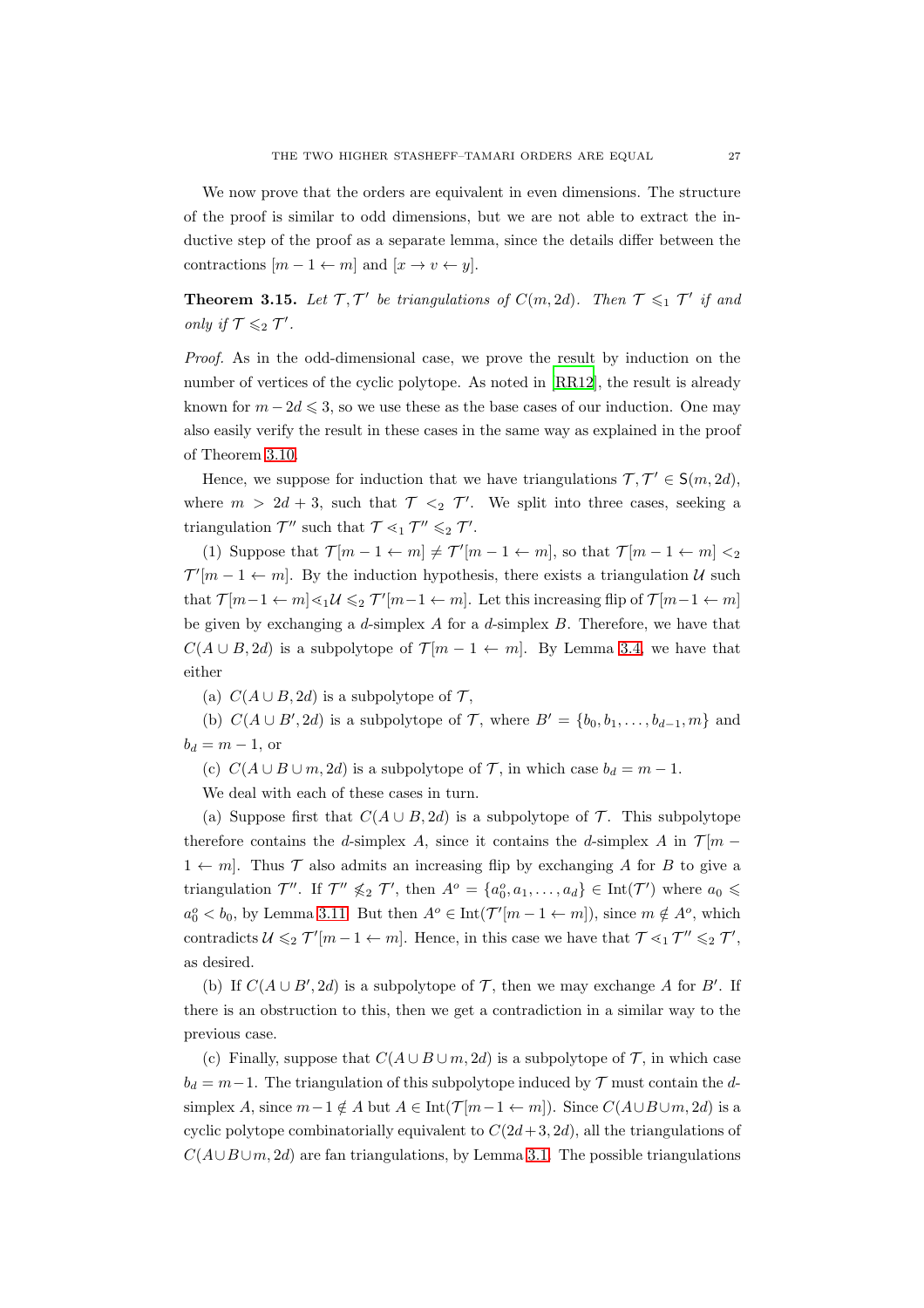of  $C(A\cup B\cup m, 2d)$  then consist of the fan triangulations determined by the elements  $a_i \in A$ , since we must have that A is a d-simplex of the induced triangulation of the subpolytope. By Lemma [3.1,](#page-16-1) the fan triangulation of  $C(A\cup B\cup m, 2d)$  at  $a_i$  possesses an increasing flip at the d-simplex  $J = \{a_0, a_1, \ldots, a_i, b_{i+1}, b_{i+2}, \ldots, b_d\}$ , which is then exchanged for the *d*-simplex  $K = \{b_0, b_1, \ldots, b_{i-1}, a_{i+1}, a_{i+2}, \ldots, a_d, m\}.$ 

Let  $\mathcal{T}''$  be the triangulation resulting from performing this increasing flip on  $\mathcal{T}$ . If  $\mathcal{T}'' \nleq 2 \mathcal{T}'$ , then  $J^o = \{a_0^o, a_1, \ldots, a_i, b_{i+1}, b_{i+2}, \ldots, b_d\} \in \text{Int}(\mathcal{T}')$ where  $a_0 \leq a_0^o < b_0$ , by Lemma [3.11.](#page-24-1) By Lemma [3.12,](#page-24-2) we conclude that  $\{a_0^o, b_0, a_1, b_1, \ldots, a_i, a_{i+1}, b_{i+1}, \ldots, a_d, b_d\}$  is a 2d-simplex of  $\mathcal{T}'$ . Consequently,  $A^o = \{a_0^o, a_1, \ldots, a_d\} \in \text{Int}(\mathcal{T}').$  This implies that  $A^o \in \text{Int}(\mathcal{T}'[m-1 \leftarrow m]),$ which obstructs the flip from  $\mathcal{T}[m-1 \leftarrow m]$  to U. But we assumed that  $U \leq 2 \mathcal{T}'[m-1 \leftarrow m]$  using the induction hypothesis. We therefore conclude that we cannot have  $J^o \in \text{Int}(\mathcal{T}')$ . This means that we have  $\mathcal{T} \leq_1 \mathcal{T}'' \leq_2 \mathcal{T}'$ , as desired.

(2) We now suppose that  $\mathcal{T}[1 \to 2] \neq \mathcal{T}'[1 \to 2]$ . By [\[ER96,](#page-51-3) Proposition 2.11], the permutation

$$
\alpha=\begin{pmatrix}1&2&\dots&m-1&m\\m&m-1&\dots&2&1\end{pmatrix}
$$

on the vertices of the cyclic polytope induces an order-reversing bijection  $\alpha$  on both  $S_1(m, 2d)$  and  $S_2(m, 2d)$ . We then have that  $\alpha(\mathcal{T}[1 \to 2]) = \alpha(\mathcal{T})[m-1 \leftarrow m] >_2$  $\alpha(\mathcal{T}')[m-1 \leftarrow m] = \alpha(\mathcal{T}'[1 \rightarrow 2])$ . Hence, by applying the previous case, we obtain a triangulation  $\mathcal{T}''$  such that  $\alpha(\mathcal{T}') \leq_1 \mathcal{T}'' \leq_2 \alpha(\mathcal{T})$ . By applying  $\alpha$  again, we obtain that  $\mathcal{T} \leqslant_2 \alpha(\mathcal{T}'') \leqslant_1 \mathcal{T}'$ , which resolves this case, noting Lemma [3.3.](#page-17-0)

(3) We may now suppose that we have both  $\mathcal{T}[m-1 \leftarrow m] = \mathcal{T}'[m-1 \leftarrow m]$ and  $\mathcal{T}[1 \to 2] = \mathcal{T}'[1 \to 2]$ . Since we are assuming that  $m > 2d + 3$ , we can apply Corollary [3.14](#page-25-1) and relabel  $[m]$  as  $[m-1]_{v+}$  in such a way that we have  $\mathcal{T}[x \to v \leftarrow y] \leq \mathcal{T}'[x \to v \leftarrow y]$ . By the induction hypothesis, we obtain that there exists an increasing flip U of  $\mathcal{T}[x \to v \leftarrow y]$  such that  $\mathcal{T}[x \to v \leftarrow y] \leq 1 \mathcal{U} \leq 2$  $\mathcal{T}'[x \to v \leftarrow y]$ . Suppose that this increasing bistellar flip replaces the *d*-simplex A with the d-simplex B. Hence we have that  $C(A \cup B, 2d)$  is a subpolytope of the triangulation  $\mathcal{T} [x \to v \leftarrow y].$ 

Note then that

$$
(\mathcal{T}[x \to v \leftarrow y])[1 \to 2] = (\mathcal{T}[1 \to 2])[x \to v \leftarrow y]
$$

$$
= (\mathcal{T}'[1 \to 2])[x \to v \leftarrow y]
$$

$$
= (\mathcal{T}'[x \to v \leftarrow y])[1 \to 2].
$$

This follows from [\[RS00,](#page-54-8) Theorem 3.4], but can also be seen directly. We similarly reason that

$$
(\mathcal{T}[x \to v \leftarrow y])[m-2 \leftarrow m-1]=(\mathcal{T}'[x \to v \leftarrow y])[m-2 \leftarrow m-1].
$$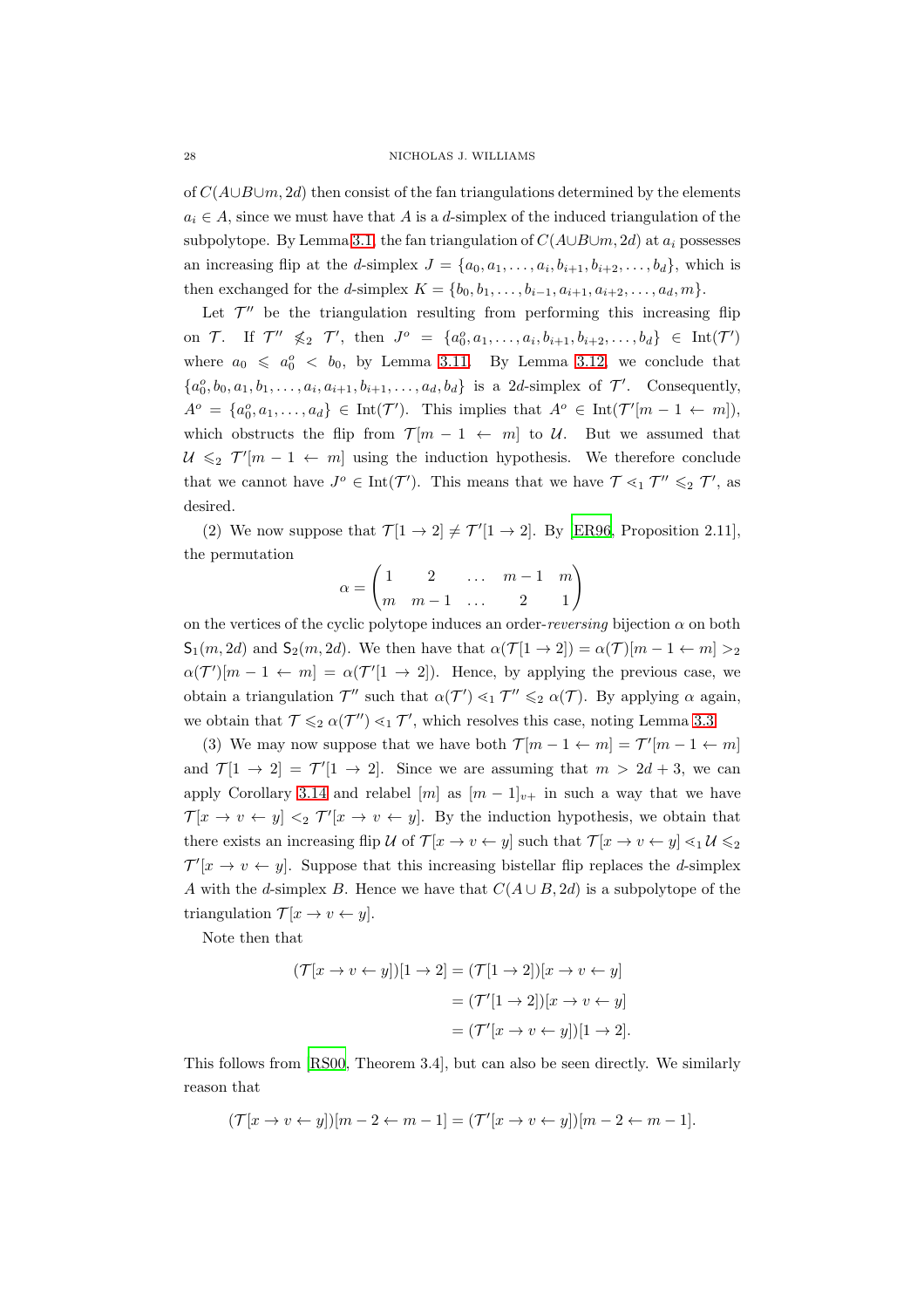Using these observations, we can deduce the values of the first and last elements of A and B. We know that  $A \notin \text{Int}(\mathcal{T}'[x \to v \leftarrow y])$ , since U is obtained from  $\mathcal{T}[x \to y]$  $v \leftarrow y$  by replacing A with B, and  $\mathcal{U} \leqslant_2 \mathcal{T}'[x \to v \leftarrow y]$ . By applying Lemma [3.13](#page-25-0) to A, we obtain that  $a_0 = 1$  and  $a_d = m - 2$ . This implies that  $b_d = m - 1$ . Since  $A \notin \text{Int}(\mathcal{T}'[x \to v \leftarrow y]),$  but  $(\mathcal{T}[x \to v \leftarrow y])[1 \to 2]=(\mathcal{T}'[x \to v \leftarrow y])[1 \to 2],$ we must have  $\{2, a_1, a_2, \ldots, a_d\} \in \text{Int}(\mathcal{T}'[x \to v \leftarrow y])$ . But  $\{2, a_1, a_2, \ldots, a_d\}$  is an obstruction to the flip from  $\mathcal{T}[x \to v \leftarrow y]$  to U unless  $b_0 = 2$ . We thus conclude that  $b_0 = 2$ .

By Lemma [3.5,](#page-20-1) we have that either

- (a)  $C(A \cup B, 2d)$  is a subpolytope of  $\mathcal T$  and  $v \notin A \cup B$ ,
- (b)  $C((A \cup B \cup x) \setminus v, 2d)$  is a subpolytope of  $\mathcal{T}$ , where  $v \in A \cup B$ ,
- (c)  $C((A \cup B \cup y) \setminus v, 2d)$  is a subpolytope of  $\mathcal{T}$ , where  $v \in A \cup B$ , or
- (d)  $C((A \cup B)_{v+}, 2d)$  is a subpolytope of  $\mathcal{T}$ , where  $v \in A \cup B$ .

We deal with each of these cases in turn.

(a) We suppose that  $C(A \cup B, 2d)$  is a subpolytope of  $\mathcal T$  and  $v \notin A \cup B$ . The induced triangulation of this subpolytope must contain the  $d$ -simplex  $A$ , since it contains the d-simplex A in  $\mathcal{T}[x \to v \leftarrow y]$ . We hence perform an increasing flip on  $\mathcal T$  by replacing A with B inside this subpolytope, obtaining a triangulation  $\mathcal T''$ .

We claim that  $\mathcal{T}'' \leq 2 \mathcal{T}'$ . If not, then, by Lemma [3.11,](#page-24-1) there exists an obstruction  $A^o = \{a_0^o, a_1, \ldots, a_d\} \in \text{Int}(\mathcal{T}'),$  where  $a_0 \leq a_0^o < b_0$ . But, since  $a_0 = 1, b_0 = 2,$ we must have that  $a_0^o = a_0$ . This means that  $A \in \text{Int}(\mathcal{T}')$ , which implies that  $A \in \text{Int}(\mathcal{T}'[x \to v \leftarrow y])$ , which contradicts the fact that  $\mathcal{U} \leqslant_2 \mathcal{T}'[x \to v \leftarrow y]$ .

(b) The case where  $C((A \cup B \cup x) \setminus v, 2d)$  is a subpolytope of  $\mathcal T$  and  $v \in A \cup B$ is largely analogous to the previous case, although there are additional details. We let  $\widetilde{A} \cup \widetilde{B} = (A \cup B \cup x) \setminus v$ , where  $\widetilde{A} \wr \widetilde{B}$ . Hence, we have  $\widetilde{A}[x \to v \leftarrow y] = A$ and  $\widetilde{B}[x \to v \leftarrow y] = B$ . We must have that the induced triangulation of the subpolytope  $C(A\cup B, 2d)$  contains the d-simplex A, since the induced triangulation of the subpolytope  $C(A \cup B, 2d)$  of  $\mathcal{T}[x \to v \leftarrow y]$  contains A. We hence perform an increasing flip on  $\mathcal T$  by replacing  $\overline A$  with  $\overline B$  inside this subpolytope, obtaining a triangulation  $\mathcal{T}''$ .

We claim that  $\mathcal{T}'' \leq 2 \mathcal{T}$ . If not, then, by Lemma [3.11,](#page-24-1) there exists an obstruction  $A^o = \{a_0^o, \tilde{a}_1, \ldots, \tilde{a}_d\}$ , where  $\tilde{a}_0 \leq a_0^o < b_0$ . Since  $1 < 2 < x < y$  in the ordering on  $[m-1]_{v+}$ , by our choice of x and y from Corollary [3.14,](#page-25-1) we must have that  $\widetilde{a}_0 = a_0 = 1$  and  $\widetilde{b}_0 = b_0 = 2$ , and so  $b_0^o = b_0 = 1$  and  $A^o = \widetilde{A}$ . This means that  $A \in \text{Int}(\mathcal{T}')$ , and so  $A \in \text{Int}(\mathcal{T}'[x \to v \leftarrow y])$ . This contradicts the fact that  $\mathcal{U} \leqslant_2 \mathcal{T}'[x \to v \leftarrow y].$ 

(c) The case where  $C((A\cup B\cup y)\setminus v, 2d+1)$  is a subpolytope of  $\mathcal T$  and  $v\in A\cup B$ is analogous to the previous case.

(d) We finally suppose that  $C((A \cup B)_{v+}, 2d)$  is a subpolytope of  $\mathcal{T}$ , where  $v \in A \cup B$ . We label the vertices of this subpolytope by  $H = \{h_1, h_2, \ldots, h_{2d+3}\}.$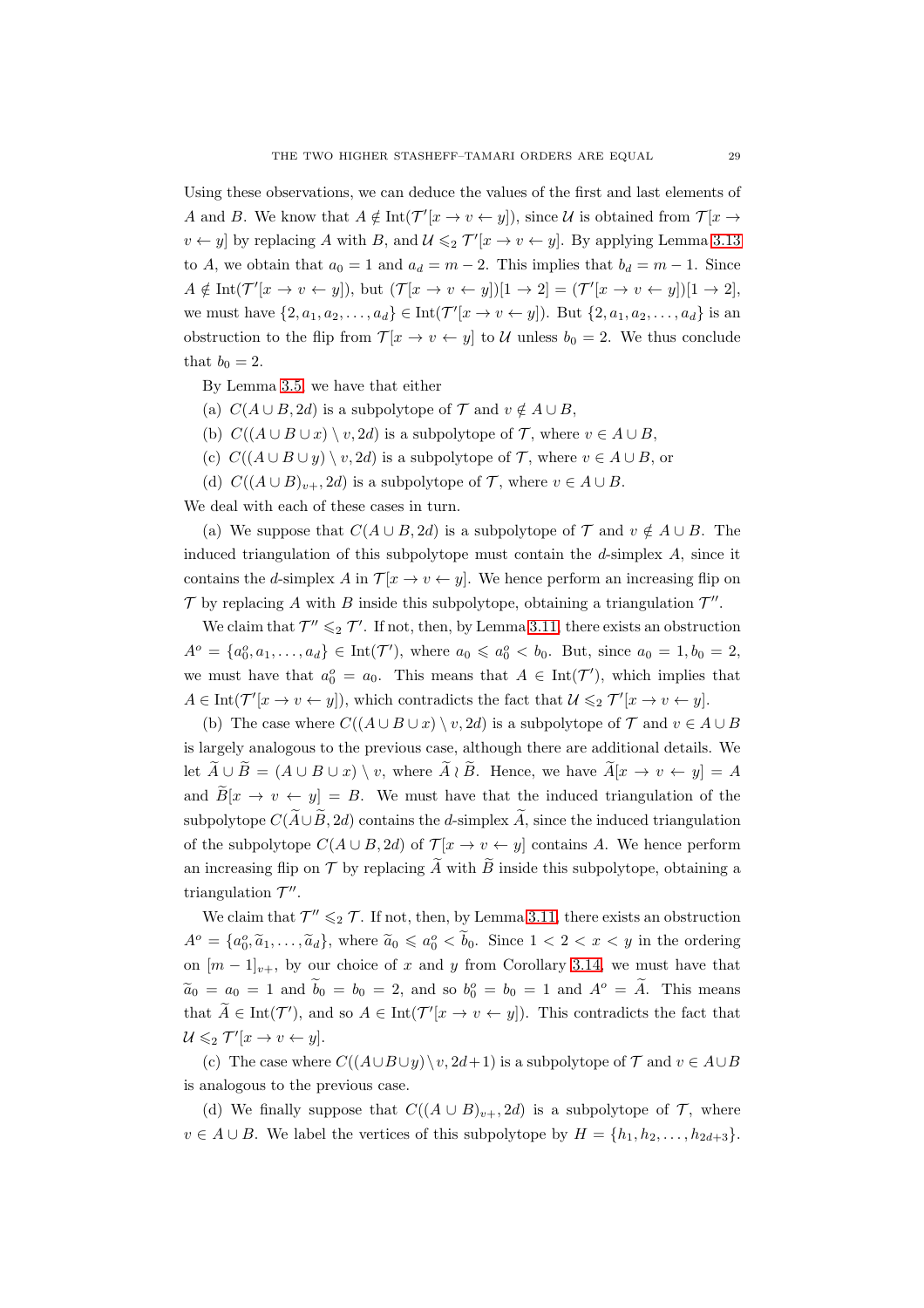From what we deduced about the first and last values of A and B, we know that  $h_1 = 1, h_2 = 2, h_{2d+2} = m - 2, h_{2d+3} = m - 1.$ 

Using the notation of Lemma [3.1,](#page-16-1) there are two cases to consider, depending upon whether the triangulation of  $C(H, 2d)$  is  $\mathcal{T}_{h_{2i}}$  for i such that  $2 \leq i \leq d+1$ , or  $\mathcal{T}_{h_{2i-1}}$  for i such that  $1 \leqslant i \leqslant d+1$ . We know that the triangulation of this subpolytope contains an internal d-simplex  $\tilde{A}$  such that  $\tilde{A}[x \to v \leftarrow y] = A$ . Since  $1 < 2 < x < y$  in the order on  $[m-1]_{v+}$ , we must have that  $\tilde{a}_0 = a_0 = 1$ . Moreover, we must have that  $\widetilde{A} \subseteq \{h_1, h_2, \ldots, h_{2d+2}\}$ , since  $a_d < b_d$ . Hence, the triangulations  $\mathcal{T}_{h_2}$  and  $\mathcal{T}_{h_2,d+3}$  are excluded because they do not contain any internal simplices with 1 as a vertex, while we know that  $\tilde{a}_0 = 1$ .

If the triangulation of  $C(H, 2d)$  is  $\mathcal{T}_{h_{2i}}$  for  $i > 1$ , then, by Lemma [3.1,](#page-16-1) there exists an increasing flip given by replacing  $J = \{h_1, h_3, \ldots, h_{2i-3}, h_{2i}, h_{2i+2}, \ldots, h_{2i-3}, h_{2i-3}, h_{2i-2}, \ldots, h_{2i-3}, h_{2i-3}, h_{2i-3}, h_{2i-3}, \ldots, h_{2i-3-3}, h_{2i-3}, h_{2i-3}, \ldots, h_{2i-3-3}, h_{2i-3-3}, \ldots, h_{2i-3-3-3}, \ldots\}$  $h_{2d+2}$ } with  $K = \{h_2, h_4, \ldots, h_{2i-2}, h_{2i+1}, h_{2i+3}, \ldots, h_{2d+3}\}.$  Since  $h_1 = 1$  and  $h_2 = 2$ , if this flip is obstructed, it must be because  $J \in \text{Int}(\mathcal{T}')$ . If this is the case, then by Lemma [3.12,](#page-24-2) we have that  $\{h_1, h_2, \ldots, h_{2i-3}, h_{2i-2}, h_{2i}, h_{2i+1}, \ldots, h_{2d+2}\}\$ is a 2d-simplex of  $\mathcal{T}'$ . But we must have  $\tilde{A} \subseteq \{h_1, h_2, \ldots, h_{2i-3}, h_{2i-2}, h_{2i}, h_{2i+1}, \ldots, h_{2i-2}, h_{2i-2}, h_{2i-3}, h_{2i+1}, \ldots, h_{2i-3}, h_{2i-2}, h_{2i-3}, h_{2i+1}, \ldots, h_{2i-3}, h_{2i-2}, h_{2i-3}, h_{2i+1}, \ldots, h_{2i-3}, h_{2i-2}, h_{2i-3}, h_{2i+1$ ...,  $h_{2d+2}$ }, since  $\widetilde{A} \in \text{Int}(\mathcal{T}_{h_{2i}})$ , and so  $h_{2i-1} \notin \widetilde{A}$ . This means that  $\widetilde{A} \in \text{Int}(\mathcal{T}')$ , which implies that  $A \in \text{Int}(\mathcal{T}'[x \to v \leftarrow y])$ . This contradicts the fact that  $\mathcal{U} \leqslant_2$  $\mathcal{T}'[x \to v \leftarrow y]$ , and so we conclude that the increasing flip given by replacing J with K cannot be obstructed. Hence if  $\mathcal{T}''$  is the triangulation resulting from this flip, then we have  $\mathcal{T} \leq_1 \mathcal{T}'' \leq_2 \mathcal{T}'$ . The case where the triangulation of  $C(H, 2d)$ is  $\mathcal{T}_{h_{2i-1}}$  for  $i \geq 1$  behaves similarly. Thus, in all cases we are able to construct a triangulation  $\mathcal{T}''$  such that  $\mathcal{T} \leq_1 \mathcal{T}'' \leq_2 \mathcal{T}'$ , as desired.

 $\Box$ 

## 4. Expanding triangulations

<span id="page-29-0"></span>We now wish to prove Lemma [3.4](#page-19-0) and Lemma [3.5.](#page-20-1) To do this, we need to understand the set of triangulations  $\widetilde{\mathcal{T}}$  which transform into  $\mathcal{T}$  under some contraction. In particular, we need to understand what the pre-image of a subpolytope of  $\mathcal T$ looks like within  $\widetilde{\mathcal{T}}$ . We need to rule out the possibility that this pre-image is a strange collection of simplices which does not itself triangulate a subpolytope.

The pre-images of triangulations under the contraction  $[m - 1 \leftarrow m]$  are well-understood due to [\[RS00](#page-54-8), Lemma 4.7(i)], which states that such triangulations  $\tilde{\mathcal{T}}$ are in bijection with sections of the vertex figure  $\mathcal{T} \setminus (m-1)$ . By symmetry, one can apply the same theory for contractions  $[1 \rightarrow 2]$ . In this section we show how one can extend the theory to all contractions, that is, for any contraction  $[x \to v \leftarrow y]$  of  $C([m-1]_{v+}, n)$ . This general case is more challenging, because the vertex figures of  $C(m-1, n)$  are less well-behaved at vertices which are not 1 or  $m-1$ . Considering this general case is necessary for proving Lemma [3.5.](#page-20-1)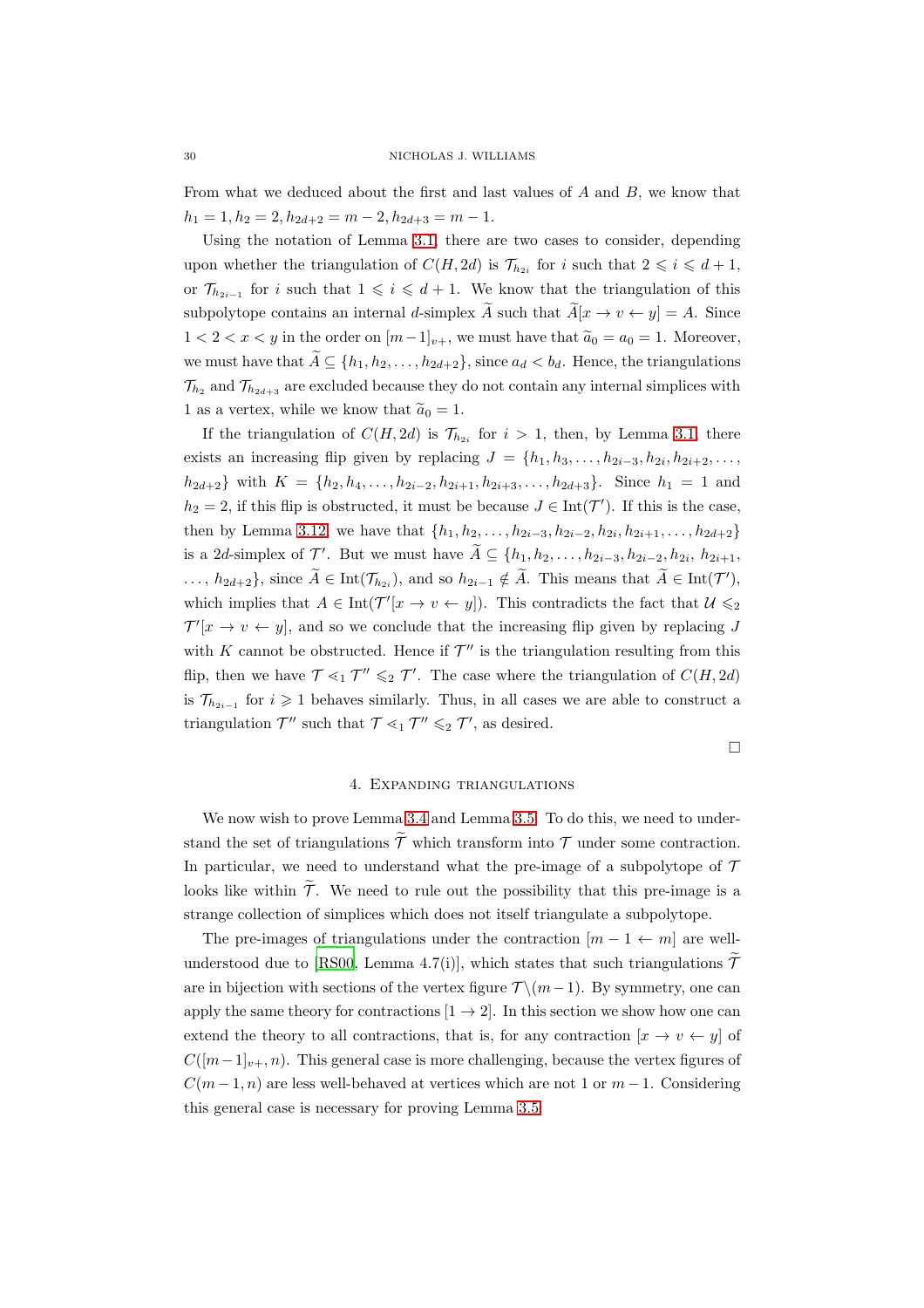We also adopt the opposite perspective to contraction, where we think of the triangulation  $\mathcal T$  of expanding to  $\widetilde{\mathcal T}$ . Under this perspective, we are trying to understand the triangulations  $\widetilde{\mathcal{T}}$  of  $C(m, n)$  to which  $\mathcal T$  can expand when one expands the cyclic polytope  $C(m-1, n)$  at a particular vertex. The question then becomes how subpolytopes of  $\mathcal T$  behave under expansion.

<span id="page-30-0"></span>4.1. Expansion at the first or last vertex. We begin by illustrating how the theory of [\[RS00,](#page-54-8) Lemma 4.7(i)] works, and then show how it can be used to prove Lemma [3.4.](#page-19-0) The result [\[RS00,](#page-54-8) Lemma 4.7(i)] states that, given a triangulation  $\mathcal{T} \in$  $S(m-1,n)$ , triangulations  $\widetilde{\mathcal{T}}$  of  $C(m,n)$  such that  $\widetilde{\mathcal{T}}[m-1 \leftarrow m] = \mathcal{T}$  are in bijection with sections of the vertex figure  $\mathcal{T} \setminus (m-1)$ . This bijection operates as follows.

$$
\begin{cases}\n\tilde{\tau} \in S(m, n): \\
\tilde{\tau}[m-1 \leftarrow m] = \tau\n\end{cases} \longleftrightarrow \{\text{Sections } W \text{ of } \mathcal{T} \setminus (m-1)\}\
$$
\n
$$
\tilde{\tau} \longmapsto \tilde{\tau} \setminus \{m-1, m\}
$$
\n
$$
\mathcal{T}^{\circ} \cup W * \{m-1, m\}
$$
\n
$$
\cup \mathcal{T} \setminus (m-1)^{+} * (m-1) \longleftarrow W
$$
\n
$$
\cup \mathcal{T} \setminus (m-1)^{-} * m
$$

Here

- $\mathcal{T}^{\circ}$  is the set of *n*-simplices of  $\mathcal{T}$  which contain neither  $m-1$  nor  $m$  as a vertex.
- $\mathcal{T} \setminus (m-1)^+$  is the set of  $(n-1)$ -simplices S of  $\mathcal{T} \setminus (m-1)$  such that  $|S|_{n-1}$ is above  $|\mathcal{W}|_{n-1}$  with respect to the  $(n-1)$ -th coordinate.
- $\mathcal{T} \setminus (m-1)^{-}$  is the set of  $(n-1)$ -simplices S of  $\mathcal{T} \setminus (m-1)$  such that  $|S|_{n-1}$ is below  $|\mathcal{W}|_{n-1}$  with respect to the  $(n-1)$ -th coordinate.

Note that the sets  $\mathcal{T} \setminus (m-1)^+$  and  $\mathcal{T} \setminus (m-1)^-$  are defined with respect to a geometric realisation. Recall that  $\mathcal{T} \setminus (m-1)$  is a triangulation of  $C(m-2, n-1)$ , so our geometric realisation is  $|-|_{n-1}$ . These sets, of course, do not depend upon the particular geometric realisation of  $C(m-2, n-1)$  given by the choice of points on the moment curve.

We now demonstrate how this result works, using an example.

<span id="page-30-1"></span>**Example 4.1.** We consider the triangulation  $\mathcal{T}$  of  $C(5,3)$  with 3-simplices {1234, 1245, 2345}. Here we abbreviate by writing the simplices as strings, so that 1234 = {1, 2, 3, 4}. The triangulations  $\widetilde{\mathcal{T}}$  of  $C(6, 3)$  such that  $\widetilde{\mathcal{T}}[5 \leftarrow 6] = \mathcal{T}$ are in bijection with the sections of the triangulation  $\mathcal{T}\setminus 5$ . We have that  $\mathcal{T}\setminus 5$  is a triangulation of  $C(4, 2)$  which can be realised geometrically as the triangulation of the vertex figure of  $C(5,3)$  at [5]. The triangulations  $|\mathcal{T}|$  and  $|\mathcal{T}\setminus 5|$  are illustrated in Figure [7.](#page-31-0)

The triangulation  $\mathcal{T}\backslash 5$  has three sections  $\mathcal{W}_1, \mathcal{W}_2, \mathcal{W}_3$ , which are illustrated in Figure [8.](#page-31-1) By  $[R500, \text{ Lemma } 4.7(i)]$ , these sections correspond to triangulations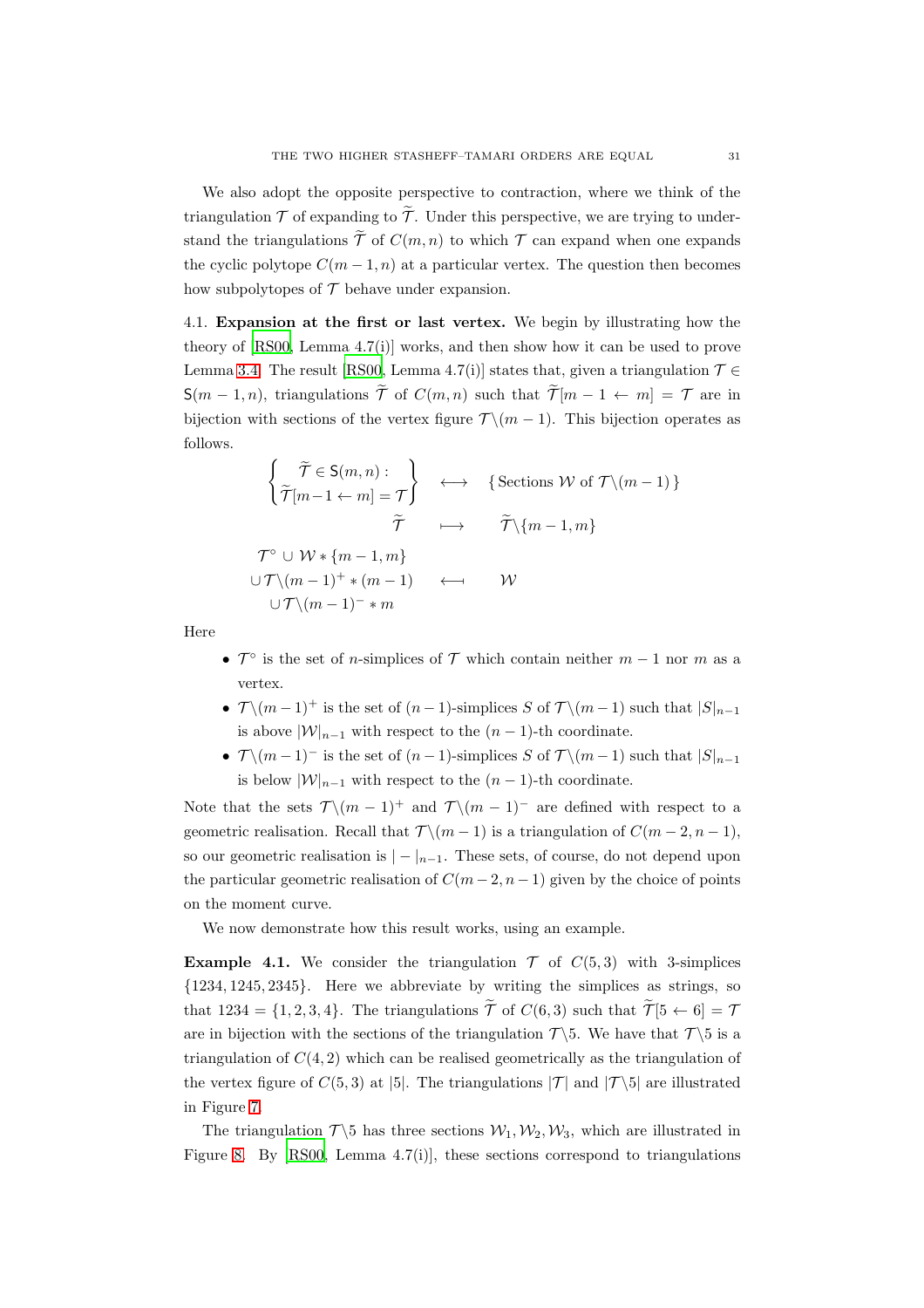

<span id="page-31-0"></span>FIGURE 7. The triangulation  $|\mathcal{T}|$  of  $\mathfrak{C}(5,3)$  and the triangulation  $|\mathcal{T}\backslash 5|$ 

<span id="page-31-1"></span>FIGURE 8. Sections of  $|\mathcal{T}\backslash 5|$ 



 $\mathcal{T}_1, \mathcal{T}_2, \mathcal{T}_3$  of  $C(6, 3)$  such that  $\mathcal{T}_i[5 \leftarrow 6] = \mathcal{T}$ , and

$$
\widetilde{\mathcal{T}}_i = \mathcal{T}^{\circ} \cup (\mathcal{W}_i * \{5, 6\}) \cup (\mathcal{T} \backslash 5^+ * 5) \cup (\mathcal{T} \backslash 5^- * 6).
$$

Hence one may compute that

 $\widetilde{\mathcal{T}}_1 = \{1234\} \cup \{1256, 2356, 3456\} \cup \{1245, 2345\} \cup \varnothing,$  $\widetilde{\mathcal{T}}_2 = \{1234\} \cup \{1256, 2456\} \cup \{1245\} \cup \{2346\},$  $\widetilde{\mathcal{T}}_3 = \{1234\} \cup \{1456\} \cup \varnothing \cup \{1246, 2346\}.$ 

We now show how one may apply the result of [\[RS00](#page-54-8), Lemma 4.7] to prove Lemma [3.4.](#page-19-0)

*Proof of Lemma [3.4.](#page-19-0)* As above, by [\[RS00,](#page-54-8) Lemma 4.7(i)], triangulations  $\widetilde{\mathcal{T}}$  of  $C(m, n)$  such that  $\widetilde{\mathcal{T}}[m-1 \leftarrow m] = \mathcal{T}$  are in bijection with sections W of  $\mathcal{T} \setminus m-1$ . Moreover, given a section W of  $\mathcal{T} \backslash m - 1$ , the corresponding triangulation  $\widetilde{\mathcal{T}}$  has the set of  $n$ -simplices

$$
\mathcal{T}^{\circ} \cup (\mathcal{W} * \{m-1, m\}) \cup (\mathcal{T} \backslash m - 1^+ * (m-1)) \cup (\mathcal{T} \backslash m - 1^- * m).
$$

The set-up of Lemma [3.4](#page-19-0) gives us that  $\mathcal T$  contains a cyclic subpolytope  $C(H, n)$ . Let  $\mathcal{T}_H$  be the induced triangulation of the subpolytope  $C(H, n)$  in  $\mathcal{T}$ . If  $m-1 \notin H$ , then we have  $\mathcal{T}_H \subseteq \mathcal{T}^{\circ}$ , so that  $C(H, n)$  is a subpolytope of  $\widetilde{\mathcal{T}}$ . Hence, assume that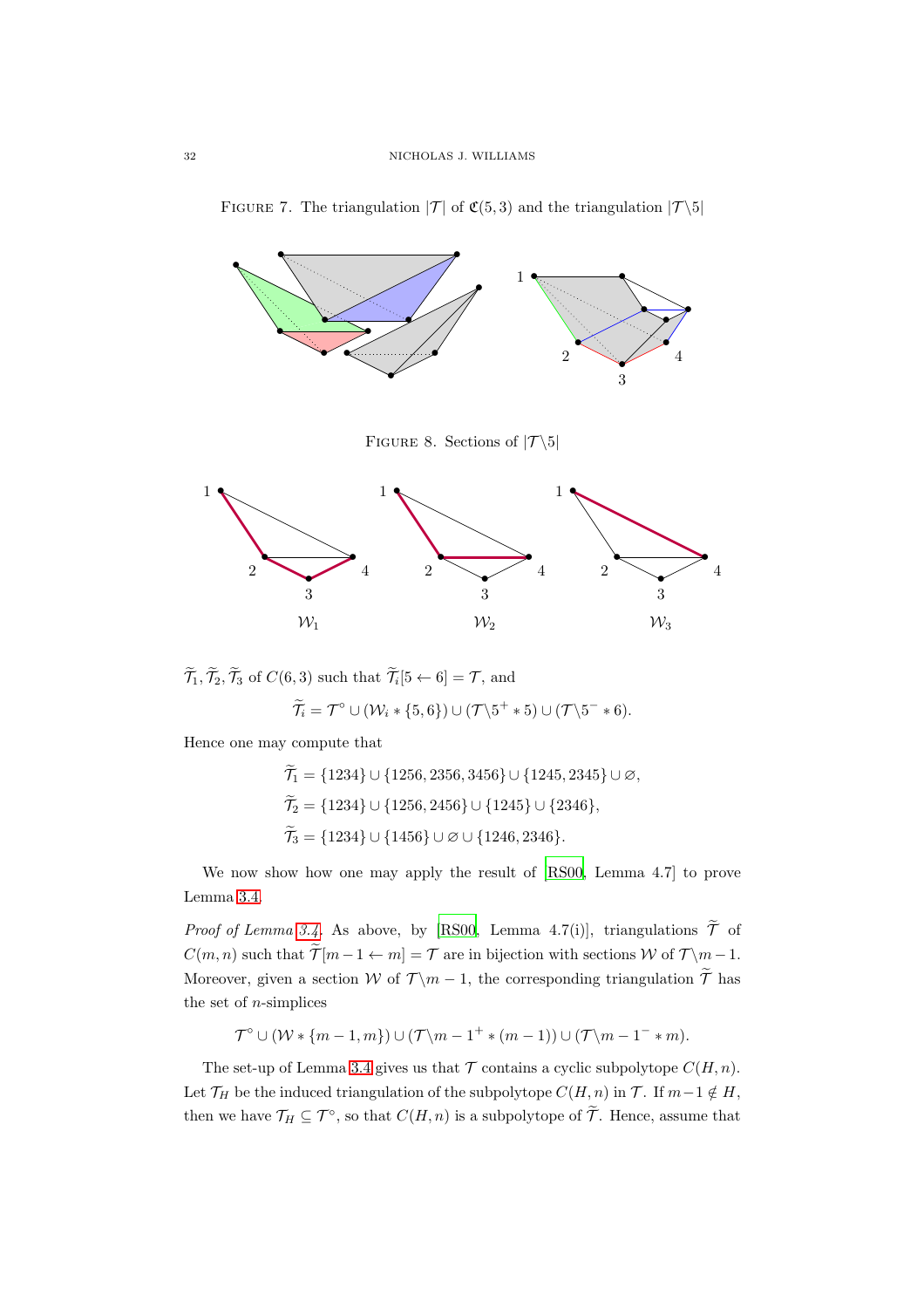<span id="page-32-0"></span> $m-1 \in H$ . This means that  $C(H \setminus m-1, n)$  is a subpolytope of  $\mathcal{T} \setminus m-1$ , with induced triangulation  $\mathcal{T}_H\backslash m - 1$ . There are then three options:

- <span id="page-32-1"></span>(1) The subpolytope  $\mathfrak{C}(H \setminus m-1, n)$  lies below the section  $|\mathcal{W}|$ .
- <span id="page-32-2"></span>(2) The  $\mathfrak{C}(H \setminus m-1, n)$  lies above the section  $|\mathcal{W}|$ .
- (3) The section  $|\mathcal{W}|$  intersects  $\mathfrak{C}(H \setminus m-1, n)$ .

In case [\(1\)](#page-32-0), we have that  $\mathcal{T}_H \backslash m - 1 \subseteq \mathcal{T} \backslash m - 1$ , so that  $C((H \backslash m - 1) \cup m, n)$  is a subpolytope of  $\widetilde{\mathcal{T}}$ . In case [\(2\)](#page-32-1), we reason similarly that  $C(H, n)$  is a subpolytope of  $\widetilde{\tau}$ .

For case [\(3\)](#page-32-2), we have that W induces a section  $\mathcal{W}_H$  of  $\mathcal{T}_H \setminus m - 1$ . By [\[RS00](#page-54-8), Lemma 4.7(i)], we have that the section  $W_H$  of  $\mathcal{T}_H$  gives us a triangulation  $\widetilde{\mathcal{T}}_H$  of  $C(H \cup m, n)$ . Moreover, the triangulation  $\widetilde{\mathcal{T}}_H$  of  $C(H \cup m, n)$  has simplices

$$
\mathcal{T}_H^{\circ} \cup (\mathcal{W}_H * \{m-1, m\}) \cup (\mathcal{T}_H \backslash m - 1^+ * (m-1)) \cup (\mathcal{T}_H \backslash m - 1^- * m).
$$

It is then clear that  $\mathcal{T}_H^{\circ} \subseteq \mathcal{T}^{\circ}$ ,  $\mathcal{W}_H \subseteq \mathcal{W}$ ,  $\mathcal{T}_H \setminus m-1^+ \subseteq \mathcal{T} \setminus m-1^+$ , and  $\mathcal{T}_H \setminus m-1^- \subseteq$  $\mathcal{T} \backslash m - 1^-$ . Hence  $\widetilde{\mathcal{T}}_H$  is a subtriangulation of  $\widetilde{\mathcal{T}}$ , which gives us that  $C(H \cup m, n)$ is a subpolytope of  $\widetilde{\mathcal{T}}$ .

However, we also wish to prove the analogue of Lemma [3.4](#page-19-0) for expansion at vertices other than 1 and  $m$ , namely Lemma [3.5.](#page-20-1) The difficulty is that  $[R500,$ Lemma 4.7(i)] does not apply to these other vertices. Nevertheless, we consider the following example, which suggests that a version of [\[RS00,](#page-54-8) Lemma 4.7(i)] ought to hold at these vertices too. We spend most of the remainder of this section proving this more general version of [\[RS00,](#page-54-8) Lemma 4.7(i)], which we then use to prove Lemma [3.5.](#page-20-1)

<span id="page-32-3"></span>Example 4.2. We proceed in the opposite direction to Example [4.1.](#page-30-1) That is, we consider the same triangulation  $\mathcal T$  of  $C(5,3)$ , but now directly compute the triangulations  $\widetilde{\mathcal{T}}$  of  $C([5]_{2+}, 3)$  such that  $\widetilde{\mathcal{T}}[x \to 2 \leftarrow y] = \mathcal{T}$ . We then analyse the triangulated vertex figure  $\mathcal{T}\setminus 2$  to see if there is a correspondence.

By direct computation, there are four triangulations  $\widetilde{\mathcal{T}}$  of  $C([5]_{2+}, 3)$  such that  $\widetilde{\mathcal{T}}[x \to 2 \leftarrow y] = \mathcal{T}$ , namely

$$
\widetilde{\mathcal{T}}_1 = \varnothing \cup \{1xy3, xy35\} \cup \{1x34, 1x45, x345\} \cup \varnothing,
$$
\n
$$
\widetilde{\mathcal{T}}_2 = \varnothing \cup \{1xy3, xy34, xy45\} \cup \{1x34, 1x45\} \cup \{y345\},
$$
\n
$$
\widetilde{\mathcal{T}}_3 = \varnothing \cup \{1xy4, xy45\} \cup \{1x45\} \cup \{1y34, y345\},
$$
\n
$$
\widetilde{\mathcal{T}}_4 = \varnothing \cup \{1xy5\} \cup \varnothing \cup \{1y34, 1y45, y345\}.
$$

Here we have split up the simplices into sets according to whether they have the vertex  $x, y$ , or both. Now let

$$
\mathcal{W}_i = \{ A : A \cup \{x, y\} \in \mathcal{T}_i \},
$$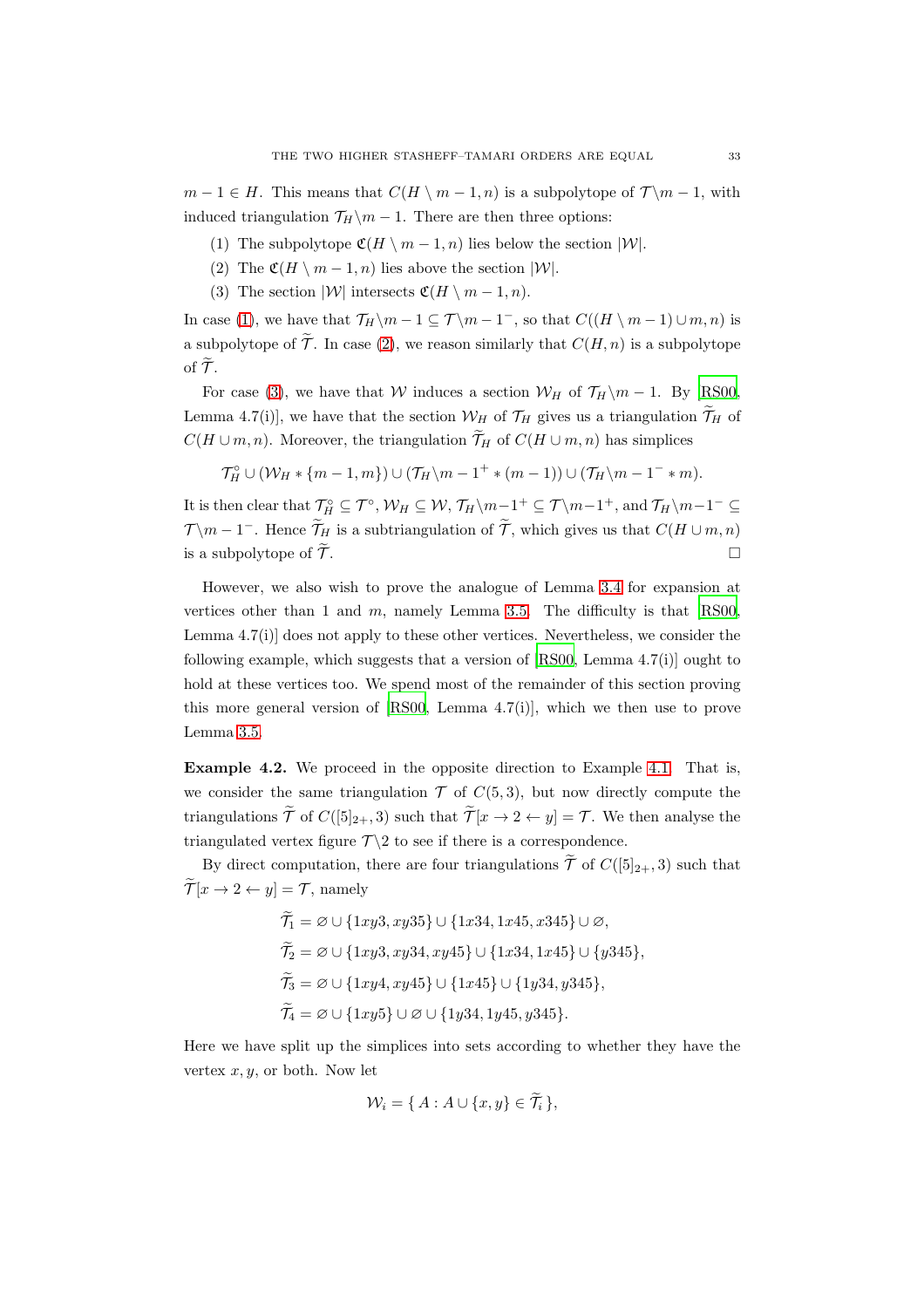

<span id="page-33-1"></span>FIGURE 9. The triangulation  $|\mathcal{T}|$  of  $\mathfrak{C}(5,3)$  and the triangulation  $|\mathcal{T}\backslash 2|$ 

so that

 $W_1 = \{13, 35\},\,$  $W_2 = \{13, 34, 45\},\,$  $W_3 = \{14, 45\},\$  $W_4 = \{15\}.$ 

3

 $\mathcal{W}_4$ 

<span id="page-33-0"></span>3

 $\mathcal{W}_3$ 

Consider these sets of simplices as subcomplexes of  $\mathcal{T}\setminus 2$ . We obtain the results shown in Figure [10](#page-33-0) using geometric realisations. Note further that the simplices of the triangulation  $\widetilde{\mathcal{T}}_i$  which have x as a vertex correspond to the simplices of  $\mathcal{T} \setminus 2$ which are above the section, and the simplices of the triangulation  $\widetilde{\mathcal{T}}_i$  which possess y as a vertex correspond to the simplices of  $\mathcal{T}\backslash 2$  which are below the section.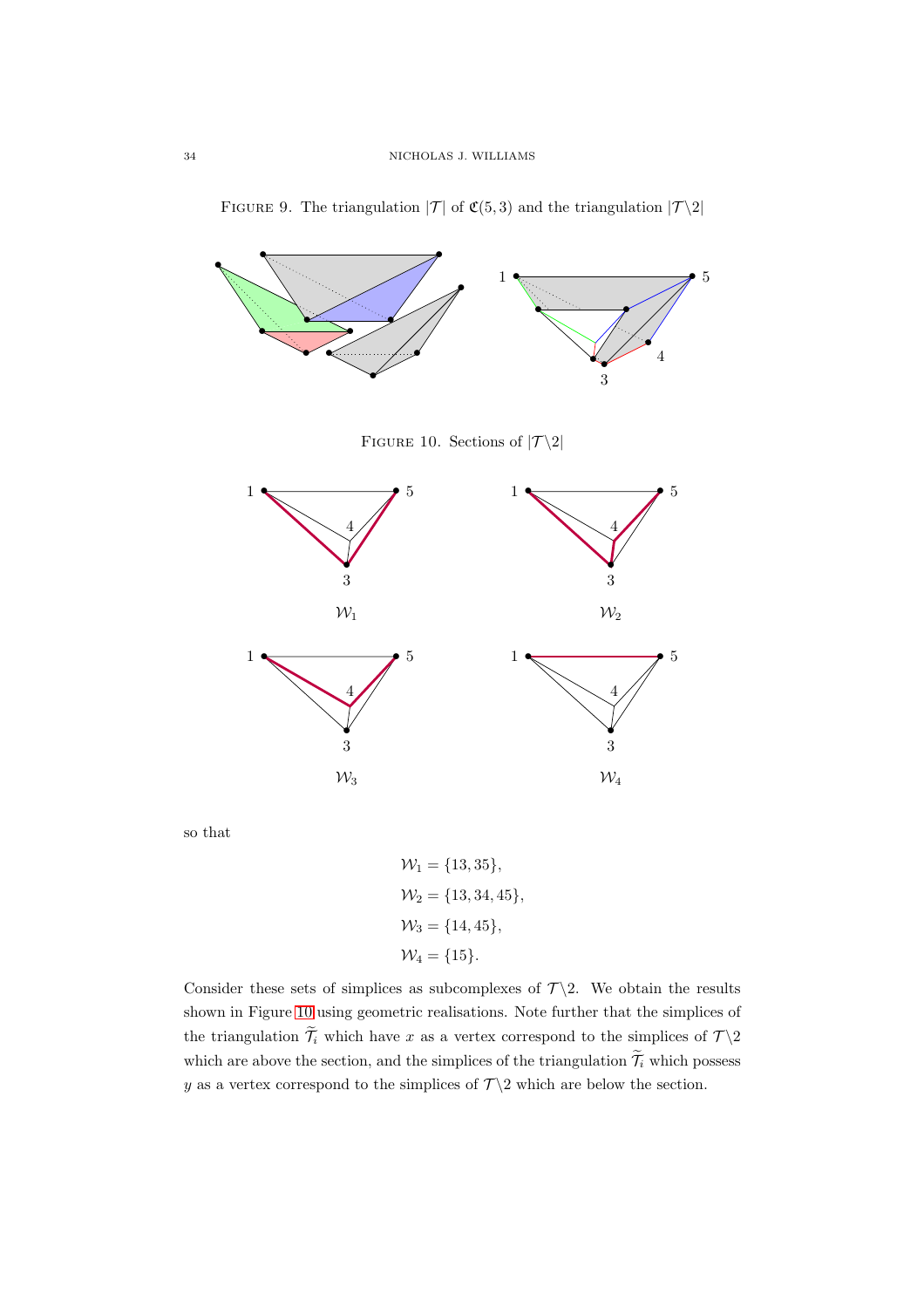<span id="page-34-3"></span>This suggests that there ought to be a version of [\[RS00,](#page-54-8) Lemma 4.7(i)] for expansion at vertices v such that  $1 < v < m$ . However, there are several outstanding issues.

- <span id="page-34-0"></span>(1) The vertex figures  $C(m, n) \setminus v$  are not generally cyclic polytopes for  $1 < v <$  $m$ , as can be seen from Figure [9](#page-33-1) and Figure [10.](#page-33-0)
- (2) It is not clear how to define the orientation on the vertex figure  $C(m, n)\backslash v$ , that is, how to decide what the upper and lower facets of  $C(m, n) \backslash v$  are. The orientation of  $\mathfrak{C}(5,3)\$  from Figure [10](#page-33-0) may look very natural, with [13] and |35| as lower facets and |15| as the sole upper facet. But it is not clear where this comes from, because [123] is a lower facet of  $\mathfrak{C}(5,3)$ , whereas |125| and |235| are upper facets.
- <span id="page-34-1"></span>(3) Likewise, it is not clear how to orient the simplices in the triangulation. From Figure [10,](#page-33-0) it seems that |345| has lower facet |35| and upper facets |34|, |45|, whereas |134| has lower facets |13|, |34| and upper facet |14|. But is not immediately obvious what the basis for this is.
- <span id="page-34-2"></span>(4) Finally, it is not obvious how to define sections of a triangulation of the vertex figure  $C(m, n) \backslash v$ . Moreover, if one can define the right notion of a section, it is not clear whether such sections will be triangulations of lowerdimensional cyclic polytopes, given that the vertex figures themselves are not cyclic polytopes.

Over the course of this section we shall show how to resolve all these issues and prove the analogue of [\[RS00,](#page-54-8) Lemma 4.7(i)] at vertices which are not 1 or m. We first show how one can orient the vertex figures  $C(m, n)\backslash v$ , that is, decide which the upper and lower facets of  $C(m, n) \setminus v$  are. This explains the natural orientation we arrived at in Figure [10,](#page-33-0) and solves issue [\(2\)](#page-34-0). Next we apply the same logic to the simplices of the triangulation, thereby answering [\(3\)](#page-34-1).

This gives us a partial order on the simplices of  $\mathcal{T} \backslash v$ . Using this, we derive the relevant notion of a section within the triangulation  $\mathcal{T} \setminus v$ . We show that, in fact, our sections are triangulations of  $C([m] \setminus v, n-2)$ , solving issue [\(4\)](#page-34-2). This culminates in our proving the following proposition, which is the analogue of [\[RS00](#page-54-8), Lemma  $4.7(i)$ , showing that point  $(1)$  is not a problem.

<span id="page-34-4"></span>**Proposition 4.3.** Let  $T$  be a triangulation of  $C(m, n)$ . There is a bijection between triangulations  $\widetilde{\mathcal{T}}$  of  $C([m]_{v+}, n)$  such that  $\widetilde{\mathcal{T}}[x \to v \leftarrow y] = \mathcal{T}$  and sections of  $\mathcal{T} \setminus v$ , given by

$$
\left\{\begin{aligned}\n\widetilde{\mathcal{T}} \in S([m]_{v+}, n) : \\
\widetilde{\mathcal{T}}[x \to v \leftarrow y] &= \mathcal{T}\n\end{aligned}\right\} \longleftrightarrow \left\{\begin{aligned}\n\text{Sections } \mathcal{W} \text{ of } \mathcal{T} \setminus v\n\end{aligned}\right\} \\
\mathcal{T}^{\circ} \cup (\mathcal{W} * \{x, y\}) \\
\cup (\mathcal{T} \setminus v^+ * x) \cup (\mathcal{T} \setminus v^- * y) \longleftarrow \mathcal{W}.
$$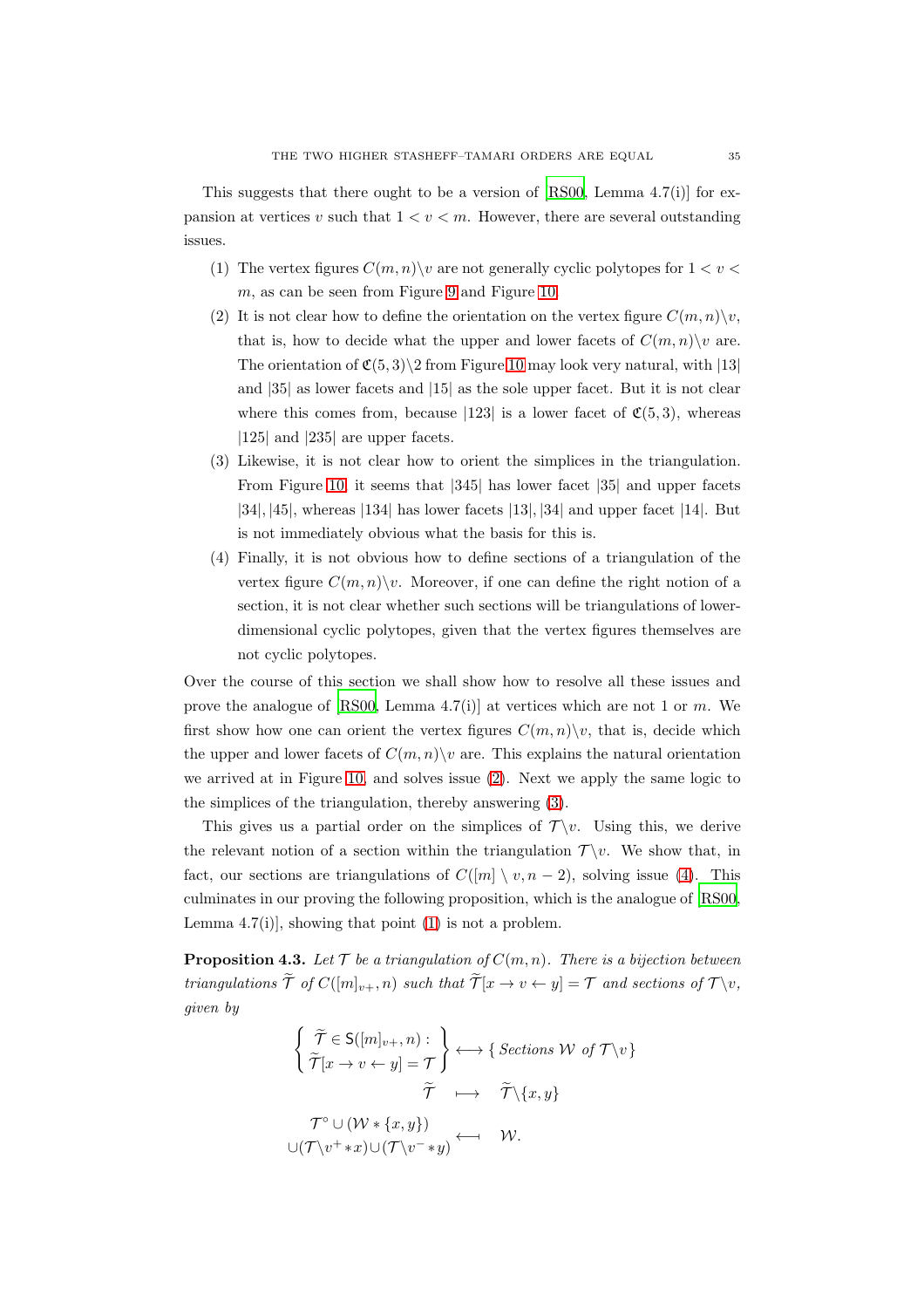<span id="page-35-1"></span>Remark 4.4. It suffices to prove Proposition [4.3](#page-34-4) for  $n$  odd. For  $n$  even it already follows from [\[RS00](#page-54-8), Lemma 4.7(i)], since in this case the cyclic permutation  $i \mapsto$  $i+(m-v)$  defines an automorphism of  $C(m, n)$  which sends vertex v to vertex m— see [\[KW03\]](#page-53-12). Hence one may apply [\[RS00,](#page-54-8) Lemma 4.7(i)] to the vertex v as if it were vertex  $m$ , which gives Proposition [4.3](#page-34-4) in this case. But for  $n$  odd this permutation does not define an automorphism, and so more work needs to be done. Indeed, the fact that, for n odd and  $v \in [2, m-1]$ ,  $C(m, n) \setminus v$  is not a cyclic polytope precludes this permutation from giving an automorphism.

The methods of this section may still be applied to even-dimensional cyclic polytopes. One can check that this is equivalent to considering  $C(m, 2d)$  subject to the given automorphism. However, restricting our attention to  $n$  odd allows us to simplify some proofs.

Proving Proposition [4.3](#page-34-4) requires theory for working with triangulated vertex figures and their sections. Developing this theory is the task of Sections [4.2,](#page-35-0) [4.3,](#page-37-0) [4.4,](#page-41-0) and [4.5.](#page-45-0) The purpose of everything we prove in these sections is ultimately to derive Proposition [4.3,](#page-34-4) and in turn to apply this proposition to prove Lemma [3.5.](#page-20-1)

Remark 4.5. Proposition [4.3](#page-34-4) and [\[RS00,](#page-54-8) Lemma 4.7(i)] are reminiscent of the singleelement extension theorem of Las Vergnas for oriented matroids  $[Las78]$   $[Bi\ddot{o}+99$ . Section 7.1 [\[RZ94,](#page-54-15) Theorem 4.1.(1)]. However, it does not seem that they follow from this result in any obvious way.

<span id="page-35-0"></span>4.2. Facets of vertex figures. Our first task is to find the correct orientation of the vertex figure  $C(m, 2d + 1)\backslash v$ , that is: a classification of its facets into lower facets and upper facets. It is important to note that, as in Example [4.2,](#page-32-3) this will not generally match the orientation of  $C(m, 2d + 1)$ . That is to say, if F is a lower facet of  $C(m, 2d + 1)$  v according to our orientation, then  $F \cup v$  will not generally be a lower facet of  $C(m, 2d + 1)$ .

Recall from Gale's Evenness Criterion that a facet F of  $C(m, 2d + 1)$  can be expressed uniquely as a union of disjoint pairs of consecutive numbers along with either 1 or m. Hence, given  $v \in [2, m-1]$ , and a facet F of  $C(m, n)$  such that  $v \in F$ , we can talk about the pair of consecutive entries that v lies in, which must either be  $\{v-1,v\}$  or  $\{v,v+1\}$ . We then define the upper and lower facets of  $C(m, 2d + 1)$  as follows.

**Definition 4.6.** Let  $v \in [2, m-1]$  and let F be a facet of  $C(m, 2d+1)$  such that  $v \in F$ . Then  $F \setminus v$  is a facet of  $C(m, 2d + 1) \setminus v$ .

- If the other element in the pair with v in F is  $v + 1$ , then we say that  $F \setminus v$ is a *lower facet of*  $C(m, 2d + 1)\$ *v*.
- If the other element in the pair with v in F is  $v 1$ , then we say that  $F \setminus v$ is an *upper facet of*  $C(m, 2d + 1) \$ v.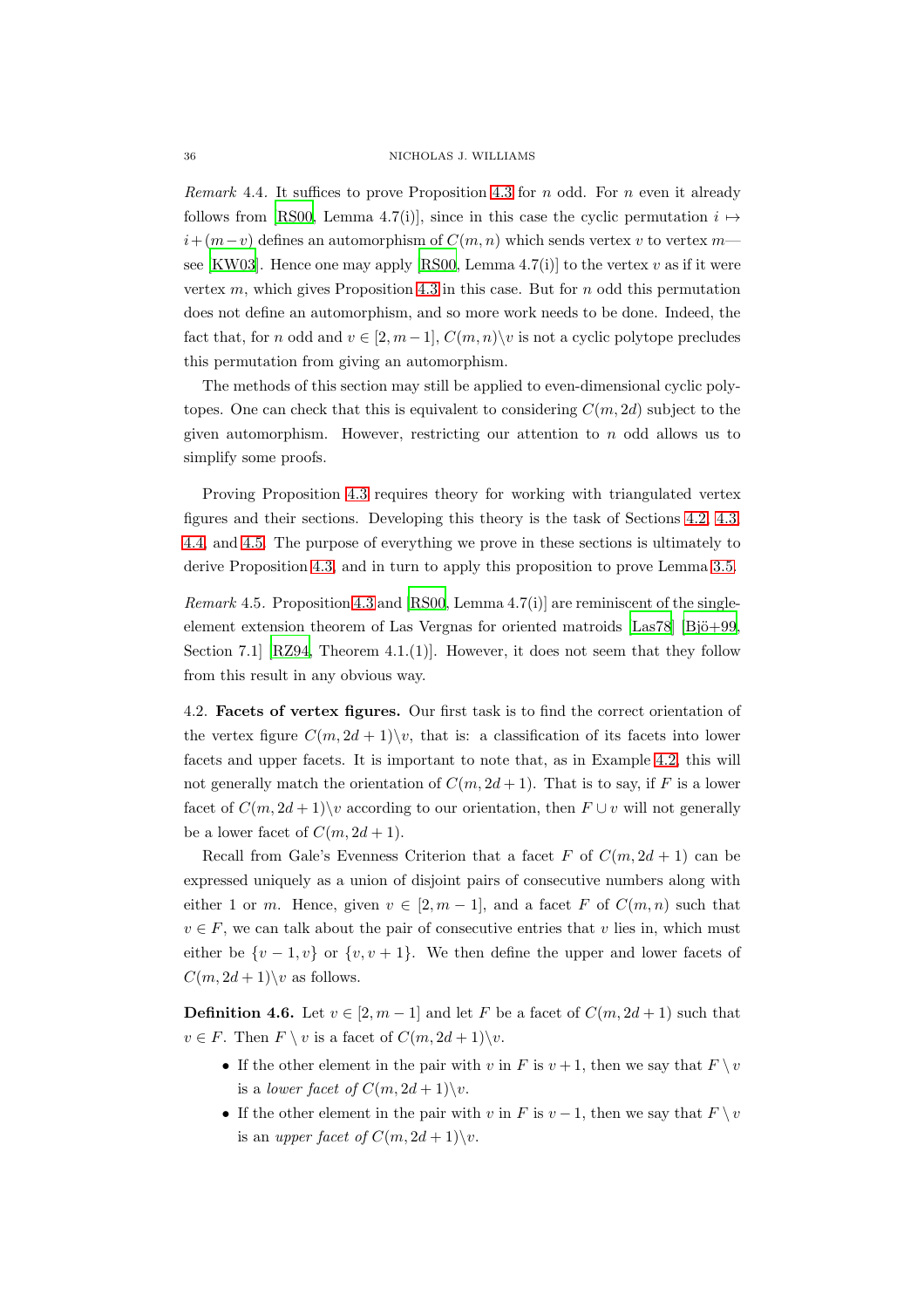The following lemma indicates why our orientation of the vertex figure  $C(m, 2d +$ 1)\v is the correct one when it comes to considering expansion. A lower facet F of  $C(m, 2d + 1)$  should always lie below the section, and hence should always become a facet  $F \cup y$  of  $C([m]_{n+}, 2d+1)$ .

<span id="page-36-1"></span>**Lemma 4.7.** We have that F is a lower facet of  $C(m, 2d + 1)$  if and only if  $F \cup y$  is a facet of  $C([m]_{v+}, 2d+1)$ . Dually, we have that F is an upper facet of  $C(m, 2d + 1) \backslash v$  if and only if  $F \cup x$  is a facet of  $C([m]_{v+}, 2d+1)$ .

*Proof.* If  $F \cup v$  is an even subset of  $[m]$  and v is in a pair with  $v + 1$ , then  $F \cup y$ will be an even subset of  $[m]_{v+}$ . Conversely, if  $F \cup y$  is either an even or an odd subset of  $[m]_{v+}$  where  $F \subseteq [m] \setminus v$ , then y must be in a pair with  $v+1$ , since  $x \notin F$ . Consequently  $F \cup v$  is either an even or an odd subset of  $[m]$  with v in a pair with  $v + 1$ . The analogous claim for upper facets follows by a similar argument.  $\square$ 

One can also describe the upper and lower facets of  $C(m, 2d + 1)\$  using the following, which can be seen as a generalisation of Gale's Evenness Criterion.

<span id="page-36-0"></span>**Lemma 4.8.** Let  $F \subseteq [m] \setminus v$ . Then

- F is a lower facet of  $C(m, 2d + 1) \setminus v$  if and only if  $\#\{i \in F : j < i < v\}$ is even for all  $j \in [v-1] \setminus F$  and  $\#\{i \in F : v < i < j\}$  is odd for all  $j \in [v+1, m] \setminus F$ ; and
- F is an upper facet of  $C(m, 2d + 1)$  v if and only if  $\#\{i \in F : j < i < v\}$ is odd for all  $j \in [v-1] \setminus F$  and  $\#\{i \in F : v < i < j\}$  is even for all  $j \in [v+1, m] \setminus F$ .

Proof. We only show the first claim, since the second claim is similar. Suppose that F is a lower facet of  $C(m, 2d + 1)\vee$ . Then  $F \cup v$  is a facet of  $C(m, 2d + 1)$  and v occurs in a pair with  $v + 1$ . Let  $j \in [v - 1] \setminus F$ . There are then a whole number of pairs of consecutive numbers between j and v, so  $\#\{i \in [m] : j < i < v\}$  is even. Let  $j \in [v+1,m] \setminus F$ . Then the elements of F between j and v consist of  $v+1$  and a set of pairs of consecutive numbers, so  $\#\{i \in [m] : v < i < j\}$  is odd.

Suppose now that F is such that  $\#\{i \in [m] : j < i < v\}$  is even for all  $j \in [v-1] \setminus F$  and  $\#\{i \in [m] : v < i < j\}$  is odd for all  $j \in [v+1,m] \setminus F$ . Then we must have  $v + 1 \in F$ , since otherwise we can choose  $j = v + 1$ , and # $\{i \in [m] : v < i < v+1\} = 0$ . The remaining elements of F must consist of disjoint pairs of consecutive numbers and possibly 1 or  $m$ , otherwise we can find gaps in  $F$  which contradict our assumption. Moreover,  $F$  cannot contain both 1 and m, since F must have  $2d + 1$  elements. This gives that  $F \cup v$  is a facet of  $C(m, 2d + 1)$  where v occurs in a pair with  $v + 1$ . Hence F is a lower facet of  $C(m, 2d + 1)\vee v.$ 

The following lemma describes the significance of the intersections of upper and lower facets of the vertex figure  $C(m, n)\backslash v$ . It is analogous to the easily-verified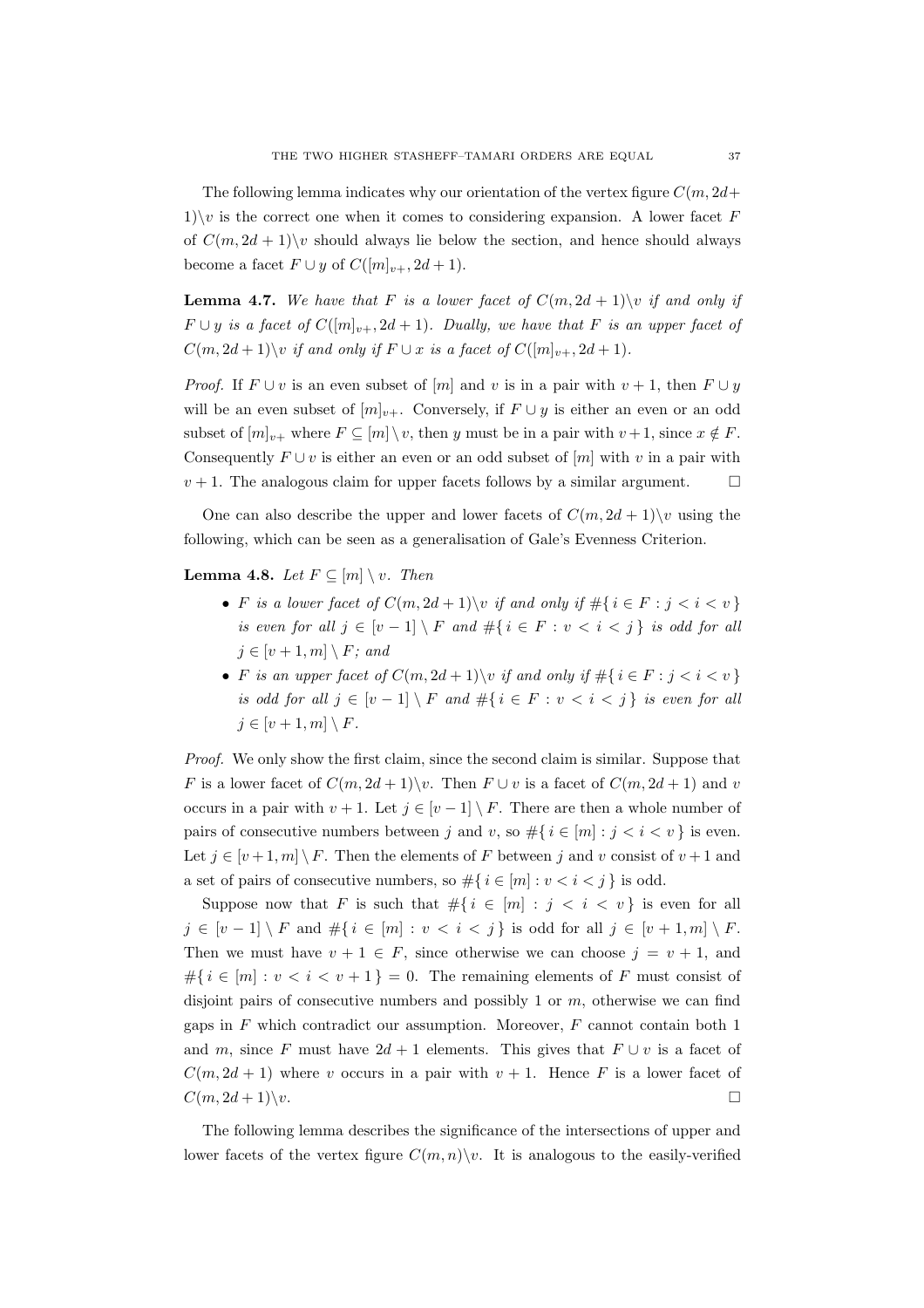fact that the facets of  $C(m, n)$  correspond precisely to the  $(n - 1)$ -simplices which are intersections of a lower facet and an upper facet of  $C(m, n+1)$ .

<span id="page-37-1"></span>**Lemma 4.9.** If  $G \in \binom{[m]\setminus v}{2d-1}$  and  $G = F \cap F'$ , where F is an upper facet of  $C(m, 2d+1)$ 1)\v and F' is a lower facet of  $C(m, 2d+1)\$ v, then G is a facet of  $C([m]\setminus v, 2d-1)$ .

Proof. Let

$$
j = \max\{ i \in [m] \setminus F : i < v \},
$$

$$
j' = \max\{ i \in [m] \setminus F' : i < v \},
$$

$$
k = \min\{ i \in [m] \setminus F : v < i \},
$$

$$
k' = \min\{ i \in [m] \setminus F' : v < i \}.
$$

We cannot have  $j = j'$ , since  $\#\{i \in F : j < i < v\}$  is odd, whereas  $\#\{i \in F' : j < i < j\}$  $j' < i < v$  is even. Therefore, suppose that  $j < j'$ . This implies that  $j' \in F$ , so that  $F = G \cup j'$ . Hence,  $k' \notin F$ , so that  $k < k'$  and  $F' = G \cup k'$ .

Then  $\#\{i \in G : j' < i < v\} = \#\{i \in F' : j' < i < v\}$ , which is even, and  $\#\{i \in G : v < i < k\} = \#\{i \in F : v < i < k\}$ , which is also even. Furthermore,  $\#\{i \in G : j < i < j'\}$  is even, since  $\#\{i \in F : j < i < v\}$  is odd and  $\#\{i \in F': j' < i < v\}$  is even. Similarly,  $\#\{i \in G : k < i < k'\}$  is even.

Thus,  $G \cap [1, j]$  consists of a set of disjoint pairs along with possibly 1, since this is true of F and  $F'$ ;  $G \cap [j, j']$  is an interval of even length;  $G \cap [j', k]$  is an interval in  $[m]\setminus v$  of even length;  $G\cap [k, k']$  is an interval of even length; and  $G\cap [k', m]$  consists of a disjoint union of pairs, along with possibly  $m$ . Consequently,  $G$  satisfies Gale's Evenness Criterion, and so is a facet of  $C([m] \setminus v, 2d + 1)$ . The case where  $j' < j$  is similar.  $\Box$ 

<span id="page-37-2"></span>**Corollary 4.10.** If  $G = F \cap F'$ , where F is an upper facet of  $C(m, 2d + 1) \setminus v$  and F' is a lower facet of  $C(m, 2d+1)\backslash v$ , then  $G\cup \{x, y\}$  is a facet of  $C([m]_{v+}, 2d+1)$ .

Proof. This follows from Gale's Eveness Criterion and Lemma [4.9.](#page-37-1) If G is an even (respectively, odd) subset of  $[m] \setminus v$ , then  $G \cup \{x, y\}$  is an even (respectively, odd) subset of  $[m]_{v+}$ . Adding a pair of consecutive entries cannot change the parities of any gaps.  $\Box$ 

<span id="page-37-0"></span>4.3. Orienting the simplices. We now show how one can similarly orient the simplices of the triangulation  $\mathcal{T} \backslash v$ , which allows us to introduce a partial order on these simplices.

We first explain the logic of our orientation of the simplices of  $\mathcal{T} \setminus v$ . Given a triangulation  $\mathcal T$  of  $C(m-1, 2d+1)$ , we wish to understand the different triangulations  $\widetilde{\mathcal{T}}$  of  $C([m-1]_{v+}, 2d+1)$  such that  $\widetilde{\mathcal{T}}[x \to v \leftarrow y] = \mathcal{T}$ . We consider the triangulated vertex figure  $\mathcal{T} \backslash v$ . It is clear that  $\mathcal{T} \backslash v$  contains  $\widetilde{\mathcal{T}} \backslash \{x, y\}$  as a simplicial subcomplex. We would like to think of these simplicial subcomplexes as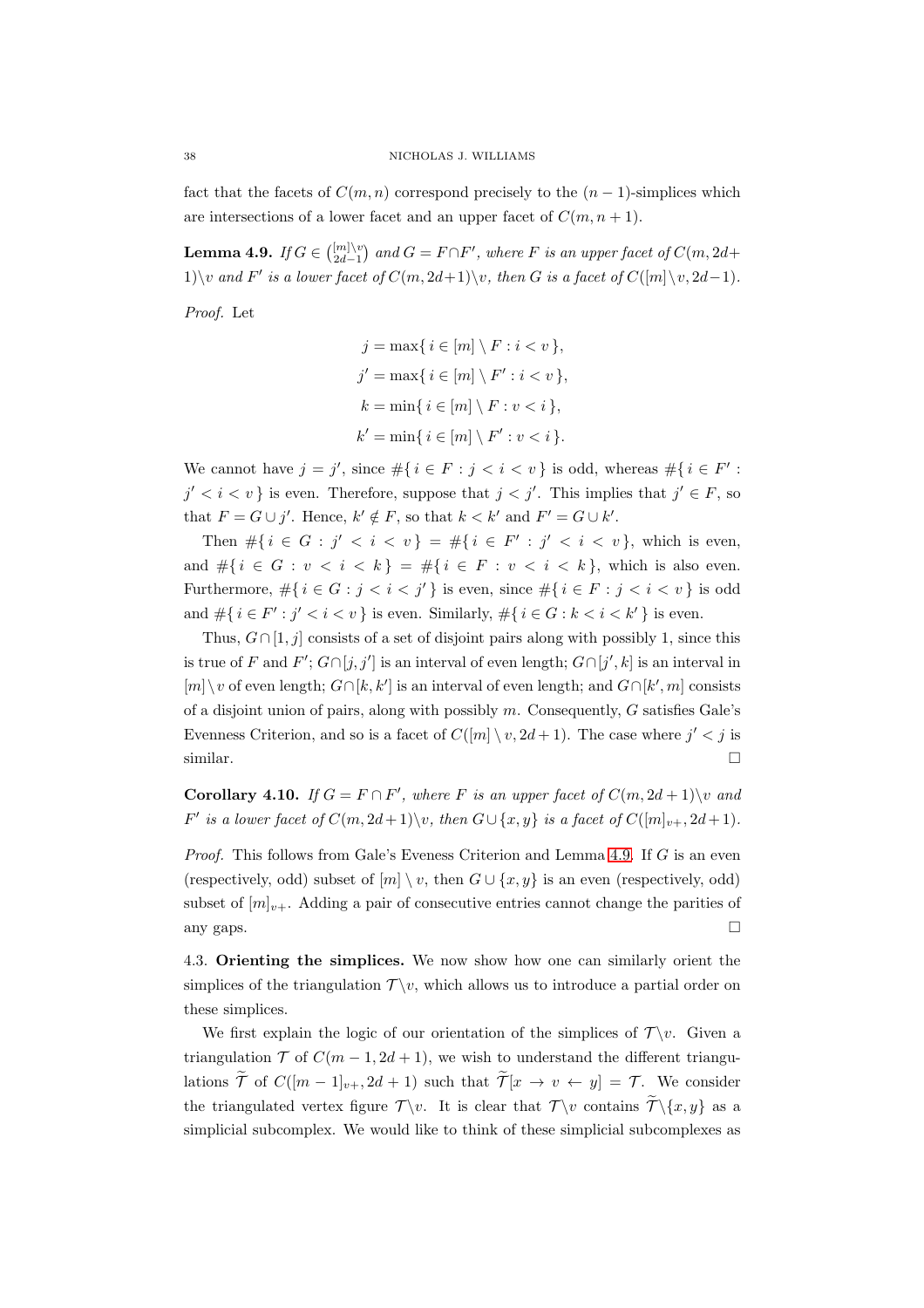sections which divide  $\mathcal{T} \backslash v$  into a part where  $x \leftarrow v$  under expansion and a part where  $v \rightarrow y$  under expansion.

However, it is not clear geometrically which part of  $\mathcal{T} \backslash v$  lies above  $\widetilde{\mathcal{T}} \backslash \{x, y\}$  and which part lies below. Hence, we look to characterise this combinatorially instead. Note that for every 2d-simplex S of  $\mathcal{T} \backslash v$ , we must have that  $S \cup v$  is a simplex of  $\mathcal{T}$ , so that  $S \cup x$  is a  $(2d + 1)$ -simplex of  $\widetilde{\mathcal{T}}$ , or that  $S \cup y$  is a  $(2d + 1)$ -simplex of  $\widetilde{\mathcal{T}}$ . But we cannot have both, since  $S \cup \{x, y\}$  can be decomposed into two halves of a circuit, one of which is contained in  $S \cup x$ , and the other of which is contained in  $S \cup y$ , since x and y are adjacent in  $S \cup \{x, y\}$ . We therefore orient the simplices of the triangulated vertex figure  $\mathcal{T} \backslash v$  as follows.

<span id="page-38-1"></span>**Definition 4.11.** Let S be a 2d-simplex of  $\mathcal{T} \backslash v$ . Then  $S \cup \{x, y\}$  consists of  $2d+3$ distinct vertices, and so uniquely gives two halves of a circuit of  $C([m]_{v+}, 2d+1)$ , which we denote  $(S_-\cup x, S_+\cup y)$ . Then we say that  $S\setminus s$  is an *lower facet* of S if  $s \in S_+$ , and an upper facet of S if  $s \in S_-$ .

One can also translate this definition of the upper and lower facets of simplices of  $\mathcal{T} \backslash v$  into an evenness criterion, which can be deduced straightforwardly from the definition.

<span id="page-38-0"></span>**Lemma 4.12.** Let S be a 2d-simplex of  $\mathcal{T} \setminus v$  and let  $s \in S$ . Then

- (1) if  $s < v$ , then  $S \setminus s$  is
	- (a) a lower facet of S if  $\#\{i \in S : s < i < v\}$  is even, and
	- (b) an upper facet of S if  $\#\{i \in S : s < i < v\}$  is odd;
- (2) if  $v < s$ , then  $S \setminus s$  is
	- (a) a lower facet of S if  $\#\{i \in S : v < i < s\}$  is odd, and
	- (b) an upper facet of S if  $\#\{i \in S : v < i < s\}$  is even.

By comparing with Lemma [4.8,](#page-36-0) we see that our notion of the upper and lower facets of a simplex of  $\mathcal{T}\setminus v$  matches our notion of the upper and lower facets of  $C(m, 2d+1)\backslash v.$ 

**Lemma 4.13.** Let  $\mathcal{T}$  be a triangulation of  $C(m, 2d + 1)$ . Let  $S, R$  be 2d-simplices of  $\mathcal{T} \backslash v$ . Then  $S \cap R$  cannot be both a lower facet of S and a lower facet of R. Similarly,  $S \cap R$  cannot be both an upper facet of S and an upper facet of R.

Proof. We only show the first claim, since the second claim is similar. Suppose that F is both a lower facet of  $S = F \cup s$  and a lower facet of  $R = F \cup r$ . Without loss of generality, assume that  $s < r$ . If  $s < r < v$  or  $v < s < r$ , then are are an even number of elements  $f \in F$  such that  $s < f < r$ , by Lemma [4.12.](#page-38-0) If  $s < v < r$ , then there are an odd number of elements  $f \in F$  such that  $s < f < r$ , by Lemma [4.12.](#page-38-0)

We have  $\#F \cup \{s, r, v\} = 2d + 3$ , and so there is a circuit  $(Z, Z')$  of  $C(m, 2d + 1)$ such that  $Z \cup Z' = F \cup \{s, r, v\}$ . Suppose, without loss of generality, that  $s \in Z$ . By the previous paragraph, we must then have  $r \in Z'$ . Hence the simplices  $F \cup \{s, v\}$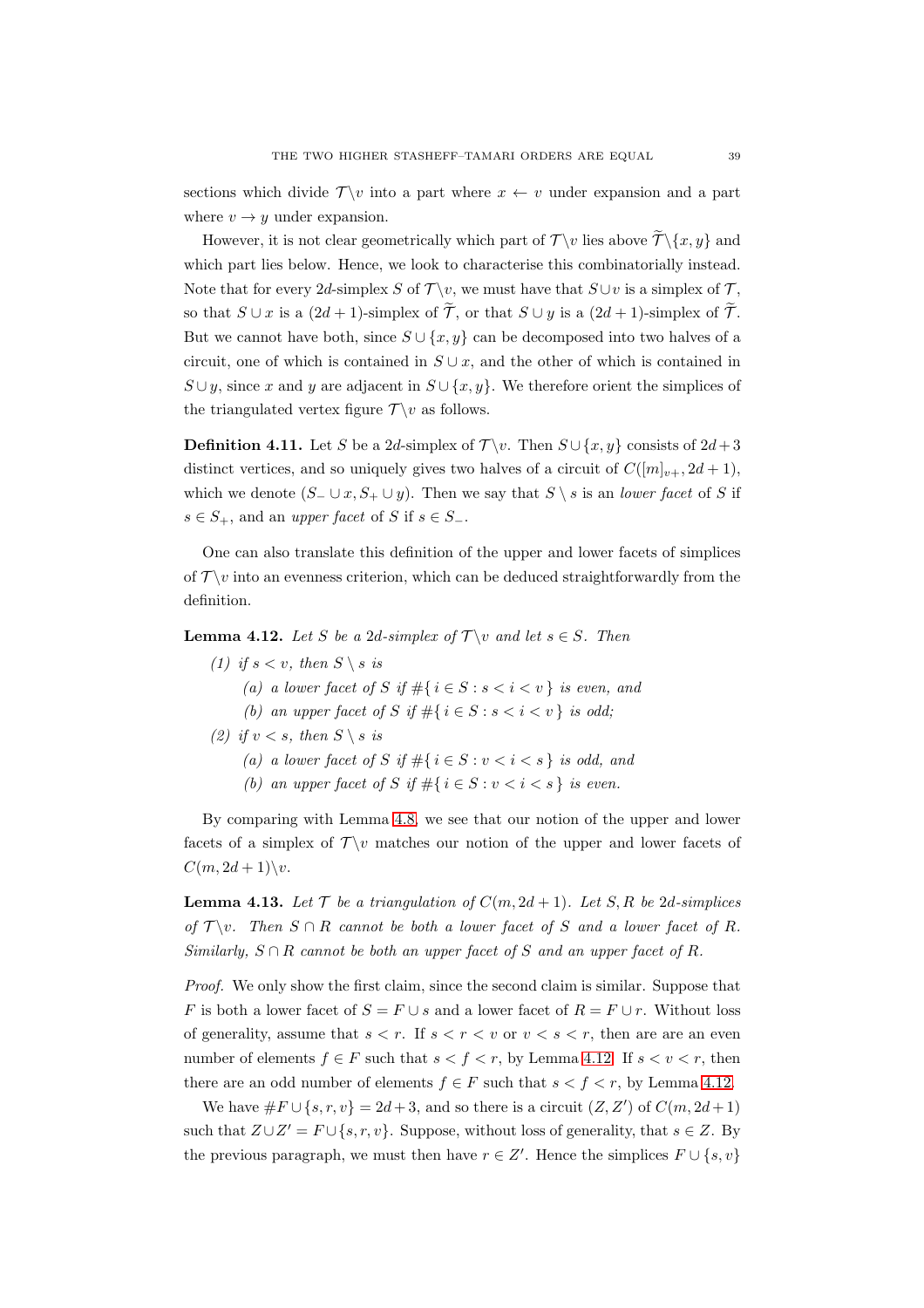and  $F \cup \{r, v\}$  each contain one half of a circuit, which contradicts their both being simplices of  $\mathcal{T}$ .

In the manner of [\[Ram97,](#page-53-2) Definition 5.7], we may now define a relation on the set of 2d-simplices of  $\mathcal{T} \backslash v$ . Given two 2d-simplices S, R, we write that  $S \overset{v}{\leq} R$  if and only if  $S \cap R$  is an upper facet of S and a lower facet of R. We show that  $\stackrel{v}{\leq}$  is a partial order using the method of [\[Ram97,](#page-53-2) Corollary 5.8]: we define a total order on the simplices of  $\mathcal{T} \setminus v$  and show that  $\leqslant$  is a sub-order of it. This means that every triangulation of  $C(m, 2d + 1)$  which comes from a triangulation of  $C(m, 2d + 1)$ is stackable, in the sense of [\[RS00](#page-54-8), Definition 2.13].

To each  $S \in \binom{[m]\setminus v}{2d+1}$ , we assign a unique string by

$$
\Gamma: \begin{pmatrix} [m] \setminus v \\ 2d+1 \end{pmatrix} \to \{o, *, e\}^{m-1}
$$
  

$$
\Gamma(S) := (\gamma_{v+1}(S), \gamma_{v+2}(S), \dots, \gamma_m(S), \gamma_1(S), \gamma_2(S), \dots, \gamma_{v-1}(S)),
$$

where

$$
\gamma_j(S) = \left\{ \begin{array}{l} \ast \text{ if } j \in S \\ \\ \text{ if } j \notin S \\ \text{ if } j < v \left\{e \text{ if } \#\{b \in S : j < b < v\} \text{ is even,} \right. \\ \text{ if } j \notin S \\ \text{ if } v < j \left\{e \text{ if } \#\{b \in S : j < b < v\} \text{ is odd,} \right. \\ \text{ if } v < j \left\{e \text{ if } \#\{b \in S : v < b < j\} \text{ is even,} \right. \\ o \text{ if } \#\{b \in S : v < b < j\} \text{ is odd.} \end{array} \right.
$$

We then denote by  $\preceq$  the lexicographic order on  $\binom{[m]\setminus v}{2d+1}$  induced by  $\Gamma$  and the ordering of the letters  $o \prec * \prec e$ .

<span id="page-39-0"></span>**Lemma 4.14.** Let  $\mathcal{T}$  be a triangulation of  $C(m, 2d + 1)$  and consider the triangulated vertex figure  $\mathcal{T} \backslash v$ . Let S and R be 2d-simplices of  $\mathcal{T} \backslash v$  such that  $S \overset{v}{\leq} R$ , with  $S \setminus \{s\} = R \setminus \{r\}.$ 

- <span id="page-39-2"></span>(1) If we have  $v < s < r$  in the cyclic ordering, then  $\gamma_r(S) = e$  and  $\gamma_s(R) = e$ .
- <span id="page-39-1"></span>(2) If we have  $v < r < s$  in the cyclic ordering, then  $\gamma_r(S) = o$  and  $\gamma_s(R) = o$ .
- (3) For  $j \notin S \cup R$ , we have that  $\gamma_j(S) \neq \gamma_j(R)$  if and only if j lies between s and r in the ordering  $v + 1, v + 2, \ldots, n, 1, 2, \ldots, v - 1$ .

*Proof.* By Lemma [4.12,](#page-38-0) the fact that  $S \overset{v}{\leq} R$  implies that

$$
\label{eq:2.1} \begin{split} \text{if } s < v \text{, then } & \#\{ \, i \in S : s < i < v \, \} \text{ is odd, and} \\ \text{if } v < s \text{, then } & \#\{ \, i \in S : v < i < s \, \} \text{ is even,} \end{split}
$$

and

if  $r < v$ , then  $\#\{i \in R : r < i < v\}$  is even, and if  $v < r$ , then  $\#\{i \in R : v < i < r\}$  is odd.

We consider the case where  $v < s < r$  is a cyclic ordering.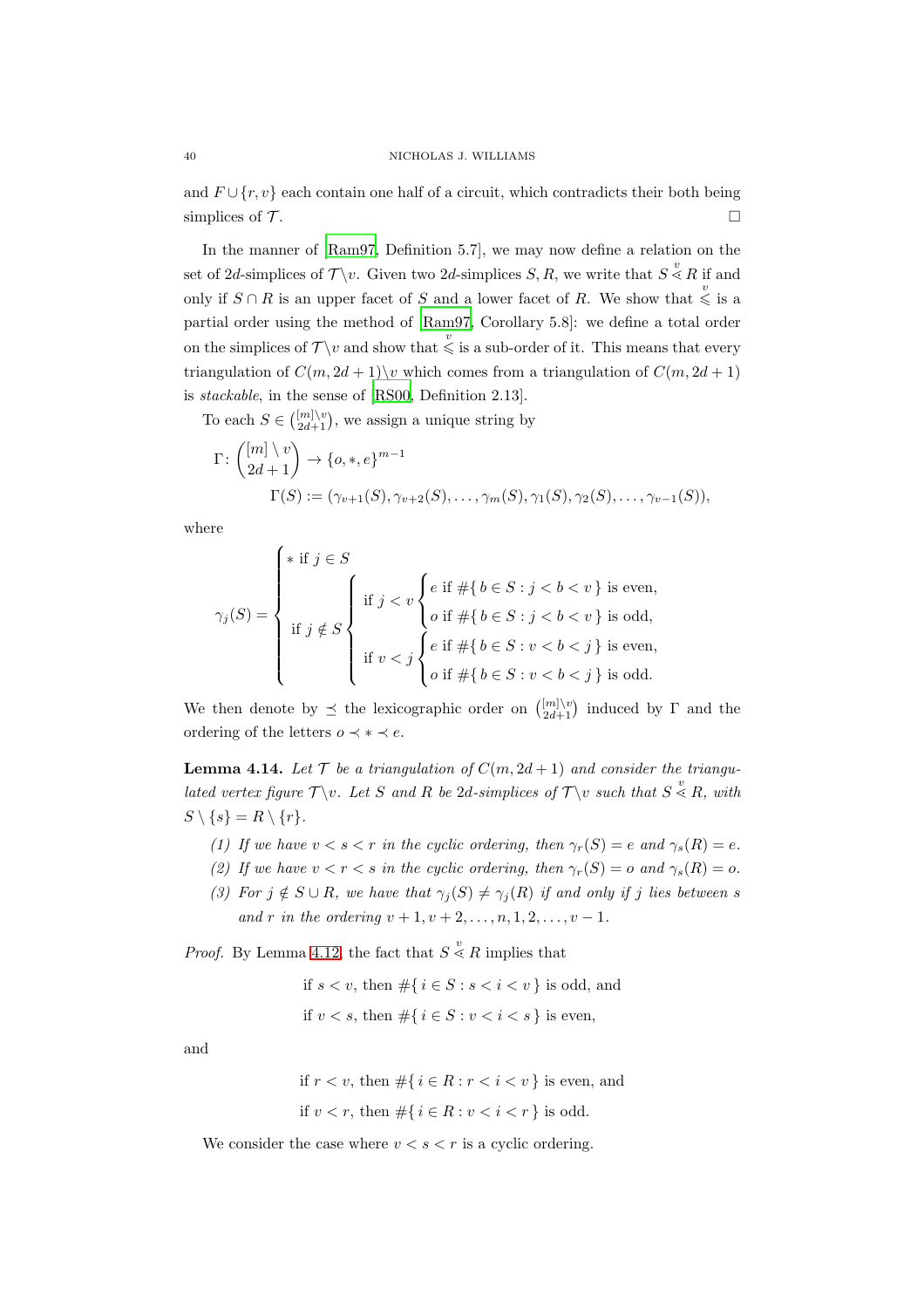(1) Within this set of cases, we first suppose that  $v < s < r$ . Then

$$
\#\{i \in R : v < i < s\} = \#\{i \in S : v < i < s\},\
$$

which is even, and

$$
\#\{i \in S : v < i < r\} = \#\{i \in R : v < i < r\} + 1,
$$

which is even. Therefore  $\gamma_s(R) = e$  and  $\gamma_r(S) = e$ . Moreover, if  $j \notin S \cup R$ , then  $\gamma_i(S) \neq \gamma_i(R)$  if and only if  $s < j < r$  in the cyclic ordering.

(2) If  $r < v < s$ , then

$$
#{ i \in R : v < i < s } = #{ i \in S : v < i < s },
$$

which is even, and

$$
\#\{i \in S : r < i < v\} = \#\{i \in R : r < i < v\},
$$

which is even. Therefore  $\gamma_s(R) = e$  and  $\gamma_r(S) = e$ . Moreover, if  $j \notin S \cup R$ , then  $\gamma_j(S) \neq \gamma_j(R)$  if and only if  $s < j < r$  in the cyclic ordering.

(3) If  $s < r < v$ , then

$$
\#\{i \in R : s < i < v\} = \#\{i \in S : s < i < v\} - 1,
$$

which is even, and

$$
\#\{i \in S : r < i < v\} = \#\{i \in R : r < i < v\},
$$

which is even. Therefore  $\gamma_s(R) = e$  and  $\gamma_r(S) = e$ . Moreover, if  $j \notin S \cup R$ , then  $\gamma_i(S) \neq \gamma_i(R)$  if and only if  $s < j < r$  in the cyclic ordering.

The cases where  $v < r < s$  is a cyclic ordering are similar.

**Corollary 4.15.** The relation  $\stackrel{v}{\leq}$  is a partial order.

*Proof.* We show that  $S \leq R$  implies that  $S \preceq R$ . For this it suffices to show that  $S \leq R$  implies that  $S \preceq R$ . If  $v < s < r$  in the cyclic ordering, then, by Lemma [4.14](#page-39-0)[\(3\)](#page-39-1), it suffices to consider  $\gamma_s(S)$  and  $\gamma_s(R)$  in order to compare  $\Gamma(S)$ and  $\Gamma(R)$  in the lexicographic order, since this is the first entry that differs. Then we have  $\gamma_s(S) = *$  and  $\gamma_s(R) = e$  by Lemma [4.14\(](#page-39-0)[1\)](#page-39-2) so that  $S \preceq R$ . Similarly, if  $v < r < s$  in the cyclic ordering, then we consider  $\gamma_r(S) = o$  and  $\gamma_r(R) = *,$  so that  $S \preceq R$  likewise. We conclude that  $S \leq R$  implies that  $S \preceq R$ . This entails that  $\leq$ is a partial order, since  $\preceq$  is a total order.

Recall that L is a lower set for a partial order  $\leq$  on a set P if L is a subset of P such that whenever  $p \in \mathcal{L}$  and  $p' \leq p$ , we also have  $p' \in \mathcal{L}$ . The notion of an upper set of a partial order is defined dually. These concepts, together with our partial order  $\leq$ , allow us to characterise the set of simplices in  $\mathcal{T} \setminus v$  where  $x \leftarrow v$  under expansion and the set of simplices where  $v \rightarrow y$  under expansion.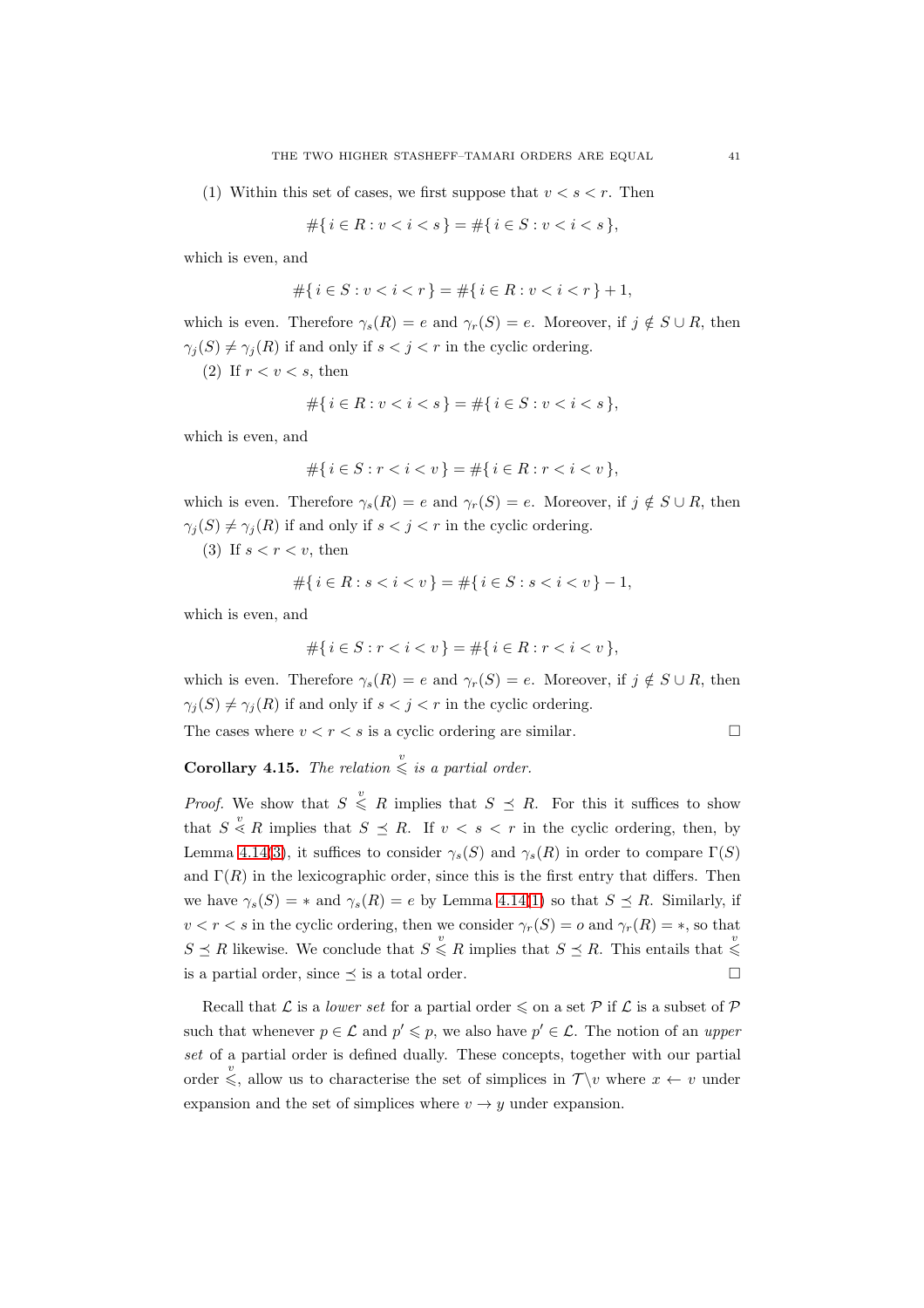<span id="page-41-3"></span>**Lemma 4.16.** Let  $\mathcal{T}$  be a triangulation of  $C(m, 2d + 1)$  with  $\widetilde{\mathcal{T}}$  a triangulation of  $C([m]_{v+}, 2d+1)$  such that  $\widetilde{\mathcal{T}}[x \to v \leftarrow y] = \mathcal{T}$ . Let  $\mathcal{L}$  be the set of 2d-simplices S of  $\mathcal{T} \backslash v$  such that  $S \cup y$  is a  $(2d+1)$ -simplex of  $\widetilde{\mathcal{T}}$  and let U be the set of 2d-simplices R of  $\mathcal{T}\setminus v$  such that  $R\cup x$  is a  $(2d+1)$ -simplex of  $\widetilde{\mathcal{T}}$ . Then  $\mathcal{L}$  is a lower set for  $\stackrel{v}{\leqslant}$ , U is an upper set for  $\stackrel{v}{\leq}$ , and  $\mathcal{L} \cup \mathcal{U} = \mathcal{T} \setminus v$  with  $\mathcal{L} \cap \mathcal{U} = \varnothing$ .

*Proof.* It is clear that  $\mathcal{L} \cup \mathcal{U}$  must comprise all of the 2d-simplices of  $\mathcal{T} \setminus v$ . This is because if S is a 2d-simplex of  $\mathcal{T} \backslash v$ , then  $S \cup v$  is a  $(2d + 1)$ -simplex of  $\mathcal{T}$ , and so either  $S \cup x$  or  $S \cup y$  is a  $(2d + 1)$ -simplex of  $\widetilde{\mathcal{T}}$ . Then, as we argued earlier, we cannot have  $\mathcal{L} \cap \mathcal{U} \neq \emptyset$ , since then both  $S \cup x$  and  $S \cup y$  are  $(2d + 1)$ -simplices of  $\widetilde{\mathcal{T}}$ . But this is prevented by the circuit  $(S_-\cup x, S_+\cup y)$  of Definition [4.11,](#page-38-1) as  $S \cup x \supseteq S_-\cup x$  and  $S \cup y \supseteq S_+ \cup y$ .

We now show that  $\mathcal L$  is a lower set for  $\leqslant$ . We suppose that  $R \in \mathcal L$  and  $S \in \mathcal T \backslash v$ are such that  $S \overset{v}{\leq} R$ . Let  $F = S \cap R$ , which is an upper facet of S and a lower facet of R. Suppose for contradiction that  $S \cup x$  is a  $(2d+1)$ -simplex of  $\widetilde{\mathcal{T}}$ . Then  $F \cup x$ is a 2d-simplex of  $\widetilde{\mathcal{T}}$ . Since F is a lower facet of R, we have that  $F \cup x \supseteq R_-\cup x$ , where  $(R_-\cup x, R_+\cup y)$  is the circuit from Definition [4.11.](#page-38-1) Since  $R \in \mathcal{L}$ , we have that  $R \cup y \in \widetilde{\mathcal{T}}$ . But then,  $R \cup y \supseteq R_+ \cup y$ , so that both halves of  $(R_- \cup x, R_+ \cup y)$ are contained in simplices of  $\widetilde{\mathcal{T}}$ , which is a contradiction. Hence  $\mathcal{L}$  is a lower set, which also implies that  $U$  is an upper set.  $\Box$ 

<span id="page-41-0"></span>4.4. Sections of vertex figures. We now show how our partial order on the 2dsimplices of  $\mathcal{T}\setminus v$  allows us to define the notion of a section of  $\mathcal{T}\setminus v$ . We then prove fundamental properties of sections of  $\mathcal{T} \backslash v$  which will enable us to prove that they are in bijection with triangulations  $\widetilde{\mathcal{T}}$  of  $C([m]_{v+}, 2d+1)$  such that  $\widetilde{\mathcal{T}}[x \to v \leftarrow y] = \mathcal{T}$ .

<span id="page-41-1"></span>**Definition 4.17.** Given a lower set  $\mathcal L$  of  $(\mathcal T \backslash v, \leqslant),$  we let  $\mathcal U = (\mathcal T \backslash v) \setminus \mathcal L$  be the upper set which is its complement, and define the associated section  $W(\mathcal{L})$  to be the abstract simplicial complex given by the set of  $(2d - 1)$ -simplices W of  $\mathcal{T} \setminus v$ such that either

- $W = A \cap B$  where  $A \in \mathcal{L}$  and  $B \in \mathcal{U}$ , or
- W is an upper facet of  $C(m, 2d + 1)$  v and an upper facet of  $A \in \mathcal{L}$ , or
- W is a lower facet of  $C(m, 2d + 1) \backslash v$  and a lower facet of  $B \in \mathcal{U}$ .

We show that sections of  $\mathcal{T} \backslash v$  are triangulations of  $C([m] \setminus v, 2d - 1)$ , just as sections of  $\mathcal{T} \backslash m$  are triangulations of  $C(m-1, n-2)$  for triangulations  $\mathcal{T}$  of  $C(m, n)$ . Recall our notation for facets of cyclic polytopes and facets of vertex figures of cyclic polytopes from Definition [2.8](#page-8-1) and Definition [2.29,](#page-15-1) respectively.

<span id="page-41-2"></span>**Lemma 4.18.** For a triangulation  $\mathcal T$  of  $C(m, 2d + 1)$ , sections of  $\mathcal T \setminus v$  are triangulations of  $C([m] \setminus v, 2d-1)$ .

*Proof.* We prove the claim by induction on  $\#\mathcal{L}$ . In the base case, we have that  $\mathcal{L} = \emptyset$ , so that  $\mathcal{W}(\mathcal{L}) = \mathcal{F}_{v}^{l}([m] \setminus v, 2d + 1)$ . Hence, we must show that  $\mathcal{F}_{v}^{l}([m] \setminus \mathcal{L})$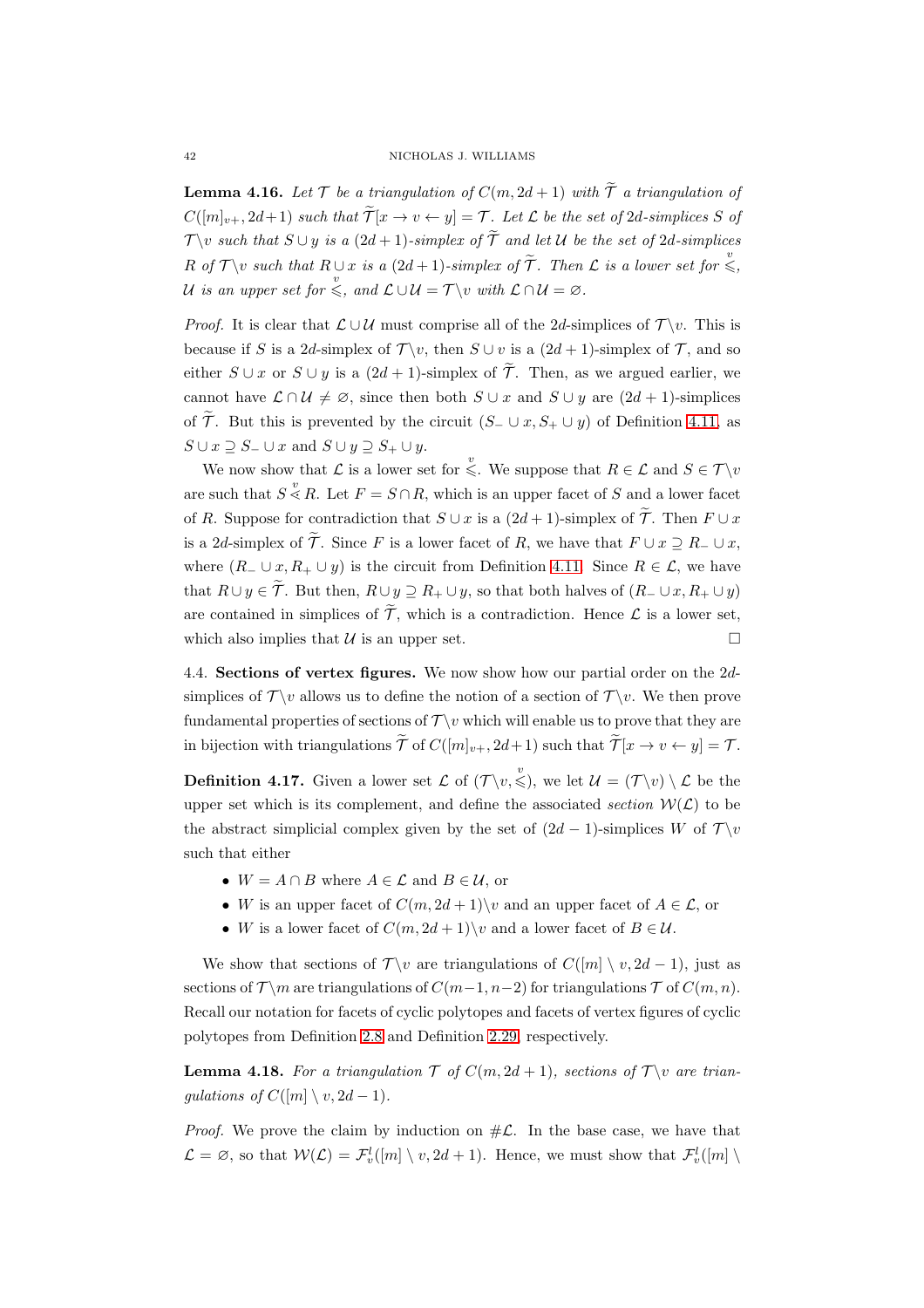$v, 2d+1$ ) is a triangulation of  $C([m]\setminus v, 2d-1)$ . We must first show that there is no circuit  $(A, B)$  of  $C([m] \setminus v, 2d-1)$  such that A and B are both faces of simplices in  $\mathcal{F}^l_v([m] \setminus v, 2d+1)$ . If this were the case, then either  $(A \cup x, B \cup y)$  or  $(A \cup y, B \cup x)$ would be a circuit of  $C([m]_{v+}, 2d+1)$ . But this contradicts Lemma [4.7,](#page-36-1) which gives that  $A \cup y$  and  $B \cup y$  must be contained in lower facets of  $C([m]_{v+}, 2d+1)$ , which cannot contain halves of circuits.

We now show that the facets of the  $(2d-1)$ -simplices in  $\mathcal{F}^l_v([m] \setminus v, 2d+1)$  are either shared with other  $(2d - 1)$ -simplices of  $\mathcal{F}^l_v([m] \setminus v, 2d + 1)$ , or are facets of  $C([m] \setminus v, 2d-1)$ . Let  $S \in \mathcal{F}_{v}^{l}([m] \setminus v, 2d+1)$  and let  $s \in S$ , so that  $S \setminus s$  is a facet of S. We have that  $S \cup v$  is a facet of  $C(m, 2d + 1)$ , so we must have that  $(S \setminus s) \cup v = (S \cup v) \cap (R \cup v)$  for a facet  $R \cup v$  of  $C(m, 2d+1)$ . Hence  $S \setminus s = S \cap R$ for a facet  $R \in \mathcal{F}_v([m] \setminus v, 2d + 1)$ . If  $R \in \mathcal{F}_v^l([m] \setminus v, 2d + 1)$ , then we are done. Otherwise,  $R \in \mathcal{F}_v^u([m] \setminus v, 2d+1)$ , and so  $S \setminus s = S \cap R$  is a facet of  $C([m] \setminus v, 2d-1)$ by Lemma [4.9.](#page-37-1) This establishes the base case.

Now, to show the inductive step, we suppose that we have a section  $W(\mathcal{L})$  such that  $\#\mathcal{L} \neq \emptyset$ . Choose a simplex  $S \in \mathcal{L}$  which is maximal in  $\mathcal{L}$  with respect to  $\leqslant$ . Then  $\mathcal{L}' := \mathcal{L} \setminus S$  is a lower set of  $\leq$  and, by the induction hypothesis,  $\mathcal{W}(L')$  is a triangulation of  $C([m] \setminus v, 2d-1)$ . It follows from Definition [4.17](#page-41-1) and the fact that S is maximal in L that  $W(\mathcal{L}) = (W(\mathcal{L}') \setminus \mathcal{F}_v^l(S, 2d + 1)) \cup \mathcal{F}_v^u(S, 2d + 1).$ 

Let  $S_e = \{s_0, s_2, \ldots, s_{2d}\}\$ and  $S_o = \{s_1, s_3, \ldots, s_{2d-1}\}\$ . Then either  $(S_e \cup x, S_o \cup y)$ y) is a circuit of  $C([m]_{v+}, 2d+1)$  or  $(S_o \cup x, S_e \cup y)$  is a circuit of  $C([m]_{v+}, 2d+1)$ . Hence, either  $\mathcal{F}_{v}^{l}(S, 2d + 1) = \{ S \setminus s : s \in S_{o} \} = \mathcal{F}^{u}(S, 2d - 1)$ , or  $\mathcal{F}_{v}^{l}(S, 2d + 1) =$  $\{S \setminus s : s \in S_e\} = \mathcal{F}^l(S, 2d - 1)$ . Then, respectively, either  $\mathcal{W}(\mathcal{L}) = (\mathcal{W}(\mathcal{L}') \setminus \mathcal{L}')$  $\mathcal{F}^u(S, 2d-1)) \cup \mathcal{F}^l(S, 2d-1))$  or  $\mathcal{W}(\mathcal{L}) = (\mathcal{W}(\mathcal{L}') \setminus \mathcal{F}^l(S, 2d-1)) \cup \mathcal{F}^u(S, 2d-1)).$ In the former case,  $W(\mathcal{L})$  is an increasing bistellar flip of  $W(\mathcal{L}')$  as a triangulation of  $C([m] \setminus v, 2d-1)$ ; in the latter case,  $W(\mathcal{L})$  is a decreasing bistellar flip of  $W(\mathcal{L})$ as a triangulation of  $C([m] \setminus v, 2d-1)$ . Since bistellar flips send triangulations of  $C([m] \setminus v, 2d-1)$  to triangulations of  $C([m] \setminus v, 2d-1)$ , we have in either case that  $W(\mathcal{L})$  is a triangulation of  $C([m] \setminus v, 2d-1)$ . The result then follows by induction.  $\Box$ 

We obtain the following result, which will be useful in showing how sections of  $\mathcal{T} \backslash v$  correspond to expanded triangulations.

<span id="page-42-0"></span>**Corollary 4.19.** Let  $\mathcal{T}$  be a triangulation of  $C(m, 2d + 1)$  with  $\mathcal{W}(\mathcal{L})$  a section of  $\mathcal{T} \backslash v$ . Then there exists no circuit  $(A \cup x, B \cup y)$  of  $C([m]_{v+}, 2d+1)$  such that A and B are both simplices in  $W(L)$ .

*Proof.* If there were simplices A and B of  $W(\mathcal{L})$ , such that  $(A \cup x, B \cup y)$  was a circuit of  $C([m]_{v+}, 2d+1)$ , then  $(A, B)$  would be a circuit of  $C([m] \setminus v, 2d-1)$ , which would contradict Lemma [4.18.](#page-41-2)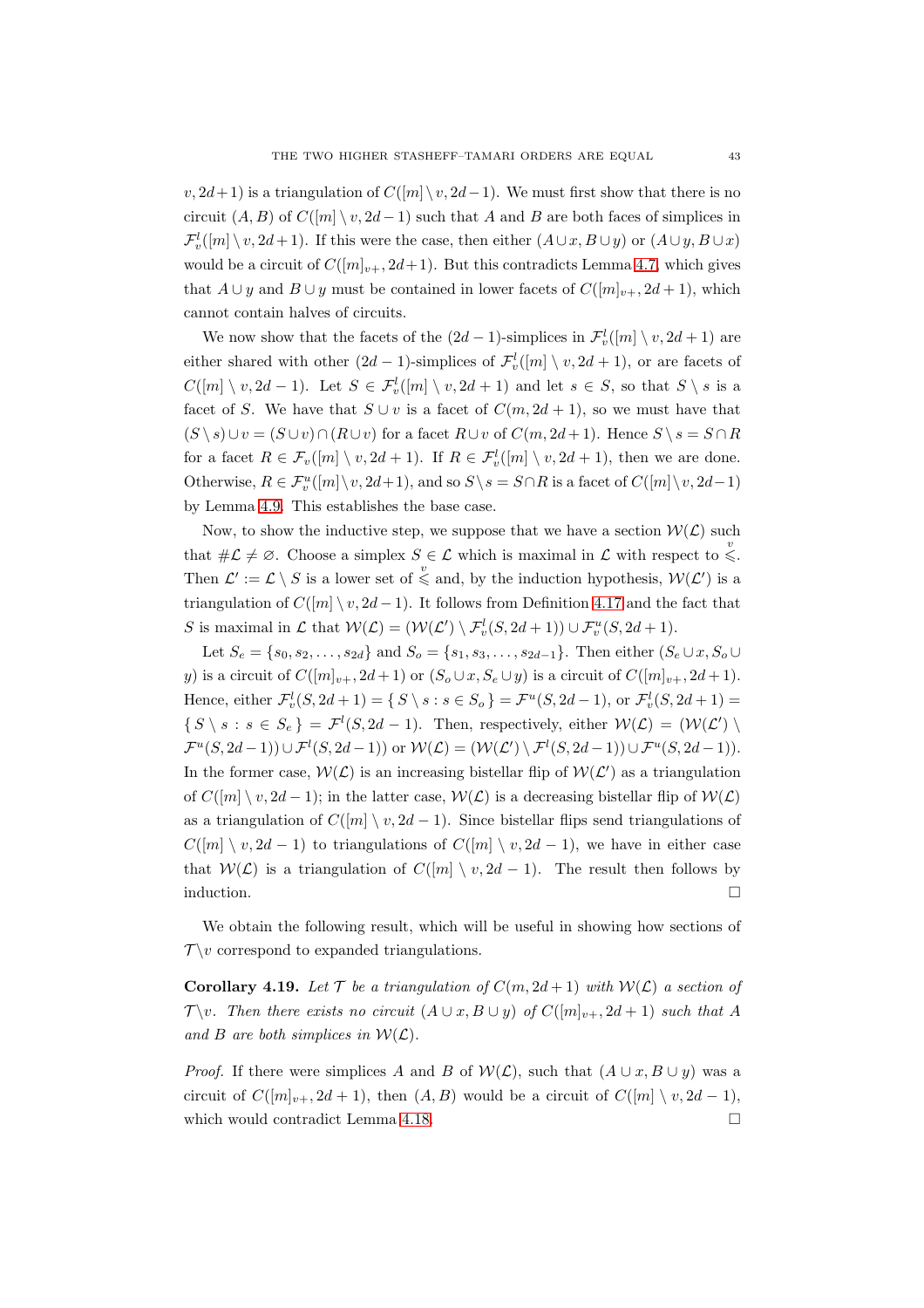### 44 NICHOLAS J. WILLIAMS

Referring back to Proposition [4.3,](#page-34-4) this corollary allows us to show that the simplices  $W(\mathcal{L}) * \{x, y\}$  do not contain any circuits. However, we also need to show that there can be no circuits between  $W(L) * \{x, y\}$  and  $\mathcal{T} \backslash v^- * y$ , and  $W(L) * \{x, y\}$ and  $\mathcal{T} \backslash v^+ * x$ , for which we need the following definition and lemma, which uses Corollary [4.19](#page-42-0) in its proof. Of course, we also need that there can be no circuits between  $\mathcal{T} \backslash v^- * y$  and  $\mathcal{T} \backslash v^+ * x$ , which we subsequently deduce from this.

**Definition 4.20.** Let  $\mathcal{T}$  be a triangulation of  $C(m, 2d + 1)$  with  $W(L)$  a section of  $\mathcal{T} \setminus v$  and A a simplex of  $\mathcal{T} \setminus v$ . Then we say that A is submerged by  $\mathcal{W}(\mathcal{L})$  if A is contained in a simplex of  $\mathcal{L}$  or a simplex of  $\mathcal{W}(\mathcal{L})$ . Similarly, we say that A is supermerged by  $W(\mathcal{L})$  if A is contained in a simplex of U or a simplex of  $W(\mathcal{L})$ .

These are analogues for vertex figures of  $C(m, 2d + 1)$  of the usual notions of submersion and supermersion from [\[ER96;](#page-51-3) [Wil21a](#page-55-2)] respectively. These usual notions are defined for  $C(m, n)$  by comparing heights with respect to the  $(n + 1)$ -th coordinate. For  $C(m, n) \setminus v$  it is not clear what direction one should use to compare heights, so we recreate the notions combinatorially using the partial order  $\stackrel{v}{\leq}$ . We now prove the following lemma concerning submersion. There is clear intuition behind the result: it should be seen as analogous to one direction of [\[Wil21a](#page-55-2), Proposition 3.7].

<span id="page-43-0"></span>**Lemma 4.21.** Let  $\mathcal T$  be a triangulation of  $C(m, 2d + 1)$  with  $W(\mathcal L)$  a section of  $\mathcal{T} \backslash v$ . Then there exists no circuit  $(A \cup x, B \cup y)$  of  $C([m]_{v+}, 2d+1)$  such that A is a simplex of  $W(\mathcal{L})$  and B is submerged by  $W(\mathcal{L})$ .

Proof. Suppose for contradiction that we are in the situation described and that there exists a circuit  $(A \cup x, B \cup y)$  of  $C([m]_{v+}, 2d+1)$  such that A is a simplex of  $W(\mathcal{L})$  and B is submerged by  $W(\mathcal{L})$ .

We show the result by induction on  $\#\mathcal{L}$ . In the base case we have  $\mathcal{L} = \emptyset$ , and so both A and B must be simplices of  $W(\mathcal{L})$ . But this contradicts Corollary [4.19.](#page-42-0) For the inductive step, we may assume that  $\mathcal{L} \neq \emptyset$ , and so choose  $S \in \mathcal{L}$  which is maximal, so that  $\mathcal{L}' := \mathcal{L} \setminus S$  is a lower set with associated section  $\mathcal{W}(\mathcal{L}')$ . By the induction hypothesis, the claim holds for  $W(\mathcal{L}')$ , which is equal to  $(W(\mathcal{L}))$  $\mathcal{F}_{v}^{u}(S, 2d+1)) \cup \mathcal{F}_{v}^{l}(S, 2d+1).$ 

We have that A is a simplex of  $W(\mathcal{L})$  and B is submerged by  $W(\mathcal{L})$ , but we cannot have this for  $W(\mathcal{L}')$  by the induction hypothesis. Hence, we must either have that A is not a simplex of  $W(\mathcal{L}')$  or that B is not submerged by  $W(\mathcal{L}')$ . In the latter case, we must have that  $A$  is contained in upper facets of  $S$  but no lower facets, and in the former case we must have that  $B$  is contained in upper facets of S but no lower facets. Note that at most one of these cases can hold, since in the first case  $A$  must contain the intersection of the upper facets of  $S$ , and in the second case  $B$  must contain the intersection of the upper facets of  $S$ , whereas  $A$ and B are disjoint. We consider each of these cases in turn.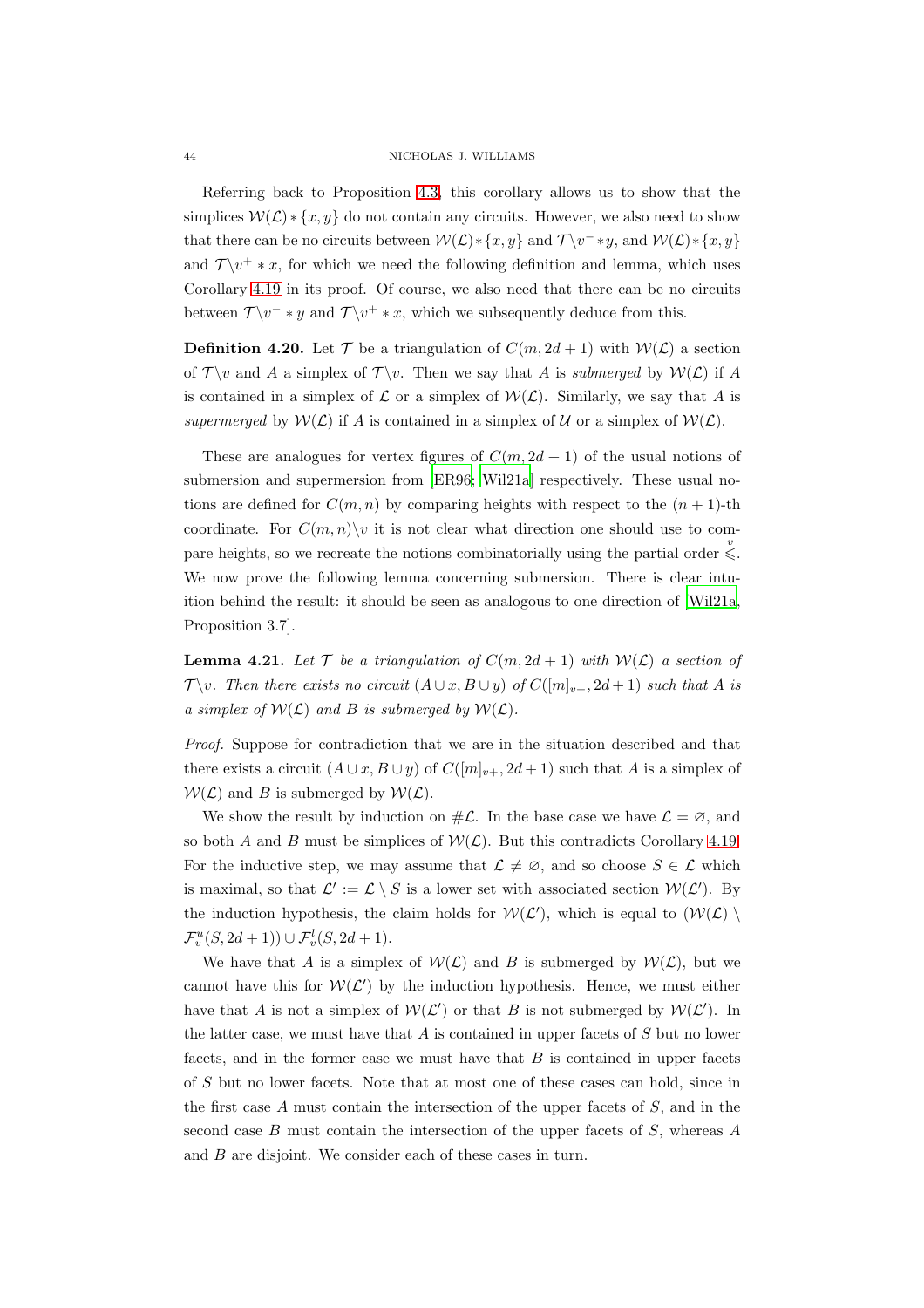Suppose first that  $B$  is contained in upper facets of  $S$  but no lower facets. This means that B is a simplex of of  $W(\mathcal{L})$ . But A is also a simplex of  $W(\mathcal{L})$ , so that we have a circuit  $(A \cup x, B \cup y)$  of  $C([m]_{v+}, 2d+1)$  where A and B are both simplices of  $W(\mathcal{L})$ . This contradicts Corollary [4.19.](#page-42-0)

Suppose now that  $A$  is only contained in upper facets of  $S$ . We must have that either A is the intersection of the upper facets of S, or that S has  $d+1$  upper facets and  $A$  is a  $d$ -simplex contained in all but one of these facets. Note that this latter case is not possible for triangulations of cyclic polytopes, where 2d-simplices always have d upper facets, but it is possible for triangulations of vertex figures of cyclic polytopes: see the simplex |345| in Figure [10.](#page-33-0) Simplices of the triangulated vertex figure are sometimes upside-down, as it were.

If A is the intersection of the upper facets of S, then we have that  $S = J \cup A$ where  $(J \cup x, A \cup y)$  is a circuit of  $C([m]_{v+}, 2d+1)$ . If  $a, b, j$  are the smallest elements of the respective sets which are greater than  $v$  (or simply the smallest if no elements are greater than v), then we have that  $j < a < b$  is a cyclic ordering by considering the circuits  $(J \cup x, A \cup y)$  and  $(A \cup x, B \cup y)$ . We then obtain that  $((A\setminus a)\cup \{j,x\},B\cup y)$  is a circuit of  $C([m]_{v+}, 2d+1)$ . This contradicts the induction hypothesis, since B is submerged by  $W(\mathcal{L}')$  and  $(A \setminus a) \cup j$  is a simplex of  $W(\mathcal{L}')$ , because it lies in the lower facet  $S \setminus a$  of S.

We now must consider the case where S has  $d+1$  upper facets and A is a dsimplex contained in all but one of these facets. Hence, let  $S = J \cup A = S_-\cup S_+$ . where  $(S_-\cup x, S_+\cup y)$  is a circuit and  $J\cap A=\emptyset$ . By assumption, we have that  $A \supseteq S_+$ , and

$$
#S_{+} = d, \t#S_{-} = d + 1,#A = d + 1, \t#J = d.
$$

This also implies that  $#B = d$ , by considering the circuit  $(A \cup x, B \cup y)$ . We must have that at least one of  $s_0^-$  and  $s_d^-$  is not an element of A, since  $#A \cap S_-=1$ . Suppose that  $s_0^- \notin A$ ; the other case behaves similarly. Here we have  $s_0^ < s_0^+$  $a_0 < b_0$ . We then have that  $((A \setminus a_0) \cup \{s_0^-, x\}, B \cup y)$  is a circuit of  $C([m]_{v+}, 2d+1)$ with the lower facet  $S \setminus a_0$  of S containing  $(A \setminus a_0) \cup s_0^-$ . Thus  $(A \setminus a_0) \cup s_0^-$  a simplex of  $W(\mathcal{L}')$ , giving a contradiction, because B is submerged by  $W(\mathcal{L}')$ . This concludes the proof.

We now apply Lemma [4.21](#page-43-0) to prove the following lemma. The intuition here is that if we have that  $(A\cup x, B\cup y)$  is a circuit of  $C([m]_{v+}, 2d+1)$ , then B is "above" A in the triangulated vertex figure  $\mathcal{T} \backslash v$ , and so there can be no section  $\mathcal{W}(L)$  of  $\mathcal{T} \backslash v$  where B is submerged by  $\mathcal{W}(L)$  and A is supermerged by  $\mathcal{W}(L)$ .

<span id="page-44-0"></span>**Lemma 4.22.** Let  $\mathcal{T}$  be a triangulation of  $C(m, 2d + 1)$  with  $\mathcal{W}(\mathcal{L})$  a section of  $\mathcal{T} \backslash v$ . Then there exists no circuit  $(A \cup x, B \cup y)$  of  $C([m]_{v+}, 2d+1)$  such that A is supermerged by  $W(\mathcal{L})$  and B is submerged by  $W(\mathcal{L})$ .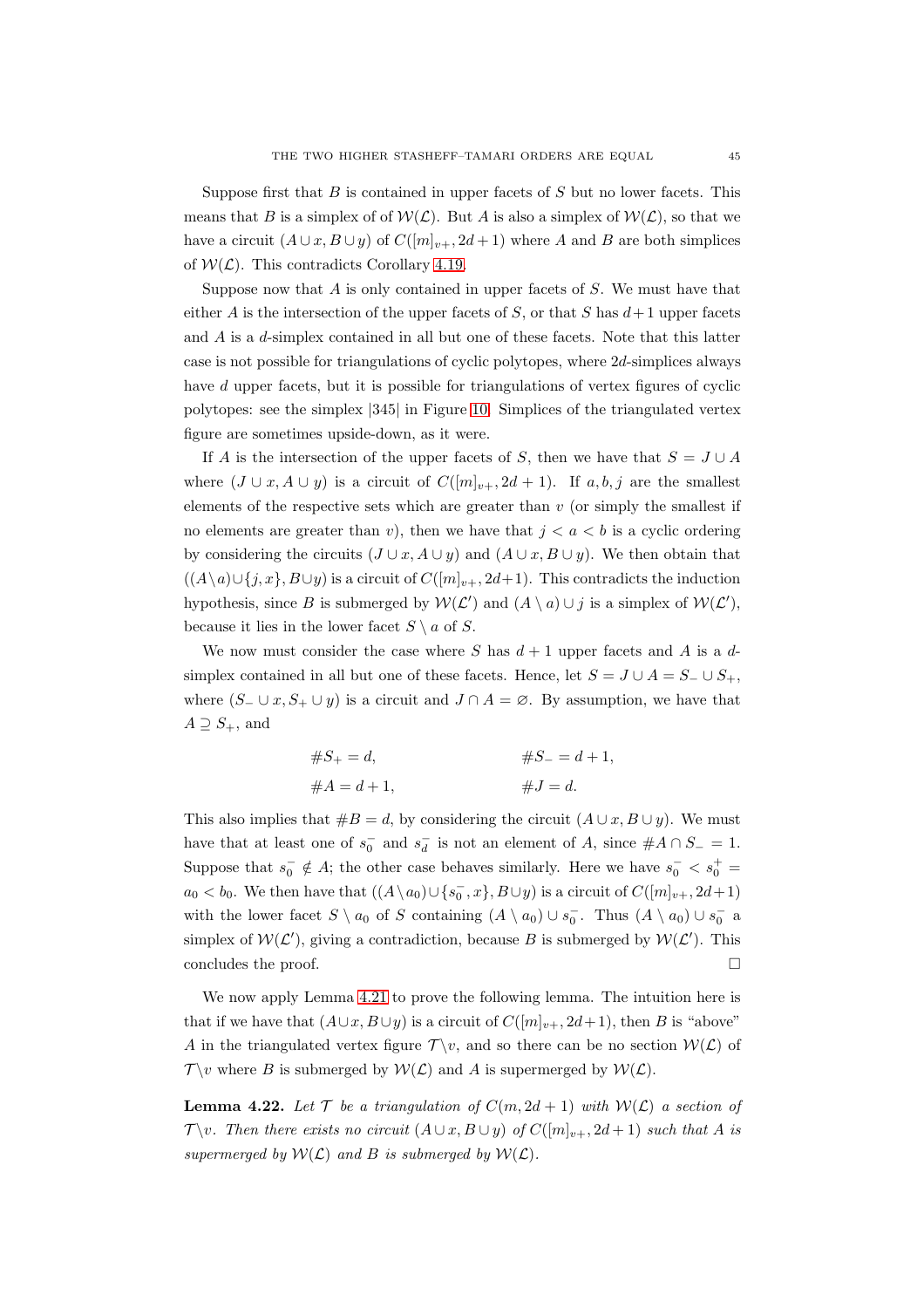Proof. Suppose for contradiction that we are in the situation described and that there exists a circuit  $(A \cup x, B \cup y)$  of  $C([m]_{y+}, 2d+1)$  such that A is supermerged by  $W(\mathcal{L})$  and B is submerged by  $W(\mathcal{L})$ . Suppose that A is not a face of a simplex of  $W(\mathcal{L})$ . Then there is a simplex  $S \in \mathcal{U} := (\mathcal{T} \setminus v) \setminus \mathcal{L}$  such that the lower facets of S are all  $(2d-1)$ -simplices of S and none of them contain A as a face. We obtain that  $\mathcal{L}' = \mathcal{L} \cup S$  is also a lower set, with A still supermerged by  $\mathcal{W}(\mathcal{L}')$  and B still submerged by  $W(\mathcal{L}')$ . By repeating this process, we may assume that A is a face of a simplex of  $W(\mathcal{L})$ . But this contradicts Lemma [4.21.](#page-43-0)

<span id="page-45-0"></span>4.5. Expansion at other vertices. We can now derive the main result of this section, namely, that the different triangulations which may result from expansion at the vertex v are in bijection with the sections of  $\mathcal{T} \backslash v$ . We prove our bijection in two halves, showing first that every expanded triangulation gives us a section.

<span id="page-45-1"></span>**Lemma 4.23.** Let  $\mathcal{T}$  be a triangulation of  $C(m, 2d + 1)$  with  $\widetilde{\mathcal{T}}$  a triangulation of  $C([m]_{v+}, 2d+1)$  such that  $\widetilde{\mathcal{T}}[x \to v \leftarrow y] = \mathcal{T}$ . Let  $\mathcal L$  be the set of 2d-simplices S of  $\mathcal{T} \backslash v$  such that  $S \cup y$  is a  $(2d+1)$ -simplex of  $\widetilde{\mathcal{T}}$ . Then  $\mathcal{W}(\mathcal{L}) = \widetilde{\mathcal{T}} \backslash \{x, y\}.$ 

*Proof.* To start, note that by Lemma [4.16,](#page-41-3) the complement  $\mathcal U$  of  $\mathcal L$  in  $\mathcal T \setminus v$  consists of the 2d-simplices S such that  $S \cup x$  is a  $(2d + 1)$ -simplex of  $\mathcal{T}$ .

We first prove that  $\widetilde{\mathcal{T}}\backslash\{x,y\} \subseteq \mathcal{W}(\mathcal{L})$ . Let W be a  $(2d-1)$ -simplex of  $\widetilde{\mathcal{T}}\backslash\{x,y\}$ . Then  $W \cup \{x, y\}$  is a  $(2d + 1)$ -simplex of  $\widetilde{\mathcal{T}}$ . We have that  $W \cup x$  is either a facet of  $C([m]_{v+}, 2d+1)$  or a facet of  $R \cup x$  where  $R \in \mathcal{U}$ . Likewise, either  $W \cup y$  is a facet of  $C([m]_{v+}, 2d+1)$  or a facet of  $S \cup y$  where  $S \in \mathcal{L}$ .

Note that we cannot both have that  $W \cup x$  is a facet of  $C([m]_{v+}, 2d+1)$  and that  $W \cup y$  is a facet of  $C([m]_{v+}, 2d+1)$ . To see this, suppose that  $W \cup x$  is an upper facet, so that it is an odd subset. This means that x is an even gap in  $W \cup y$ , since, by assumption, y is an odd gap in  $W \cup x$ . Hence, if  $W \cup y$  is a facet of  $C([m]_{v+}, 2d+1)$ , then x must be the only gap in  $W\cup y$ , otherwise  $W\cup y$  must have both odd and even gaps. This means that  $C([m]_{v+}, 2d+1)$  is a  $(2d+1)$ -simplex, and so  $C(m, 2d+1)$  is degenerate. The case where  $W\cup x$  is a lower facet is similar.

Hence, we either have that

- W ∪ x is facet of  $R \cup x$  where  $R \in \mathcal{U}$  and  $W \cup y$  is a facet of  $S \cup y$  where  $S \in \mathcal{L}$ , or
- W∪x is a facet of  $R\cup x$  where  $R\in\mathcal{U}$  and  $W\cup y$  is a facet of  $C([m]_{v+}, 2d+1)$ , or
- W ∪ x is a facet of  $C([m]_{v+}, 2d+1)$  and  $W \cup y$  is a facet of  $S \cup y$  where  $S \in \mathcal{L}$ .

Hence, in all cases  $W \in \mathcal{W}(\mathcal{L})$ , by applying Lemma [4.7](#page-36-1) and using Definition [4.17.](#page-41-1)

We now prove that  $W(\mathcal{L}) \subseteq \widetilde{\mathcal{T}}\backslash\{x,y\}$ . Suppose that W is a  $(2d-1)$ -simplex of  $W(\mathcal{L})$ . We claim that  $W \cup \{x, y\}$  is a  $(2d + 1)$ -simplex of  $\widetilde{\mathcal{T}}$ . By the following reasoning, we have that both  $W \cup x$  and  $W \cup y$  are 2d-simplices of  $\widetilde{\mathcal{T}}$ .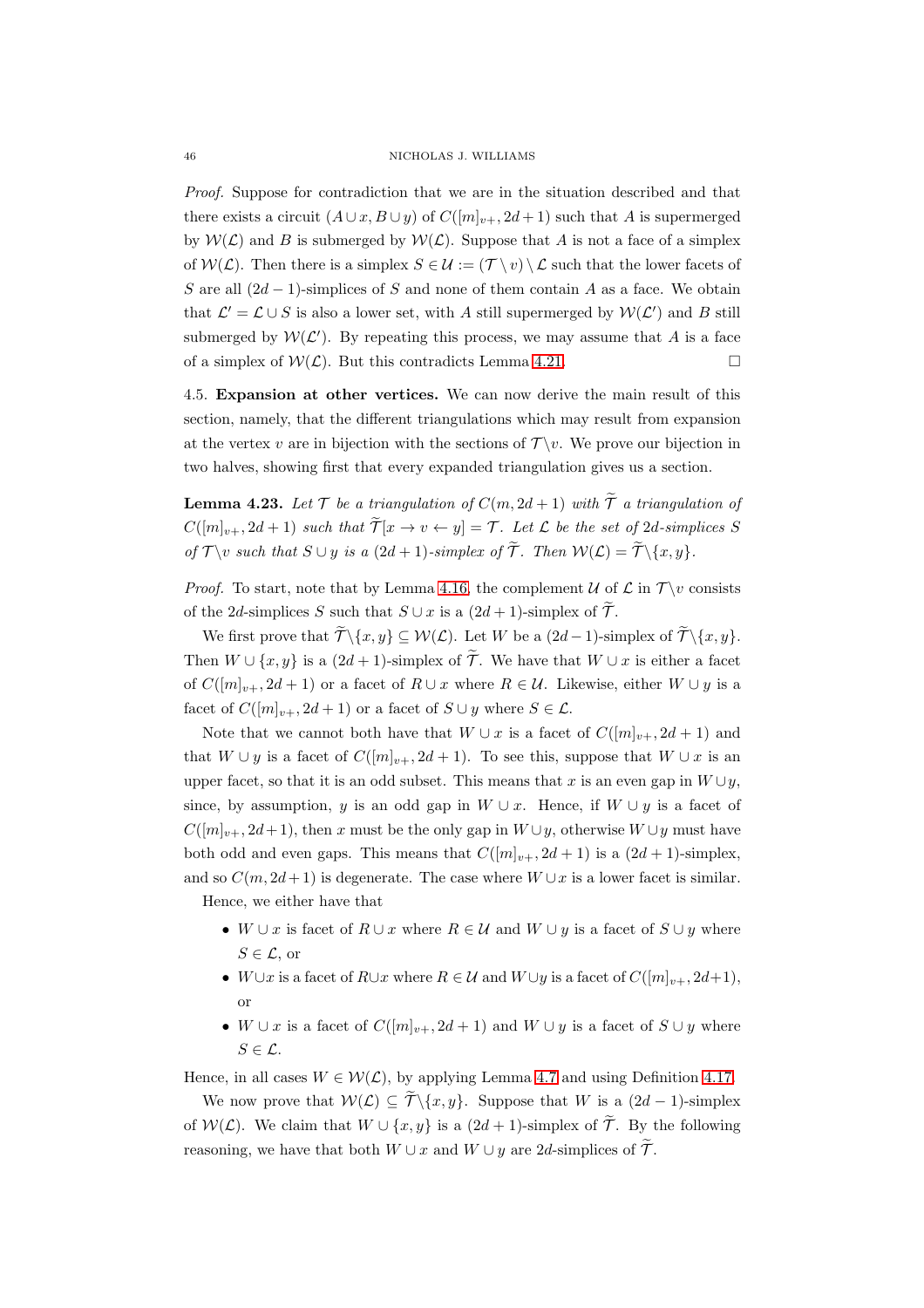- If  $W = R \cap S$  where  $R \in \mathcal{L}$  and  $S \in \mathcal{U}$ , then we have that  $R \cup y$  and  $S \cup x$ are  $(2d + 1)$ -simplices of  $\widetilde{\mathcal{T}}$  by definition of  $\mathcal L$  and  $\mathcal U$ .
- If W is an upper facet of  $C(m, 2d+1)\$  and an upper facet of R for  $R \in \mathcal{L}$ , then  $W \cup x$  is a 2d-simplex of  $\widetilde{\mathcal{T}}$  by Lemma [4.7](#page-36-1) and  $R \cup y$  is a  $(2d+1)$ -simplex of  $\widetilde{\mathcal{T}}$  by definition of  $\mathcal{L}$ .
- If W is a lower facet of  $C(m, 2d+1)$  v and a lower facet of S for  $S \in \mathcal{U}$ , then  $W \cup y$  is a 2d-simplex of  $\widetilde{\mathcal{T}}$  by Lemma [4.7](#page-36-1) and  $R \cup x$  is a  $(2d + 1)$ -simplex of  $\widetilde{\mathcal{T}}$  by definition of  $\mathcal{U}$ .

We now show that  $W \cup \{x, y\}$  is a  $(2d + 1)$ -simplex of  $\widetilde{\mathcal{T}}$  by applying [\[Wil21a](#page-55-2), Lemma 4.4], which states that it suffices to check that  $d$ - and  $(d + 1)$ -faces of  $W \cup \{x, y\}$  are in  $\widetilde{\mathcal{T}}$ . Let  $A \subseteq W \cup \{x, y\}$  be such that  $\#A = d + 1$ . If  $x, y \in A$ , then A lies on the boundary of  $C([m]_{v+}, 2d+1)$  by Gale's Evenness Criterion, so A is a d-simplex of  $\widetilde{\mathcal{T}}$ . If  $x \notin A$ , then A is a d-face of  $W \cup y$ , which we already know is a  $(2d-1)$ -simplex of  $\widetilde{\mathcal{T}}$ . The case where  $y \notin A$  may be treated similarly.

Now let  $B \subseteq W \cup \{x, y\}$  such that  $#B = d+2$ . Every d-face of B is a d-simplex of  $\widetilde{\mathcal{T}}$ , by what we have just argued. If  $x, y \in B$ , then B cannot be half of a circuit of  $C([m]_{v+}, 2d+1)$ , since x and y are consecutive in  $[m]_{v+}$ . Applying [\[Wil21a](#page-55-2), Lemma 4.4] then gives that B is a  $(d+1)$ -simplex of  $\widetilde{\mathcal{T}}$ . If, on the other hand,  $x \notin B$  (alternatively,  $y \notin B$ ), then B is a  $(d + 1)$ -face of  $W \cup y$  (alternatively,  $W \cup x$ , which we know is a 2d-simplex of  $\widetilde{\mathcal{T}}$ . Therefore, by [\[Wil21a,](#page-55-2) Lemma 4.4],  $W \cup \{x, y\}$  is a  $(2d+1)$ -simplex of  $\widetilde{\mathcal{T}}$ , and so W is a  $(2d-1)$ -simplex of  $\widetilde{\mathcal{T}} \setminus \{x, y\}$ .  $\Box$ 

We now show the other half of the bijection, namely, that one can construct an expanded triangulation from every section.

<span id="page-46-0"></span>**Lemma 4.24.** Let  $\mathcal T$  be a triangulation of  $C(m, 2d+1)$  with  $\mathcal W(\mathcal L)$  a section of  $\mathcal T \backslash v$ . Then there is a triangulation  $\widetilde{\mathcal{T}}$  of  $C([m]_{v+}, 2d + 1)$  such that  $\widetilde{\mathcal{T}}[x \to v \leftarrow y] = \mathcal{T}$ and  $\widetilde{\mathcal{T}}\backslash\{x,y\}=\mathcal{W}(\mathcal{L}).$ 

*Proof.* Suppose that we are in the situation described and let  $U$  be the complement of  $\mathcal L$  in  $\mathcal T \backslash v$ . We define  $\widetilde{\mathcal T}$  to consist of the  $(2d+1)$ -simplices

 $\widetilde{\mathcal{T}} = \mathcal{T}^{\circ} \cup (\mathcal{W}(\mathcal{L}) * \{x, y\}) \cup (\mathcal{U} * x) \cup (\mathcal{L} * y),$ 

where  $\mathcal{T}^{\circ} = \{ Q \in \binom{[m]}{2d+2} : Q \in \mathcal{T}, v \notin Q \}.$  It is evident from the definition of  $\widetilde{\mathcal{T}}$  that  $\widetilde{\mathcal{T}}[x \to v \leftarrow y] = \mathcal{T}$  and  $\widetilde{\mathcal{T}}\setminus\{x,y\} = \mathcal{W}(\mathcal{L})$ . We now show that  $\widetilde{\mathcal{T}}$  is a triangulation of  $C([m]_{v+}, 2d+1)$  by explicitly verifying that it satisfies the definition of a combinatorial triangulation from Definition [2.10.](#page-9-1)

We first verify that, for any simplex Q of  $\widetilde{\mathcal{T}}$  and any facet F of Q, either F is a facet of  $C([m]_{v+}, 2d+1)$  or a facet of another  $(2d+1)$ -simplex of  $\widetilde{\mathcal{T}}$ .

(1) Suppose first that  $Q \in \mathcal{T}^{\circ}$ .

If F is a facet of  $C(m, 2d + 1)$  in T, F will be a facet of  $C([m]_{v+}, 2d + 1)$  in  $\widetilde{\mathcal{T}}$ . Suppose instead that F is a facet of  $Q'$  for some simplex  $Q'$  in  $\mathcal{T}$ . Then, if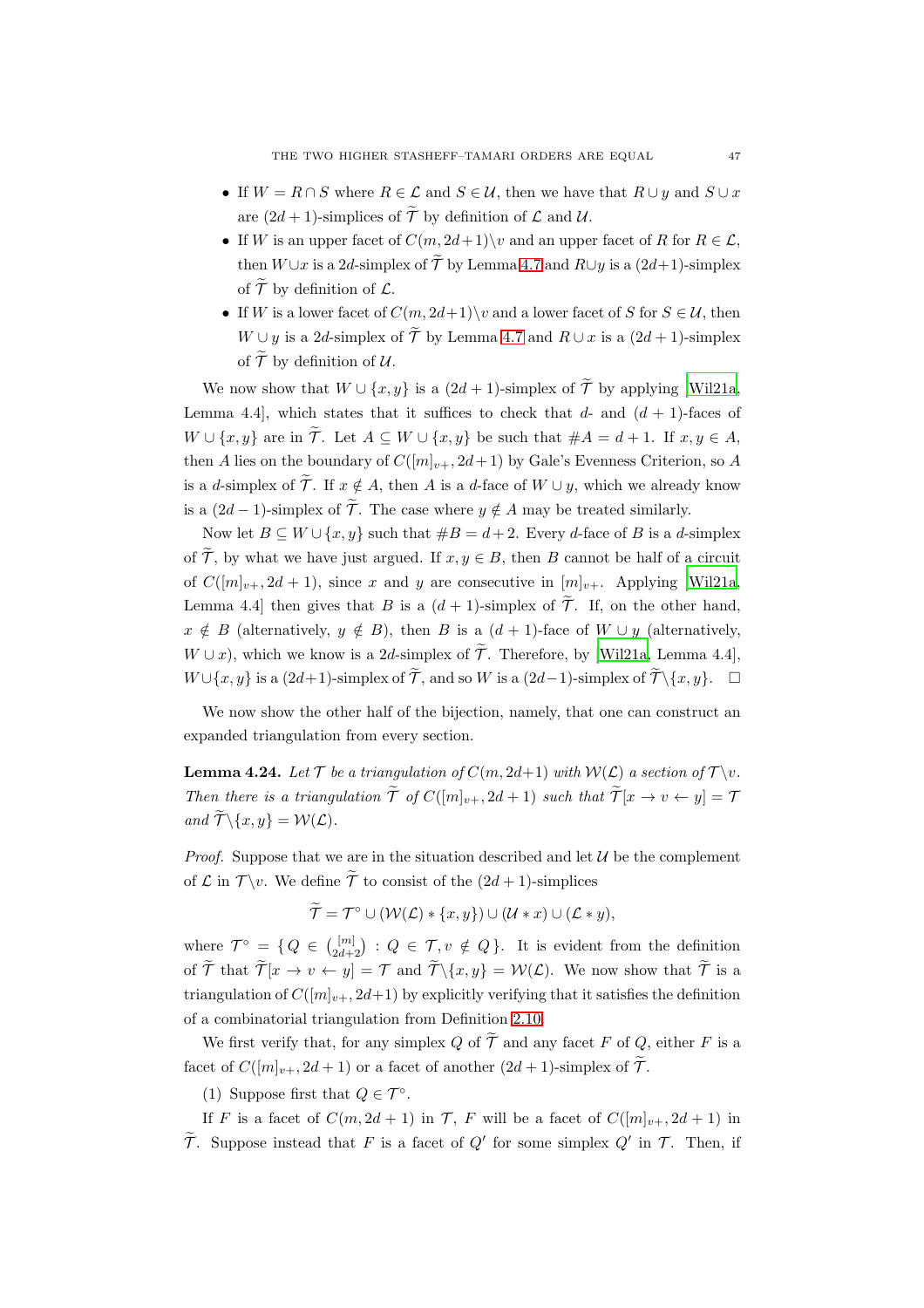$v \notin Q'$ , then  $Q' \in \mathcal{T}^{\circ} \subseteq \tilde{\mathcal{T}}$ . On the other hand, if  $v \in Q'$ , then either  $(Q' \setminus v) \cup x$ or  $(Q' \setminus v) \cup y$  is a  $(2d+1)$ -simplex of  $\widetilde{\mathcal{T}}$ , and F is a facet of either of these.

(2) Suppose now that  $Q \in \mathcal{U} * x$ .

If  $x \notin F$ , then  $Q = F \cup x$ . Then  $F \cup v$  is a  $(2d + 1)$ -simplex of  $\mathcal{T}$ , where F is either a facet of  $C(m, 2d + 1)$ , or a facet of a  $(2d + 1)$ -simplex  $Q'$ , where  $v \notin Q'$ . If F is a facet of  $C(m, 2d + 1)$ , then F is a facet of  $C([m]_{v+}, 2d + 1)$ . If F is a facet of a  $(2d+1)$ -simplex  $Q'$  in  $\mathcal{T}$ , then  $Q' \in \mathcal{T}^{\circ}$ , and F is a facet of  $Q'$  in  $\mathcal{T}$ .

If  $x \in F$ , then in  $\mathcal{T} \backslash v$ ,  $F \backslash x$  is either a facet of  $C(m, 2d + 1) \backslash v$ , or a facet of some 2d-simplex S distinct from  $Q \setminus x$ . We consider these two cases in turn.

If  $F \setminus x$  is a facet of  $C(m, 2d + 1) \setminus v$ , then it is either an upper facet or a lower facet. In the former case, by Lemma [4.7,](#page-36-1) F is a facet of  $C([m]_{v+}, 2d+1)$ . In the latter case, since  $F \setminus x$  is a facet of  $Q \setminus x$  and  $Q \in \mathcal{U}$ , we have that  $F \setminus x$  is in the section  $W(\mathcal{L})$ . This then means that F is a facet of the  $(2d + 1)$ -simplex  $(F \setminus x) \cup \{x, y\}$  in  $\widetilde{\mathcal{T}}$ .

If  $F \setminus x = (Q \setminus x) \cap S$  for some 2d-simplex S, then either  $S \in \mathcal{U}$ , or  $S \in \mathcal{L}$ . If  $S \in \mathcal{U}$ , then  $S \cup x$  is a  $(2d+1)$ -simplex of  $\mathcal T$  distinct from Q with F as a facet. If  $S \in \mathcal{L}$ , then  $F \setminus x \in \mathcal{W}(\mathcal{L})$ . In this case  $(F \setminus x) \cup \{x, y\}$  is a  $(2d+1)$ -simplex of  $\widetilde{\mathcal{T}}$ and it has  $F$  as a facet.

(3) The case where  $Q \in \mathcal{L} * y$  is similar to the previous case.

(4) Finally, suppose that  $Q \in \mathcal{W}(\mathcal{L}) * \{x, y\}.$ 

If  $x \notin F$ , then  $Q = F \cup x$ . We have that  $F \setminus y$  is a  $(2d-1)$ -simplex of  $\mathcal{T} \setminus v$ , and is therefore either both a facet of  $C(m, 2d + 1)\$  and a facet of a 2d-simplex S of  $\mathcal{T} \backslash v$ , or a shared facet of two 2d-simplices R and S of  $\mathcal{T} \backslash v$ . Note also that  $F \setminus y \in \mathcal{W}(\mathcal{L}),$  since  $Q \in \mathcal{W}(\mathcal{L}) * \{x, y\}.$ 

If  $F \ y$  is both a facet of  $C(m, 2d + 1) \ v$  and a facet of a 2d-simplex S, then either  $F \ y$  is a lower facet or it is an upper facet. If it is a lower facet, then F is a facet of  $C([m]_{v+}, 2d+1)$ . If it is an upper facet, then we must have  $S \in \mathcal{L}$ , since  $F \setminus y \in \mathcal{W}(\mathcal{L})$ . Consequently,  $S \cup y$  is a  $(2d+1)$ -simplex of  $\widetilde{\mathcal{T}}$ , and F is a facet of it.

If  $F \ y$  is a shared facet of two 2d-simplices S and R in T, then we may suppose without loss of generality that  $S \in \mathcal{L}$  and  $R \in \mathcal{U}$ , since we know that  $F \setminus y \in \mathcal{W}(\mathcal{L})$ . We then have that F is a shared facet of Q and  $S \cup y$  in  $\widetilde{\mathcal{T}}$ .

The case when  $y \notin F$  is similar to the case where  $x \notin F$ .

If  $x, y \in F$ , then let  $W = Q \setminus \{x, y\}$ , so that  $W \in \mathcal{W}(\mathcal{L})$ . Then  $G = F \setminus \{x, y\}$  is a facet of W. Since, by Lemma [4.18,](#page-41-2)  $W(\mathcal{L})$  is a triangulation of  $C([m] \setminus v, 2d-1)$ , then there either exists  $W' \in \mathcal{W}(\mathcal{L})$  such that  $W \cap W' = G$ , or that G is a facet of  $C([m] \setminus v, 2d + 1)$ . In the second case, we are done immediately by applying Corollary [4.10,](#page-37-2) which gives us that  $F = G \cup \{x, y\}$  is a facet of  $C([m]_{v+}, 2d+1)$ . In the first case, we have that  $W' \cup \{x, y\} \in \mathcal{W}(\mathcal{L}) * \{x, y\}$  and that F is a shared facet between Q and  $W' \cup \{x, y\}.$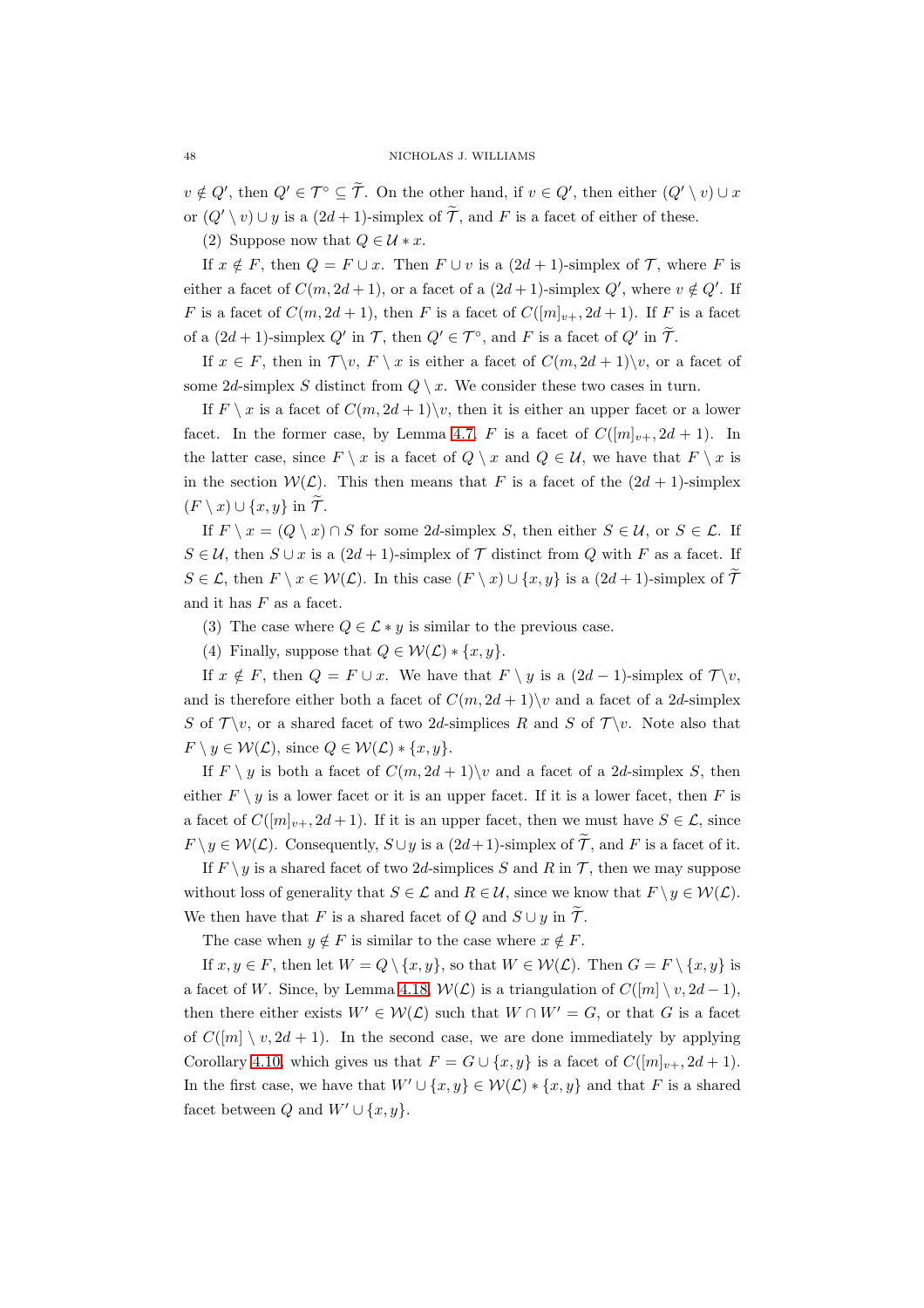We must now show that there can be no pair of  $(2d+1)$ -simplices S, R in  $\widetilde{\mathcal{T}}$  such that  $S \supseteq Z_-$  and  $R \supseteq Z_+$ , where  $(Z_-, Z_+)$  is a circuit of  $C([m]_{v+}, 2d+1)$ . Suppose for contradiction that there does exist such a pair of  $(2d + 1)$ -simplices S and R.

We use the fact that  $\widetilde{\mathcal{T}}[x \to v \leftarrow y] = \mathcal{T}$ . This implies that any such circuit  $(Z_-, Z_+)$  must degenerate under the contraction  $[x \to v \leftarrow y]$ , since otherwise we would obtain a circuit in  $\mathcal{T}$ . This means that we have  $x \in Z_{\pm}$  and  $y \in Z_{\mp}$ . Hence we only need to consider the cases where

- (1)  $S \in \mathcal{U} * x$  and  $R \in \mathcal{L} * y$ ;
- (2)  $S \in \mathcal{U} * x$  and  $R \in \mathcal{W}(\mathcal{L}) * \{x, y\};$
- (3)  $S \in \mathcal{W}(\mathcal{L}) * \{x, y\}$  and  $R \in \mathcal{L} * y$ ; and
- (4)  $S, R \in \mathcal{W}(\mathcal{L}) * \{x, y\}.$

But each case gives a contradiction to Lemma [4.22,](#page-44-0) or the more specific instances of Lemma [4.21](#page-43-0) and Corollary [4.19.](#page-42-0) Hence, we obtain that  $\widetilde{\mathcal{T}}$  is indeed a triangulation of  $C([m]_{v+}, 2d+1)$ .

*Proof of Proposition [4.3.](#page-34-4)* The proposition now follows by putting together the re-sults Lemma [4.23,](#page-45-1) Lemma [4.24,](#page-46-0) and using Remark [4.4.](#page-35-1)

Now, using Proposition [4.3,](#page-34-4) we can apply the argument of Lemma [3.4](#page-19-0) to the contraction  $[x \rightarrow v \leftarrow y]$ .

*Proof of Lemma [3.5.](#page-20-1)* By Proposition [4.3,](#page-34-4) triangulations  $\widetilde{\mathcal{T}}$  of  $C([m]_{v+}, n)$  such that  $\widetilde{\mathcal{T}}[x \to v \leftarrow y] = \mathcal{T}$  are in bijection with sections  $\mathcal{W}(\mathcal{L})$  of  $\mathcal{T}\setminus v$ . Moreover, given a section  $W(\mathcal{L})$  of  $\mathcal{T} \backslash v$ , the corresponding triangulation  $\widetilde{\mathcal{T}}$  has the set of *n*-simplices

$$
\mathcal{T}^{\circ} \cup (\mathcal{W}(\mathcal{L}) * \{x, y\}) \cup (\mathcal{L} * x) \cup (\mathcal{U} * y),
$$

where  $\mathcal{T}^{\circ}$  denotes the *n*-simplices of  $\mathcal T$  which do not contain v and U is the complement of  $\mathcal L$  in  $\mathcal T \backslash v$ .

The set-up of Lemma [3.5](#page-20-1) gives us that  $\mathcal T$  contains a cyclic subpolytope  $C(H, n)$ . We let  $\mathcal{T}_H$  be the induced triangulation of this subpolytope in  $\mathcal{T}$ . If  $v \notin H$ , then  $\mathcal{T}_H \subseteq \mathcal{T}^{\circ}$ , so  $C(S, n)$  is a subpolytope of  $\tilde{\mathcal{T}}$ . Hence, we assume that  $v \in H$ . There are then three options:

- <span id="page-48-1"></span><span id="page-48-0"></span>(1)  $\mathcal{T}_H \backslash v \subseteq \mathcal{L}$ .
- <span id="page-48-2"></span>(2)  $\mathcal{T}_H \backslash v \subset \mathcal{U}$ .
- (3)  $\mathcal{T}_H \backslash v$  has non-empty intersection with both  $\mathcal{L}$  and  $\mathcal{U}$ .

In case [\(1\)](#page-48-0) we have that  $C((H \setminus v) \cup y, n)$  is a subpolytope of  $\widetilde{\mathcal{T}}$ . In case [\(2\)](#page-48-1), we have that  $C((H \setminus v) \cup x, n)$  is a subpolytope of  $\widetilde{\mathcal{T}}$ .

In case [\(3\)](#page-48-2), let  $\mathcal{L}_H = \mathcal{L} \cap \mathcal{T}_H$  and  $\mathcal{U}_H = \mathcal{U} \cap \mathcal{T}_H$ . Then  $\mathcal{L}_H$  is a lower set of the restriction of  $\stackrel{v}{\leq}$  to  $\mathcal{T}_H\backslash v$ . We then obtain a section  $\mathcal{W}(\mathcal{L}_H)$  of  $\mathcal{T}_H\backslash v$ , and it is straightforward to see that  $W(\mathcal{L}_H)$  consists of the  $(2d-1)$ -simplices of  $W(\mathcal{L})$ which are also  $(2d - 1)$ -simplices of  $\mathcal{T}_H\setminus v$ . By Proposition [4.3,](#page-34-4) we have that the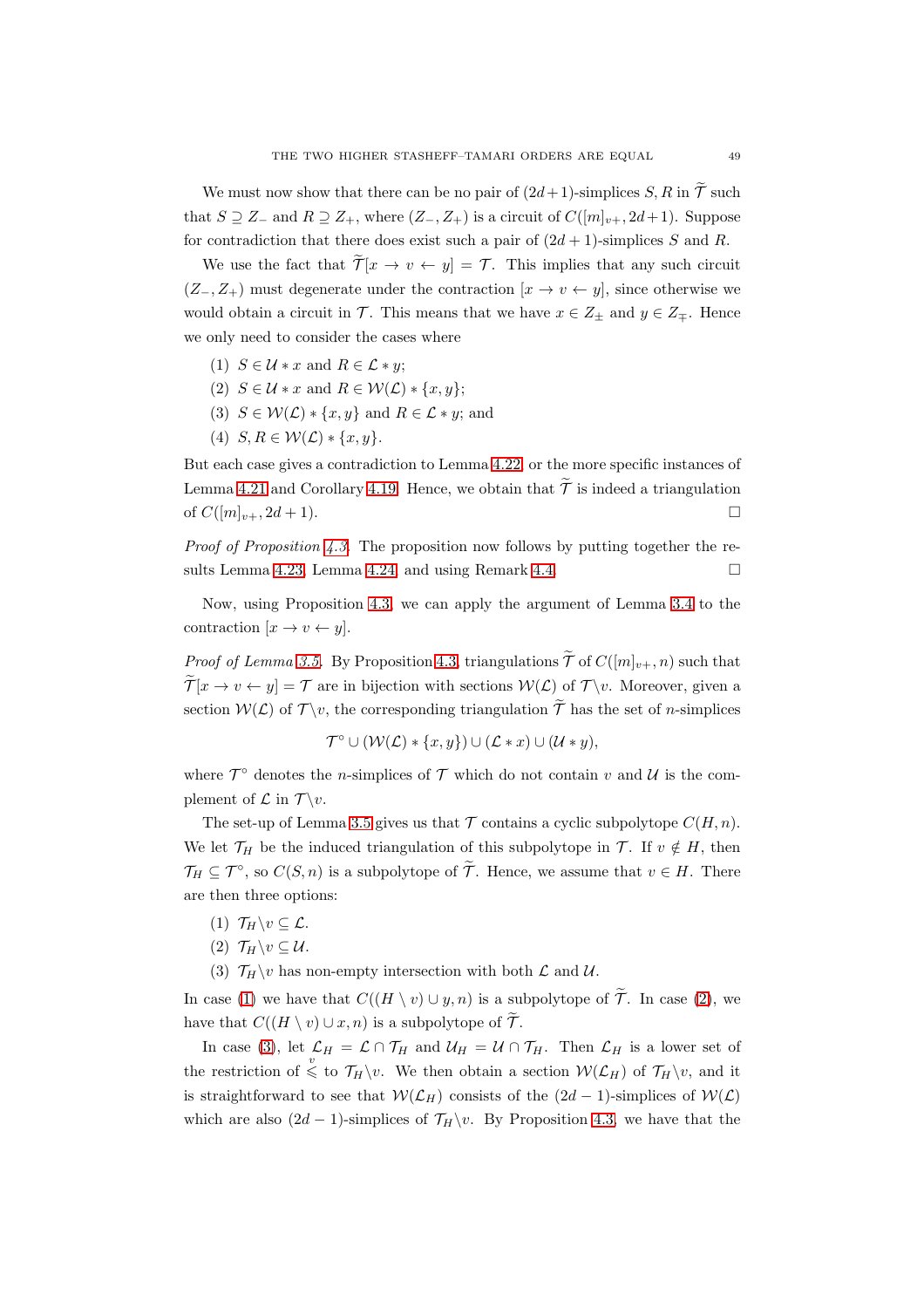section  $W(\mathcal{L}_H)$  of  $\mathcal{T}_H\setminus v$  gives us a triangulation  $\widetilde{\mathcal{T}}_H$  of  $C(H_{v+}, n)$ . Moreover, the triangulation  $\widetilde{\mathcal{T}}_H$  of  $C(H_{v+}, n)$  has simplices

$$
\mathcal{T}_H^{\circ} \cup (\mathcal{W}(\mathcal{L}_H) * \{x, y\}) \cup (\mathcal{U}_H * x) \cup (\mathcal{L}_H * y).
$$

It is then clear that  $\mathcal{T}_{H}^{\circ} \subseteq \mathcal{T}^{\circ}$ ,  $\mathcal{W}(\mathcal{L}_{H}) \subseteq \mathcal{W}(\mathcal{L}), \mathcal{U}_{H} \subseteq \mathcal{U}$ , and  $\mathcal{L}_{H} \subseteq \mathcal{L}$ . Hence  $\mathcal{T}_{H}$  is a subtriangulation of  $\widetilde{\mathcal{T}}$ , which gives us that  $C(H_{v+}, n)$  is a subpolytope of  $\widetilde{\mathcal{T}}$ .

<span id="page-49-0"></span>4.6. Order-preservation. We finish the section by showing that the contraction  $[x \rightarrow v \leftarrow y]$  is order-preserving with respect to the second order. To do this, we show how this operation may be interpreted combinatorially, and then use this interpretation to show that it is order-preserving.

<span id="page-49-1"></span>**Lemma 4.25.** Let  $\widetilde{T}$  be a triangulation of  $C([m]_{v+}, n)$  with  $v \in [2, m-1]$  and let  $\mathcal{T} = \widetilde{\mathcal{T}}[x \to v \leftarrow y]$ . Then

Int
$$
(\mathcal{T}) = \{ A \in \mathbf{K}_m^{\lfloor n/2 \rfloor} : A = \widetilde{A}[x \to v \leftarrow y] \text{ for some } \widetilde{A} \in \text{Int}(\widetilde{\mathcal{T}}) \}.
$$

Note that this lemma applies to both n even and n odd. If n is odd and  $A \in$  $\mathbf{K}_m^{\lfloor n/2 \rfloor}$  is such that  $A = \widetilde{A}[x \to v \leftarrow y]$  for some  $\widetilde{A} \in \text{Int}(\widetilde{\mathcal{T}})$ , then we automatically have that  $A \in \mathbf{J}_{m}^{\lfloor n/2 \rfloor}$ , since  $\widetilde{A} \in \mathbf{J}_{[m]_{v+}}^{\lfloor n/2 \rfloor}$  $\frac{\lfloor n/2 \rfloor}{\lfloor m \rfloor_{v+}}$ .

Proof. It is immediate that

Int
$$
(\mathcal{T}) \supseteq \{ A \in \mathbf{K}_m^{\lfloor n/2 \rfloor} : A = \widetilde{A}[x \to v \leftarrow y] \text{ for some } \widetilde{A} \in \text{Int}(\widetilde{\mathcal{T}}) \}
$$

from the definitions of Int(T) and  $\widetilde{\mathcal{T}}[x \to v \leftarrow y]$ .

We now show that

Int
$$
(\mathcal{T}) \subseteq \{ A \in \mathbf{K}_m^{\lfloor n/2 \rfloor} : A = \widetilde{A}[x \to v \leftarrow y] \text{ for some } \widetilde{A} \in \text{Int}(\widetilde{\mathcal{T}}) \}.
$$

If  $A \in \text{Int}(\mathcal{T})$ , then there must exist a simplex  $\widetilde{A}$  of  $\widetilde{\mathcal{T}}$  such that  $\widetilde{A}[x \to v \leftarrow y] = A$ . Without loss of generality, we may assume that  $\{x, y\} \nsubseteq \widetilde{A}$ , since in this case we may remove either x or y from  $\widetilde{A}$  and still have  $\widetilde{A}[x \to v \leftarrow y] = A$ . But then we must have that  $\widetilde{A}$  is an internal  $\lfloor n/2 \rfloor$ -simplex, since A is an internal  $\lfloor n/2 \rfloor$ -simplex. Hence,  $\widetilde{A} \in \text{Int}(\widetilde{\mathcal{T}})$ , as desired.

We can now show that  $[x \rightarrow v \leftarrow y]$  is order-preserving with respect to the second order.

*Proof of Lemma [3.6.](#page-20-2)* We split into two cases depending on whether  $n$  is odd or even so that we can use the combinatorial interpretations of the second higher Stasheff–Tamari order from Theorem [2.21](#page-12-3) and Theorem [2.22.](#page-12-1)

We first let  $n = 2d$ . We show that if  $\mathcal{T} \nleq 2 \mathcal{T}'$ , then  $\mathcal{T} \nleq 2 \mathcal{T}'$ . Suppose that there exists  $B \in \text{Int}(\mathcal{T}')$  and  $A \in \text{Int}(\mathcal{T})$  such that  $B \wr A$ . Then we have that  $B \in \text{Int}(\tilde{\mathcal{T}}')$ and  $\widetilde{A} \in \text{Int}(\widetilde{\mathcal{T}})$ , with  $A = \widetilde{A}[x \to v \leftarrow y]$  and  $B = \widetilde{B}[x \to v \leftarrow y]$ , by Lemma [4.25.](#page-49-1) Then we also must have have  $\widetilde{B} \wr \widetilde{A}$ , since at most one of A and B can contain v. This implies that  $\widetilde{\mathcal{T}} \nleqslant_2 \widetilde{\mathcal{T}}'$ , as desired.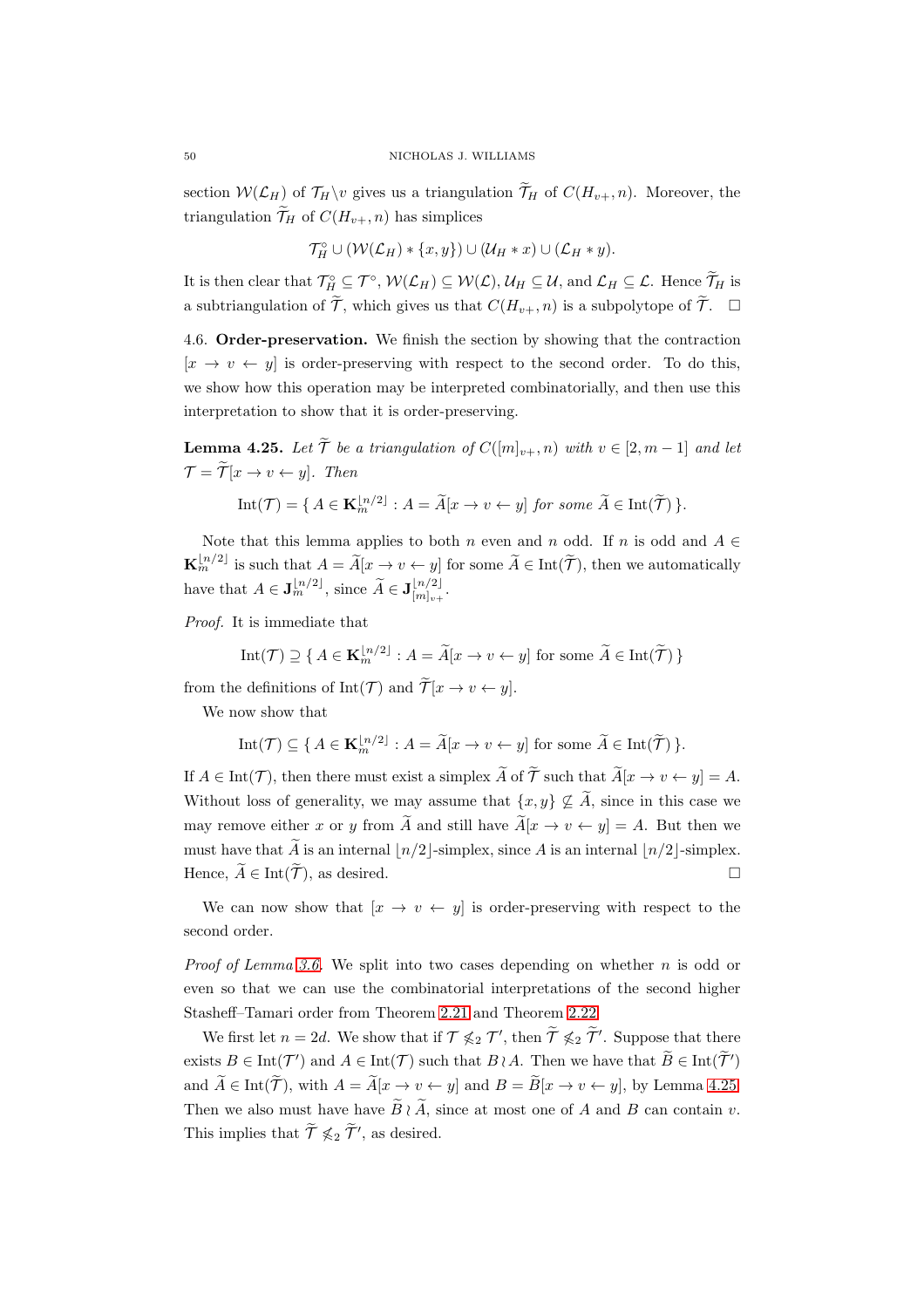We now let  $n = 2d + 1$ . We shall show that if  $\widetilde{\mathcal{T}} \leqslant_2 \widetilde{\mathcal{T}}'$ , then  $\text{Int}(\mathcal{T}) \supseteq \text{Int}(\mathcal{T}')$ . Let  $A \in \text{Int}(\mathcal{T}')$ . Then  $A = \tilde{A}[x \to v \leftarrow y]$  for some  $\tilde{A} \in \text{Int}(\tilde{\mathcal{T}}')$  by Lemma [4.25.](#page-49-1) Since Int( $\mathcal{T}$ )  $\supseteq$  Int( $\mathcal{T}'$ ), we then have that  $\mathcal{A} \in$  Int( $\mathcal{T}$ ), which implies that  $\mathcal{A}[x \to$  $v \leftarrow y$  =  $A \in \text{Int}(\mathcal{T})$ , as desired.

- <span id="page-50-7"></span><span id="page-50-4"></span>[And87] T. Ando. "Totally positive matrices". Linear Algebra Appl. 90 (1987), pp. 165–219.
- <span id="page-50-3"></span>[AT14] N. Arkani-Hamed and J. Trnka. "The Amplituhedron". J. High Energ. Phys. 10 (2014).
- [BFP11] M. Bousquet-Mélou, É. Fusy, and L.-F. Préville-Ratelle. "The number of intervals in the m-Tamari lattices". Electron. J. Combin. 18.2 (2011), Paper 31, 26.
- <span id="page-50-12"></span><span id="page-50-0"></span>[Bie53] L. C. Biedenharn. "An identity by the Racah coefficients". J. Math. Physics 31 (1953), pp. 287–293.
- [Bjö+99] A. Björner, M. Las Vergnas, B. Sturmfels, N. White, and G. M. Ziegler. Oriented matroids. Second. Vol. 46. Encyclopedia of Mathematics and its Applications. Cambridge University Press, Cambridge, 1999, pp. xii+548.
- <span id="page-50-11"></span><span id="page-50-1"></span>[BK00] T. Bisztriczky and G. Károlyi. "Subpolytopes of cyclic polytopes". Vol. 21. 1. Combinatorics of polytopes. 2000, pp. 13–17.
- <span id="page-50-10"></span>[BK04] A. B. Buan and H. Krause. "Tilting and cotilting for quivers of type  $\tilde{A}_n$ ". J. Pure Appl. Algebra 190.1-3 (2004), pp. 1–21.
- <span id="page-50-2"></span>[BL78] R. G. Bland and M. Las Vergnas. "Orientability of matroids". J. Combinatorial Theory Ser. B 24.1 (1978), pp. 94–123.
- [BP12] F. Bergeron and L.-F. Préville-Ratelle. "Higher trivariate diagonal harmonics via generalized Tamari posets". J. Comb. 3.3 (2012), pp. 317– 341.
- <span id="page-50-9"></span><span id="page-50-5"></span>[Bre73] M. Breen. "Primitive Radon partitions for cyclic polytopes". Israel J. Math. 15 (1973), pp. 156–157.
- [Bri+05] R. Britto, F. Cachazo, B. Feng, and E. Witten. "Direct proof of the tree-level scattering amplitude recursion relation in Yang-Mills theory". Phys. Rev. Lett. 94.18 (2005), pp. 181602, 4.
- <span id="page-50-8"></span><span id="page-50-6"></span>[BT18] J. Bourjaily and H. Thomas. "What is. . . the amplituhedron?" Notices Amer. Math. Soc. 65.2 (2018), pp. 167-169.
- [Car07] C. Carathéodory. "Über den Variabilitätsbereich der Koeffizienten von Potenzreihen, die gegebene Werte nicht annehmen". Math. Ann. 64.1 (1907), pp. 95–115.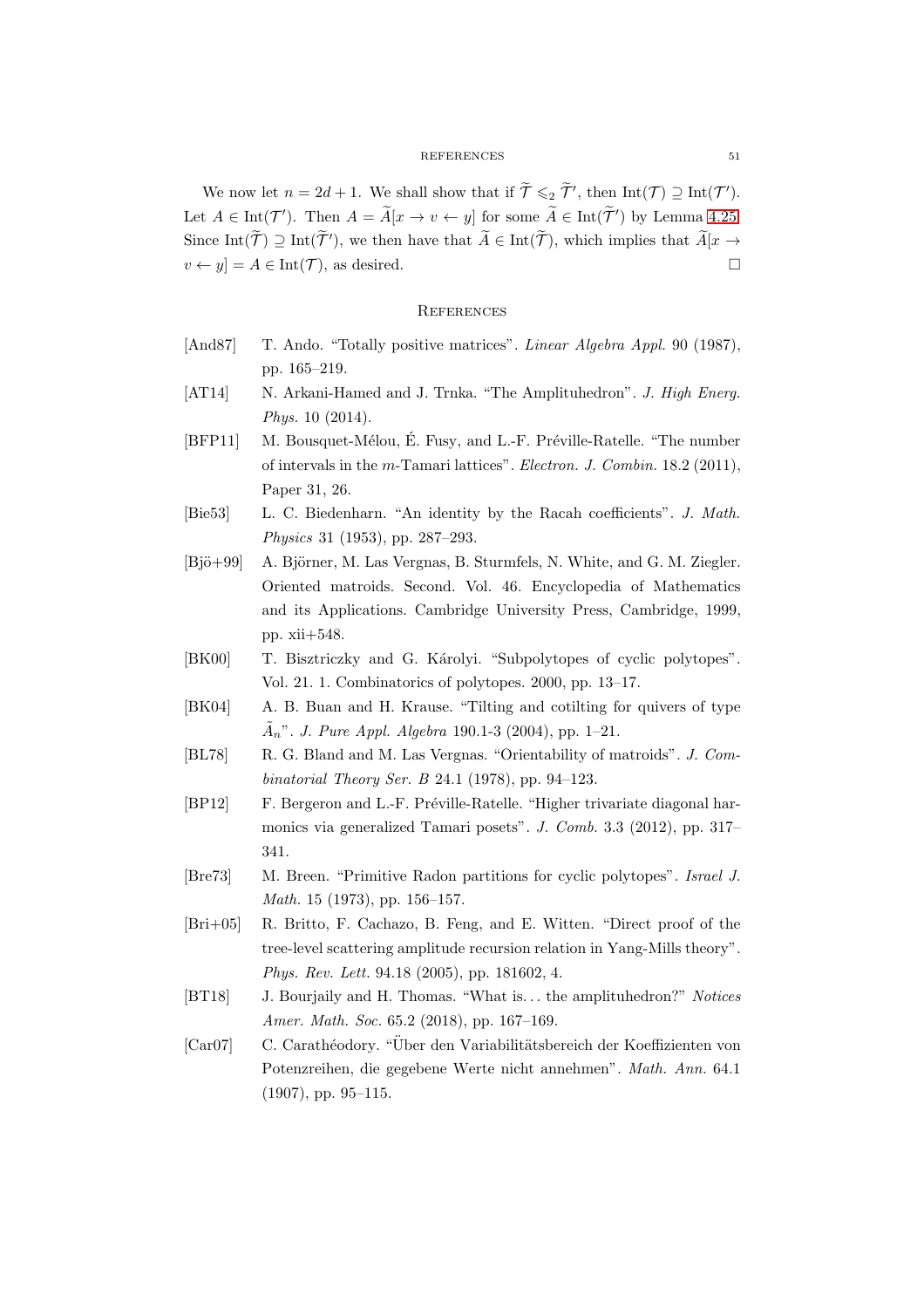- [Car11] C. Carathéodory. "Über den Variabilitätsbereich der Fourier'schen Konstanten von positiven harmonischen Funktionen". Rend. Circ. Mat. Palermo, I Ser. 32.1 (1911), pp. 193–217.
- <span id="page-51-13"></span><span id="page-51-11"></span>[CD00] R. Cordovil and P. Duchet. "Cyclic polytopes and oriented matroids". Vol. 21. 1. Combinatorics of polytopes. 2000, pp. 49–64.
- <span id="page-51-5"></span>[Dey93] T. K. Dey. "On counting triangulations in d dimensions". Comput. Geom. 3.6 (1993), pp. 315–325.
- [Dis+12] F. Disanto, L. Ferrari, R. Pinzani, and S. Rinaldi. "Catalan lattices on series parallel interval orders". Associahedra, Tamari lattices and related structures. Vol. 299. Prog. Math. Phys. Birkhäuser/Springer, Basel, 2012, pp. 323–338.
- <span id="page-51-7"></span><span id="page-51-6"></span>[DJW19] T. Dyckerhoff, G. Jasso, and T. Walde. "Simplicial structures in higher Auslander–Reiten theory". Adv. Math. 355 (2019), pp. 106762, 73.
- <span id="page-51-8"></span>[DK19] T. Dyckerhoff and M. Kapranov. Higher Segal spaces. Vol. 2244. Lecture Notes in Mathematics. Springer, Cham, 2019, pp. xv+218.
- [DM12] A. Dimakis and F. Müller-Hoissen. "KP solitons, higher Bruhat and Tamari orders". Associahedra, Tamari lattices and related structures. Ed. by F. Müller-Hoissen, J. M. Pallo, and J. Stasheff. Vol. 299. Progress in Mathematical Physics. Tamari memorial Festschrift. Birkhäuser/ Springer, Basel, 2012, pp. 391–423.
- <span id="page-51-12"></span>[DRS10] J. A. De Loera, J. Rambau, and F. Santos. Triangulations. Vol. 25. Algorithms and Computation in Mathematics. Structures for algorithms and applications. Springer-Verlag, Berlin, 2010, pp. xiv+535.
- <span id="page-51-1"></span>[Ell53] J. P. Elliott. "Theoretical Studies in Nuclear Structure. V. The Matrix Elements of Non-Central Forces with an Application to the 2p-Shell". Proceedings of the Royal Society of London. Series A, Mathematical and Physical Sciences 218.1134 (1953), pp. 345–370.
- <span id="page-51-4"></span><span id="page-51-3"></span>[ER96] P. H. Edelman and V. Reiner. "The higher Stasheff–Tamari posets". Mathematika 43.1 (1996), pp. 127–154.
- [ERR00] P. H. Edelman, J. Rambau, and V. Reiner. "On subdivision posets of cyclic polytopes". Vol. 21. 1. Combinatorics of polytopes. 2000, pp. 85– 101.
- <span id="page-51-9"></span><span id="page-51-0"></span>[FR21] V. Froese and M. Renken. "Persistent graphs and cyclic polytope triangulations". Combinatorica (2021).
- [FT67] H. Friedman and D. Tamari. "Problèmes d'associativité: Une structure de treillis finis induite par une loi demi-associative". J. Combinatorial Theory 2 (1967), pp. 215–242.
- <span id="page-51-2"></span>[FZ03] S. Fomin and A. Zelevinsky. "Y -systems and generalized associahedra". Ann. of Math. (2) 158.3 (2003), pp. 977–1018.

<span id="page-51-10"></span>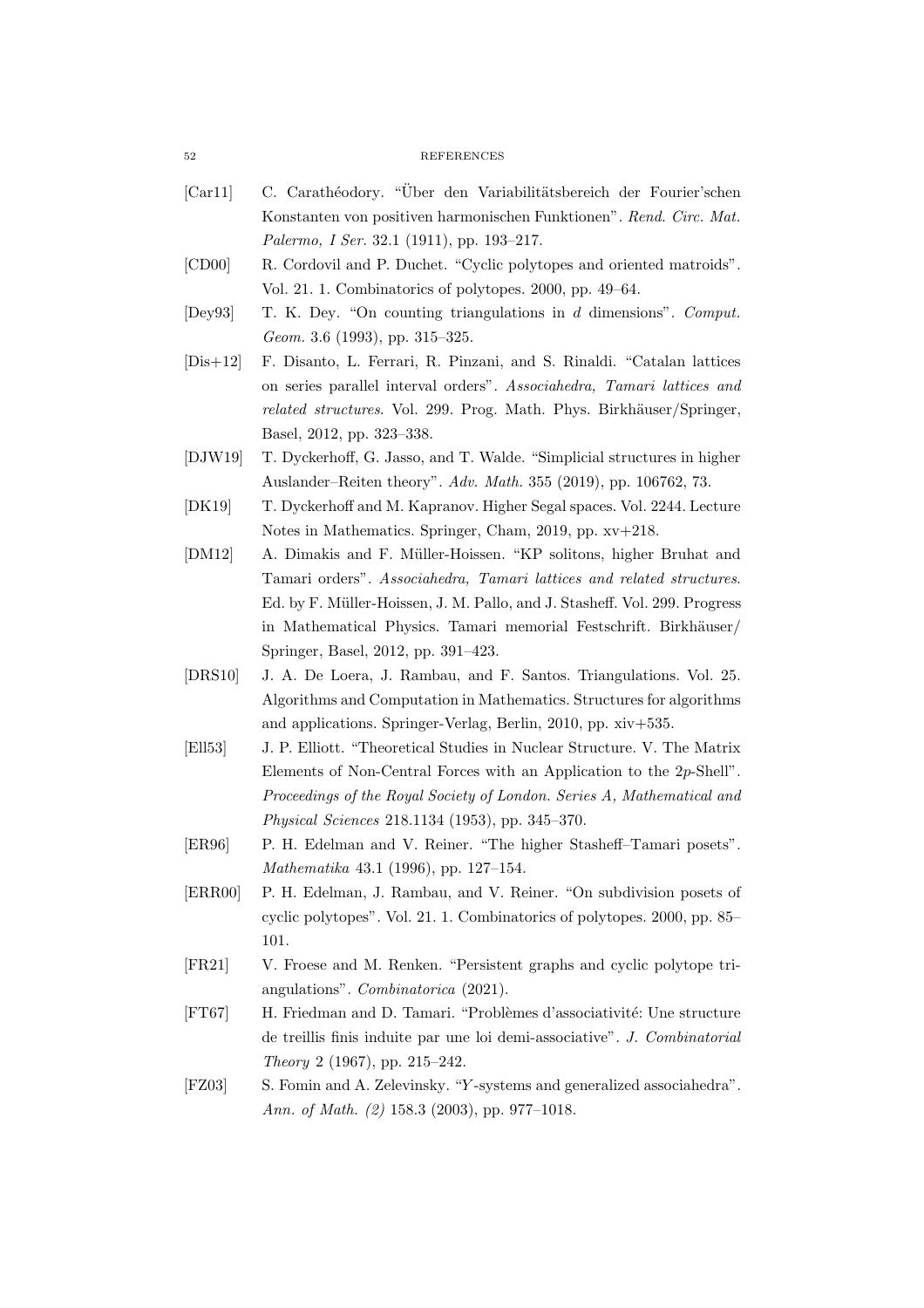- <span id="page-52-14"></span><span id="page-52-12"></span>[Gal55] D. Gale. "On convex polyhedra". Bull. Amer. Math. Soc. 61.6 (1955). Abstract 794, pp. 505–574.
- <span id="page-52-0"></span>[Gal63] D. Gale. "Neighborly and cyclic polytopes". Proc. Sympos. Pure Math., Vol. VII. Amer. Math. Soc., Providence, R.I., 1963, pp. 225–232.
- [GKZ94] I. M. Gel'fand, M. M. Kapranov, and A. V. Zelevinsky. Discriminants, resultants, and multidimensional determinants. Mathematics: Theory & Applications. Birkhäuser Boston, Inc., Boston, MA, 1994, pp. x+523.
- <span id="page-52-5"></span>[GM19] A. Garver and T. McConville. "Lattice properties of oriented exchange graphs and torsion classes". Algebr. Represent. Theory 22.1 (2019), pp. 43–78.
- <span id="page-52-11"></span><span id="page-52-9"></span>[GPW19] P. Galashin, A. Postnikov, and L. Williams. Higher secondary polytopes and regular plabic graphs. 2019. arXiv: [1909.05435 \[math.CO\]](https://arxiv.org/abs/1909.05435).
- [Grü03] B. Grünbaum. Convex polytopes. Second. Vol. 221. Graduate Texts in Mathematics. Prepared and with a preface by Volker Kaibel, Victor Klee and Günter M. Ziegler. Springer-Verlag, New York, 2003, pp. xvi+468.
- <span id="page-52-3"></span>[Hat+86] H. Hata, K. Itoh, T. Kugo, H. Kunitomo, and K. Ogawa. "Covariant string field theory". Phys. Rev. D Part. Fields 34.8 (Oct. 1986), pp. 2360–2429.
- <span id="page-52-1"></span>[HT72] S. Huang and D. Tamari. "Problems of associativity: A simple proof for the lattice property of systems ordered by a semi-associative law". J. Combinatorial Theory Ser. A 13 (1972), pp. 7–13.
- <span id="page-52-10"></span><span id="page-52-7"></span>[Hua15] J. Huang. "Classification of Soliton Graphs On Totally positive Grassmannian". PhD thesis. Ohio State University, 2015.
- [JK18] M. Joswig and L. Kastner. "New counts for the number of triangulations of cyclic polytopes". Mathematical software—ICMS 2018. Vol. 10931. Lecture Notes in Comput. Sci. Springer, Cham, 2018, pp. 264–271.
- <span id="page-52-8"></span>[KK21] R. Karpman and Y. Kodama. "Triangulations and soliton graphs for totally positive Grassmannian". Adv. Math. 376 (2021), Paper No. 107439, 50.
- <span id="page-52-13"></span><span id="page-52-2"></span>[KK74] M. Kaku and K. Kikkawa. "Field theory of relativistic strings. I. Trees". Phys. Rev. D 10 (4 Aug. 1974), pp. 1110–1133.
- <span id="page-52-6"></span>[Kle63] V. Klee. Cyclic polytopes. Lecture notes. University of Washington, Seattle, 1963.
- [Knu11] D. E. Knuth. The art of computer programming. Vol. 4A. Combinatorial algorithms. Part 1. Addison-Wesley, Upper Saddle River, NJ, 2011, pp. xv+883.
- <span id="page-52-4"></span>[KV91] M. M. Kapranov and V. A. Voevodsky. "Combinatorial-geometric aspects of polycategory theory: pasting schemes and higher Bruhat orders (list of results)". Cahiers Topologie Géom. Différentielle Catég.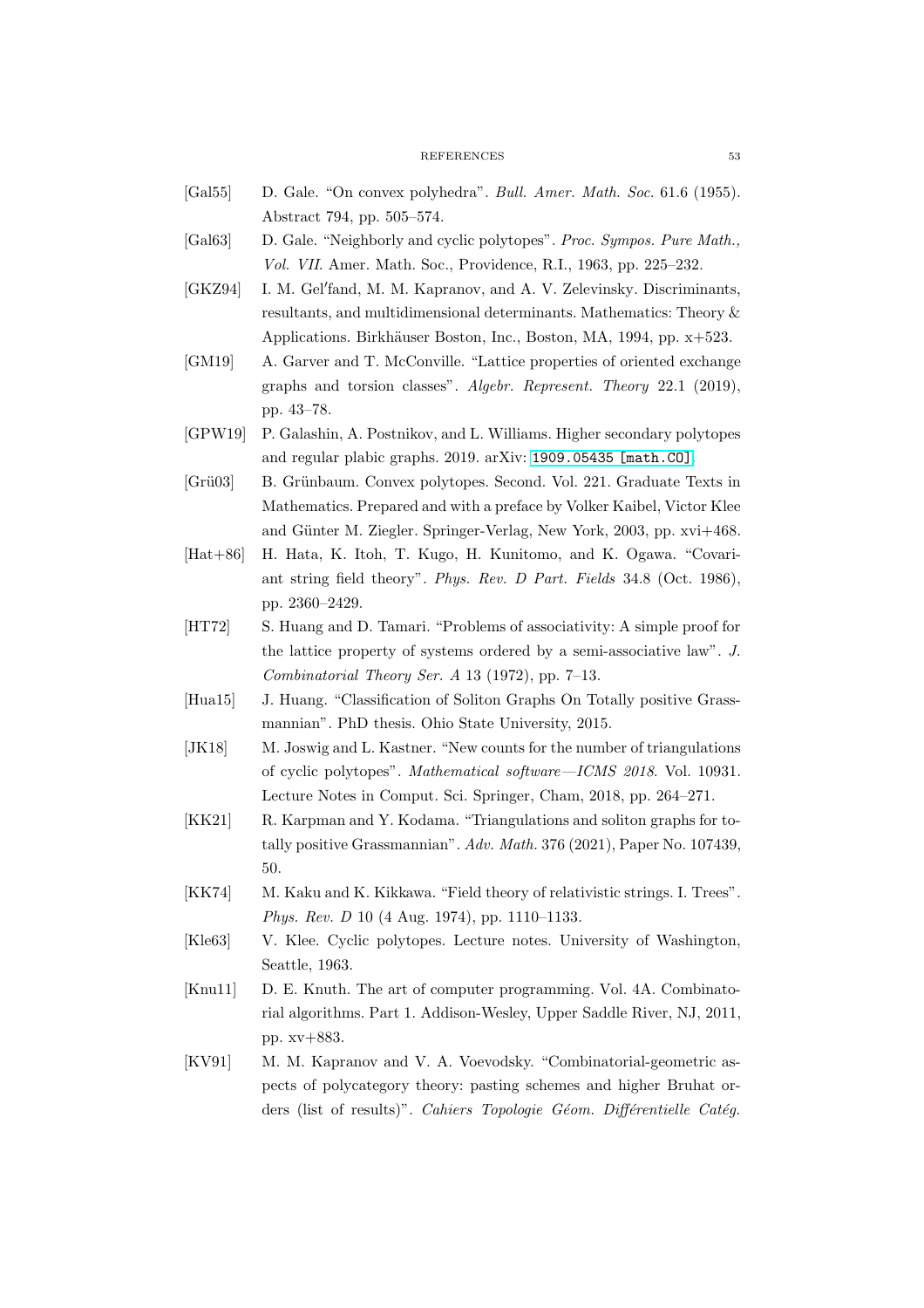32.1 (1991). International Category Theory Meeting (Bangor, 1989 and Cambridge, 1990), pp. 11–27.

- <span id="page-53-13"></span><span id="page-53-12"></span>[KW03] V. Kaibel and A. Wassmer. Automorphism Groups of Cyclic Polytopes. 2003.
- [Las78] M. Las Vergnas. "Extensions ponctuelles d'une géométrie combinatoire orientée". Problèmes combinatoires et théorie des graphes (Colloq. Internat. CNRS, Univ. Orsay, Orsay, 1976). Vol. 260. Colloq. Internat. CNRS. CNRS, Paris, 1978, pp. 265–270.
- <span id="page-53-8"></span>[Lus98] G. Lusztig. "Introduction to total positivity". Positivity in Lie theory: open problems. Vol. 26. De Gruyter Exp. Math. de Gruyter, Berlin, 1998, pp. 133–145.
- <span id="page-53-0"></span>[Moo55] J. C. Moore. "Le théorème de Freudenthal, la suite exacte de James et l'invariant de Hopf généralisé". Séminaire Henri Cartan 7.2 (1954-1955), pp. 1–15.
- <span id="page-53-10"></span><span id="page-53-1"></span>[Mot57] T. S. Motzkin. "Comonotone curves and polyhedra". Bull. Amer. Math. Soc. 63.1 (1957). Abstract 111, p. 35.
- [MPS12] F. Müller-Hoissen, J. M. Pallo, and J. Stasheff, eds. Associahedra, Tamari lattices and related structures. Vol. 299. Progress in Mathematical Physics. Tamari memorial Festschrift. Birkhäuser/Springer, Basel, 2012, pp. xx+433.
- <span id="page-53-7"></span>[OT12] S. Oppermann and H. Thomas. "Higher-dimensional cluster combinatorics and representation theory". J. Eur. Math. Soc. (JEMS) 14.6 (2012), pp. 1679–1737.
- <span id="page-53-11"></span><span id="page-53-6"></span>[Pac91] U. Pachner. "P.L. homeomorphic manifolds are equivalent by elementary shellings". European J. Combin. 12.2 (1991), pp. 129–145.
- <span id="page-53-9"></span>[Pog17] T. Poguntke. Higher Segal structures in algebraic K-theory. 2017. arXiv: [1709.06510](https://arxiv.org/abs/1709.06510).
- <span id="page-53-4"></span>[Pos06] A. Postnikov. Total positivity, Grassmannians, and networks. 2006. arXiv: [math/0609764](https://arxiv.org/abs/math/0609764).
- [PV17] L.-F. Préville-Ratelle and X. Viennot. "The enumeration of generalized Tamari intervals". Trans. Amer. Math. Soc. 369.7 (2017), pp. 5219– 5239.
- <span id="page-53-3"></span><span id="page-53-2"></span>[Ram97] J. Rambau. "Triangulations of cyclic polytopes and higher Bruhat orders". Mathematika 44.1 (1997), pp. 162–194.
- <span id="page-53-5"></span>[Rea06] N. Reading. "Cambrian lattices". Adv. Math. 205.2 (2006), pp. 313–353.
- [Ron12] M. Ronco. "Generalized Tamari order". Associahedra, Tamari lattices and related structures. Ed. by F. Müller-Hoissen, J. M. Pallo, and J. Stasheff. Vol. 299. Progress in Mathematical Physics. Tamari memorial Festschrift. Birkhäuser/Springer, Basel, 2012, pp. 339–350.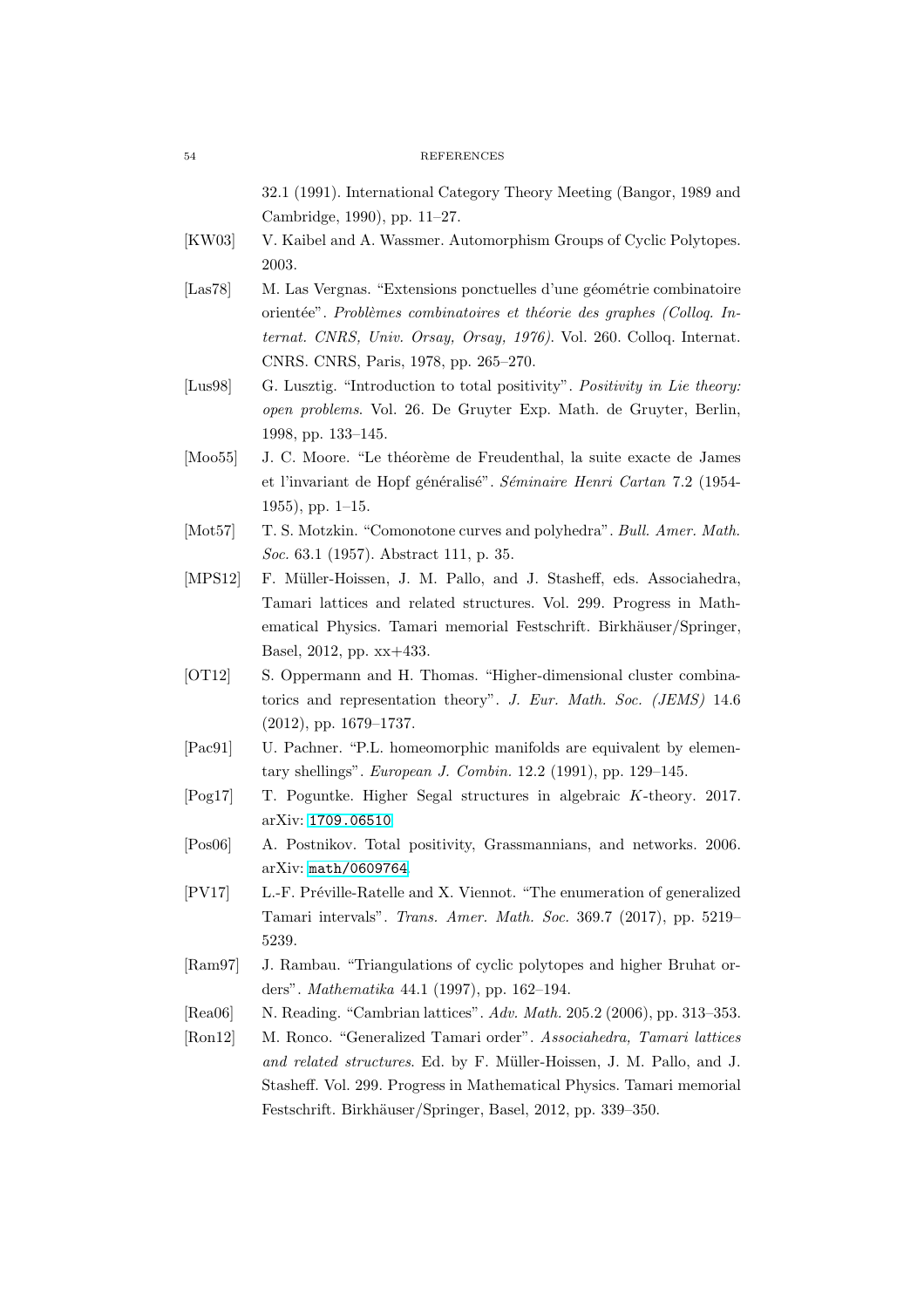- <span id="page-54-9"></span>[RR12] J. Rambau and V. Reiner. "A survey of the higher Stasheff–Tamari orders". Associahedra, Tamari lattices and related structures. Vol. 299. Progr. Math. Birkhäuser/Springer, Basel, 2012, pp. 351–390.
- <span id="page-54-15"></span><span id="page-54-8"></span>[RS00] J. Rambau and F. Santos. "The generalized Baues problem for cyclic polytopes. I". Vol. 21. 1. Combinatorics of polytopes. 2000, pp. 65–83.
- [RZ94] J. Richter-Gebert and G. M. Ziegler. "Zonotopal tilings and the Bohne-Dress theorem". Jerusalem combinatorics '93. Vol. 178. Contemp. Math. Amer. Math. Soc., Providence, RI, 1994, pp. 211–232.
- <span id="page-54-14"></span><span id="page-54-11"></span>[She82] I. Shemer. "Neighborly polytopes". Israel J. Math. 43.4 (1982), pp. 291– 314.
- <span id="page-54-4"></span>[SSW17] F. Santos, C. Stump, and V. Welker. "Noncrossing sets and a Grassmann associahedron". Forum Math. Sigma 5 (2017), Paper No. e5, 49.
- [Sta12] J. Stasheff. "How I 'met' Dov Tamari". Associahedra, Tamari lattices and related structures. Ed. by F. Müller-Hoissen, J. M. Pallo, and J. Stasheff. Vol. 299. Progress in Mathematical Physics. Tamari memorial Festschrift. Birkhäuser/Springer, Basel, 2012, pp. 45–63.
- <span id="page-54-5"></span><span id="page-54-3"></span>[Sta15] R. P. Stanley. Catalan numbers. Cambridge University Press, New York, 2015, pp. viii+215.
- <span id="page-54-0"></span>[Sta63] J. D. Stasheff. "Homotopy associativity of H-spaces. I, II". Trans. Amer. Math. Soc. 108 (1963), pp. 275–312.
- <span id="page-54-13"></span>[Sta86] R. P. Stanley. "Two poset polytopes". Discrete Comput. Geom. 1.1 (1986), pp. 9–23.
- <span id="page-54-12"></span>[Stu88a] B. Sturmfels. "Neighborly polytopes and oriented matroids". European J. Combin. 9.6 (1988), pp. 537–546.
- [Stu88b] B. Sturmfels. "Totally positive matrices and cyclic polytopes". Proceedings of the Victoria Conference on Combinatorial Matrix Analysis (Victoria, BC, 1987). Vol. 107. 1988, pp. 275–281.
- <span id="page-54-2"></span><span id="page-54-1"></span>[Tam51] D. Tamari. "Monoïdes préordonnés et chaînes de Malcev". PhD thesis. 1951, iv+81 pp. (mimeographed).
- <span id="page-54-7"></span>[Tam62] D. Tamari. "The algebra of bracketings and their enumeration". Nieuw Arch. Wisk. (3) 10 (1962), pp. 131–146.
- [Tho02] H. Thomas. "New combinatorial descriptions of the triangulations of cyclic polytopes and the second higher Stasheff–Tamari posets". Order 19.4 (2002), pp. 327–342.
- <span id="page-54-6"></span>[Tho03] H. Thomas. "Maps between higher Bruhat orders and higher Stasheff–Tamari posets". Formal Power Series and Algebraic Combinatorics. Linköping University, Sweden. 2003.
- <span id="page-54-10"></span>[Tho06] H. Thomas. "Tamari lattices and noncrossing partitions in type B". Discrete Math. 306.21 (2006), pp. 2711–2723.